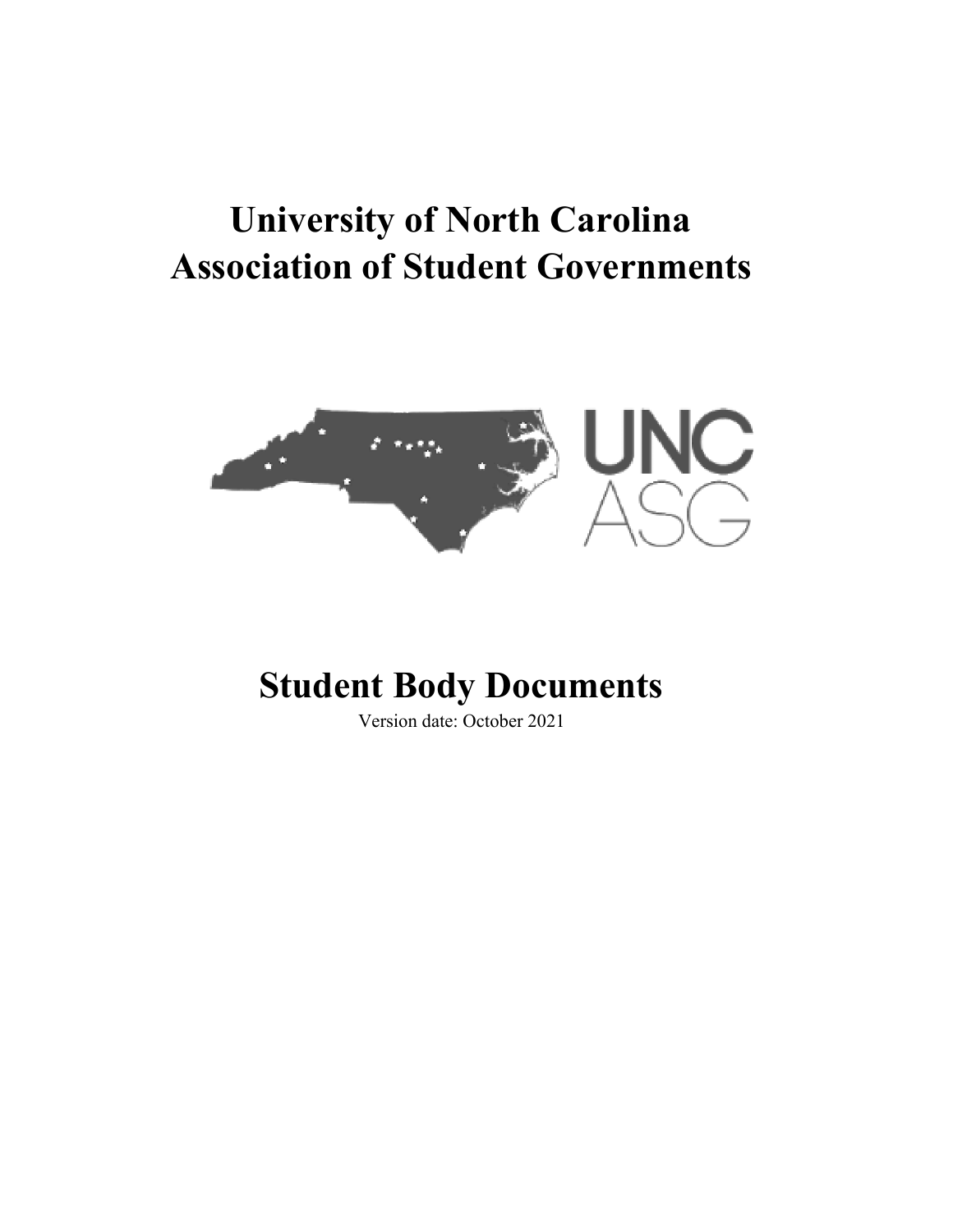# **VOLUME I**

# **Constitution of the University of North Carolina Association of Student Governments1**

We, the students of the constituent institutions of the University of North Carolina, desiring to preserve within this University an atmosphere of free discussion, inquiry and self-expression, to insure the personal freedom and general welfare of the Student Body, and to continue in this State's time-honored tradition of responsible self-government, do hereby establish this Constitution of the University of North Carolina Association of Student Governments.

# **Article I. MISSION, PURPOSES AND MEMBERSHIP.**

**SECTION ONE – Mission.** Founded and funded by students, the University of North Carolina Association of Student Governments champions the concerns of students and ensures affordability and accessibility to quality education today and tomorrow.

**SECTION TWO – Purposes.** As noted in the University of North Carolina Board of Governors policy formally recognizing the Association of Student Governments as the student organization designated to represent the interests of students in the deliberations of the Board, the purposes of the Association shall be to:

- **A.** represent the students of the University before the University of North Carolina Board of Governors;
- **B.** develop and maintain open lines of communication between institutions, promote each student's right to a quality education, and promote the issues deemed beneficial to students;
- **C.** actively promote affordable, quality higher education within the State of North Carolina;
- **D.** act as a liaison between the students and the Governor of the State of North Carolina, the North Carolina General Assembly, the Office of the President of the University of North Carolina, and other state and federal officials;
- **E.** address and act on the collective interests of students enrolled in member institutions;
- **F.** involve students in the political process by educating students on the issues affecting them and the university;
- **G.** actively involve students in the area of governmental relations so as to promote the passage or defeat of legislation, which the Association deems relevant to the education of students, their institutions, and higher education in North Carolina;
- **H.** promote and maintain conditions conducive to academic freedom; and
- **I.** promote unity and cooperative efforts between the seventeen public institutions of The University of North Carolina.

**SECTION THREE – Membership.** The Association of Student Governments shall be comprised of the recognized constituent institutions of the University of North Carolina, as specified in §116.4 of the General Statutes of the State of North Carolina, specifically:

- **1.** the University of North Carolina at Chapel Hill;
- **2.** North Carolina State University at Raleigh;
- **3.** the University of North Carolina at Greensboro;
- **4.** the University of North Carolina at Charlotte;
- **5.** the University of North Carolina at Asheville;
- **6.** the University of North Carolina at Wilmington;
- **7.** Appalachian State University;
- **8.** East Carolina University;
- **9.** Elizabeth City State University;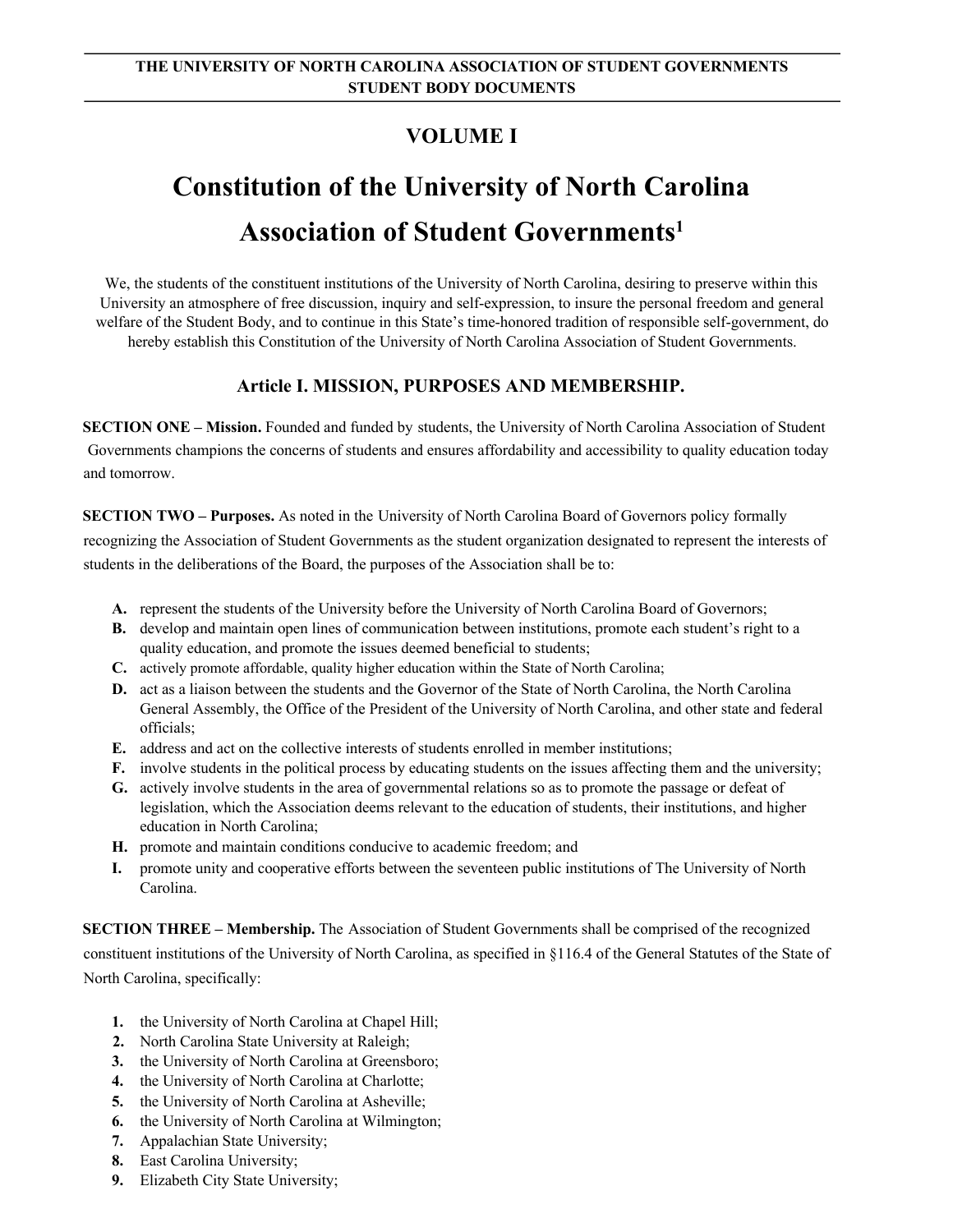- **10.** Fayetteville State University;
- **11.** North Carolina Agricultural and Technical State University;
- **12.** North Carolina Central University;
- **13.** the University of North Carolina School of the Arts;
- **14.** the University of North Carolina at Pembroke;
- **15.** Western Carolina University;
- **16.** Winston-Salem State University; and,
- **17.** the North Carolina School of Science and Mathematics.

All members of the Association shall be entitled to full participation in its governance and activities, and no amendment, act, legislation or similar instrument shall be in order that prevents any member from so participating.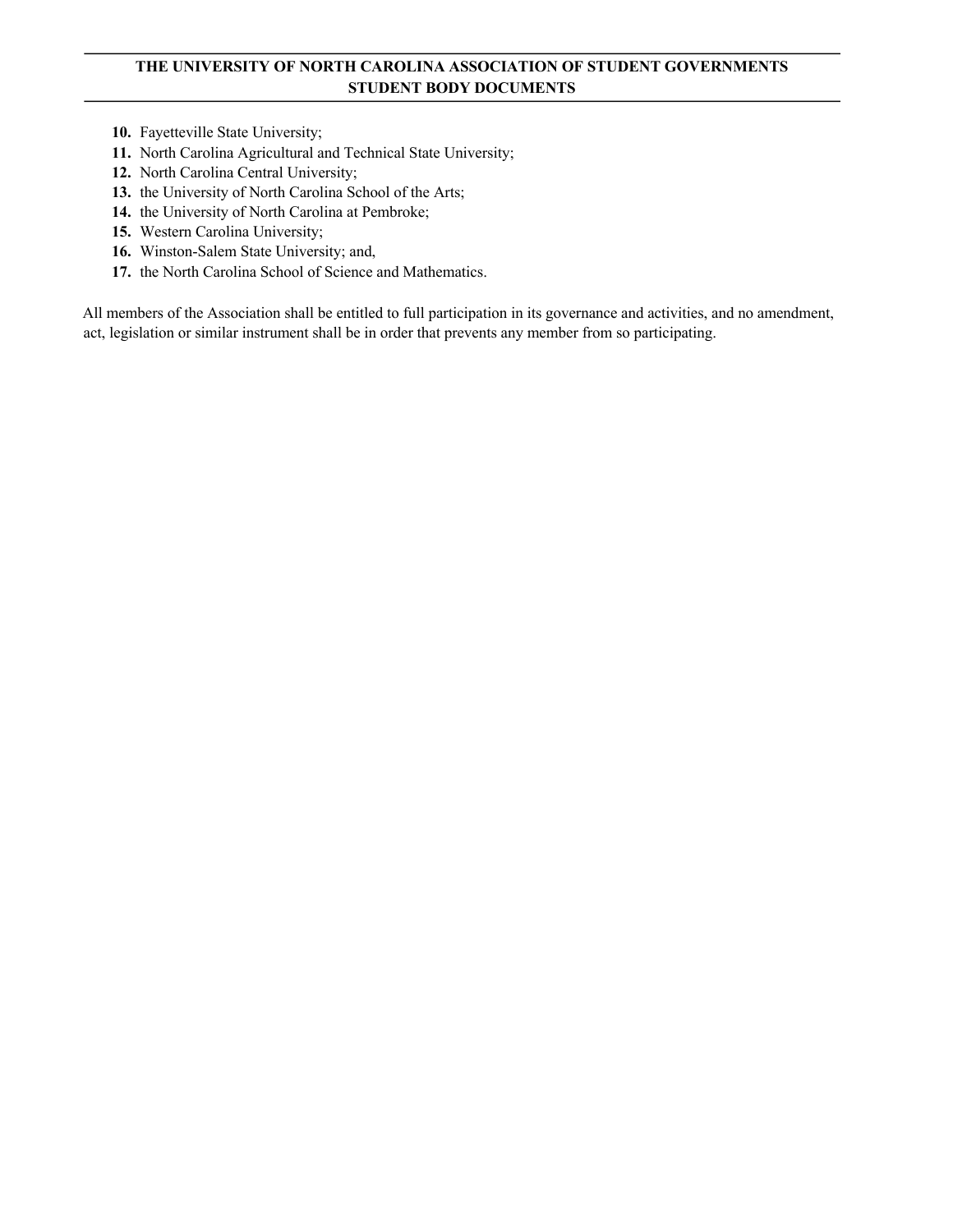#### **Article II. LEGISLATIVE.**

**SECTION ONE – The General Assembly.** The supreme authority of the Association of Student Governments shall be vested in the General Assembly, when assembled and otherwise vested in the Council of Student Body Presidents.

**SECTION TWO – Sessions of the Association.** Each regular session of the General Assembly shall begin on May 1st of each calendar year and shall end on April 30th.

**SECTION THREE – Composition and apportionment.** The General Assembly shall be composed of 68 delegates who shall represent each of the constituent members of the Association, as well as such other members as may be specified herein or in the Association Statutes. Delegates shall be apportioned equally among the constituent members. All delegates shall be students in good academic and conduct standing and enrolled as degree-seeking students at their respective institutions, and shall remain enrolled and students in good academic and conduct standing throughout their term of office.

**SECTION FOUR – Selection of delegates.** Delegates shall be chosen in such a manner as each constituent member of the Association may prescribe through the legislative authority thereof, provided the Student Body President at each institution shall be an *ex officio* delegate and delegation leader for the institution.

If no means of selection is prescribed for the remaining delegates to be selected by an institution, the Student Body President of that institution shall appoint such delegates subject to the approval of the institution's legislative authority or the General Assembly when appropriate.

**SECTION FIVE – President and Senior Vice President as** *ex officio* **members.** The President of the Association shall be an *ex officio* member of the General Assembly, except that they shall not have a vote. The Senior Vice President shall be an *ex officio* member of the General Assembly, except that they shall not have a vote except in the case of a tie vote by the General Assembly.

**SECTION SIX – Term of office.** The term of office for each *ex officio* delegate shall begin on the date of their election and shall end on the date they leaves office or upon the adjournment *sine die* of the General Assembly, whichever occurs first. The term of office for each non-*ex officio* delegate shall begin on the date of their appointment or election and shall end on the date prescribed by the institution represented or upon the adjournment *sine die* of the General Assembly, whichever occurs first.

**SECTION SEVEN – Vacancies.** Vacancies created by the resignation or removal of a duly serving delegate, or upon a duly serving delegate's election or appointment as an Executive Officer of the Association, shall be filled by an alternate who shall be selected in identical form to the selection of delegates prescribed herein.

**SECTION EIGHT – Officers of the General Assembly.** The Senior Vice President of the Association shall be the presiding officer of the General Assembly. The General Assembly shall elect from its membership, at the first meeting of each annual session and at such other times as the position may become vacant, a Speaker *Pro Tempore* who shall preside over the General Assembly whenever the Senior Vice President is unable or unwilling to do so and who shall succeed to the position of Senior Vice President should it become vacant. The General Assembly shall elect from its membership such other officers as may be necessary for its successful operation.

#### **SECTION NINE – Powers and duties of the General Assembly.** The General Assembly shall:

- **A.** accredit its own membership;
- **B.** establish its own meeting times;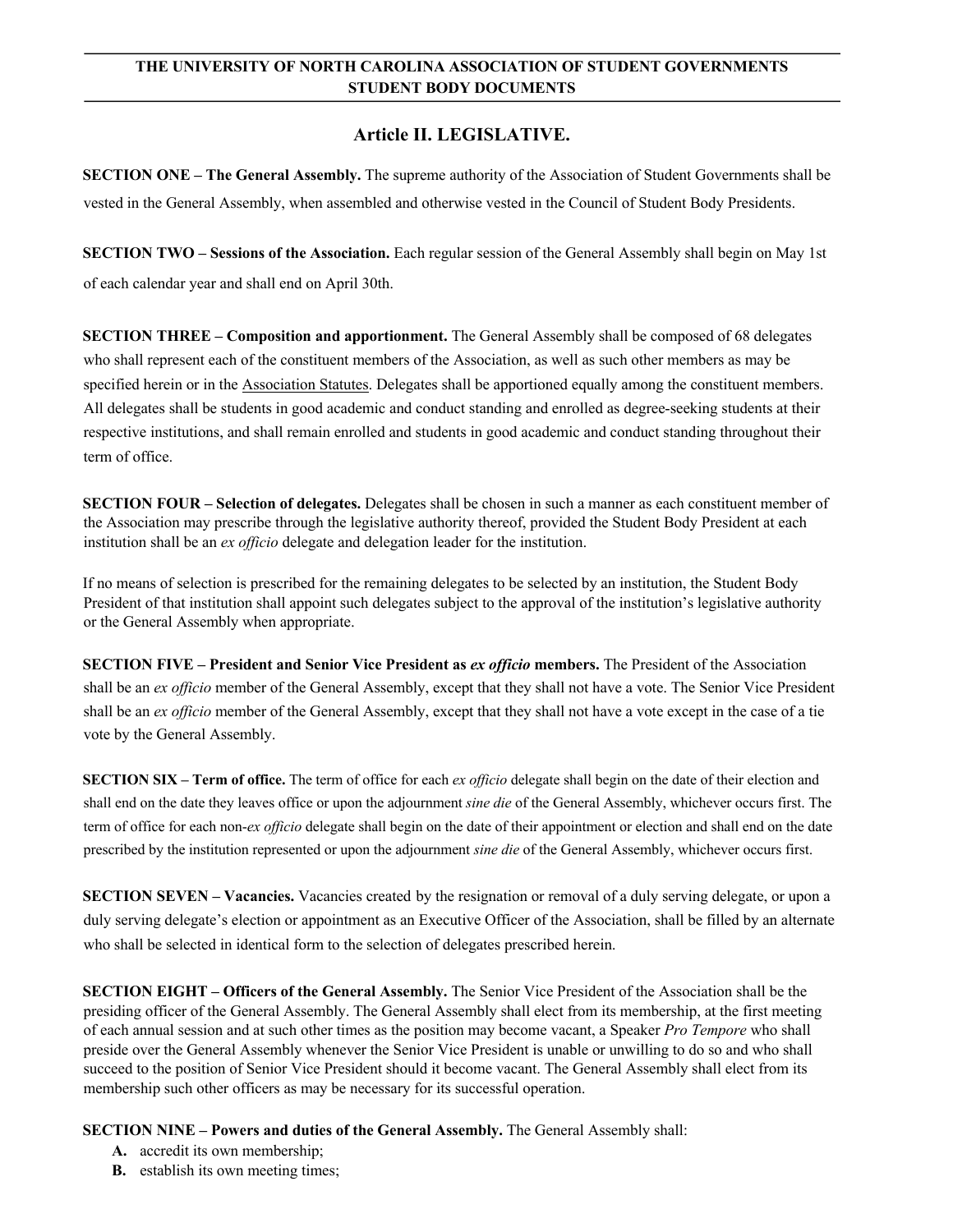- **C.** establish its own rules of procedure by majority vote, which shall be included in the Association Statutes;
- **D.** enact by a two-thirds majority vote the Association Statutes;
- **E.** enact all legislation necessary and proper to promote the personal freedom and general welfare of the Student Body of the University of North Carolina;
- **F.** maintain a detailed journal of all proceedings and votes thereof, which it shall cause to be printed and made public at the earliest possible convenience after the adjournment of such proceedings;
- **G.** provide for the annual compilation and publication of relevant Association documents in order that the students may be informed;
- **H.** approve an annual budget for any funds placed under the authority of the Association;
- **I.** allocate designated funds under the authority of the Association to (a) units of the Association, or (b) the constituent members of the Association for such purposes as the General Assembly shall seem compatible with the personal freedom and general welfare of the Student Body;
- **J.** override a presidential veto by a two-thirds vote;
- **K.** confirm or reject appointments by the Association President by a majority vote, except for such minor appointments as the General Assembly shall deem proper not to require approval;
- **L.** try all impeachments and suspend or remove from office by a three-fourths majority vote any elected or appointed official for malfeasance in office if the individual (a) has been elected by the General Assembly, or (b) has been confirmed by the General Assembly through a constitutionally-specified majority; and,
- **M.** have such further powers and duties as may be prescribed in the Association Statutes.

**SECTION TEN – Committees of the General Assembly.** The concerns of the Association, including relevant legislation, shall be investigated and reviewed by such standing committees of the General Assembly as it may deem necessary to establish. All standing committees and applicable committee duties shall be chartered in the Association Statutes. Select, *ad hoc* and other such committees may also be created as prescribed in the Association Statutes. The Senior Vice President shall be an *ex officio* voting member of all committees of the General Assembly.

**SECTION ELEVEN – The Council of Student Body Presidents.** The Council of Student Body Presidents shall be a permanent standing committee of the General Assembly and shall have general oversight regarding the financial and personnel matters of the Association. The membership of the Council shall include the President of the Association and the Student Body President of each constituent member of the Association; the Senior Vice President and Speaker *Pro Tempore* shall also be *ex officio* members of the Council, except that they shall not have a vote. The initial meeting of the Council in each session shall be convened and presided over by the President, whereupon the Council will proceed to elect by majority vote both a Chair and a Vice Chair. The Council shall meet during each regular meeting of the General Assembly and at such other times as it or the President may deem appropriate.

#### **Article III. EXECUTIVE.**

**SECTION ONE – The Executive Branch.** The executive authority of the Association shall be vested in an elected President, who shall have the assistance of an elected Senior Vice President and such other Vice Presidents and other officials as the President may deem appropriate to appoint. All such officials shall be considered Executive Officers of the Association. All Executive Officers shall at the time of election or appointment be students in good academic and conduct standing and enrolled as degree-seeking students at constituent members of the Association, and shall remain enrolled and students in good academic and conduct standing throughout their respective terms of office.

**SECTION TWO – Election of President and Senior Vice President.** The President and Senior Vice President shall be elected for a one-year term by a majority vote of the General Assembly in a single election during its March meeting. If the General Assembly does not have quorum at that meeting, the election shall take place during its April meeting. No person shall be eligible for election to the office of President or Senior Vice President unless they have first served as a delegate to the Association or executive officer of the Association for the majority of at least one session. In addition, no person shall be elected to the position of President or Senior Vice President more than twice.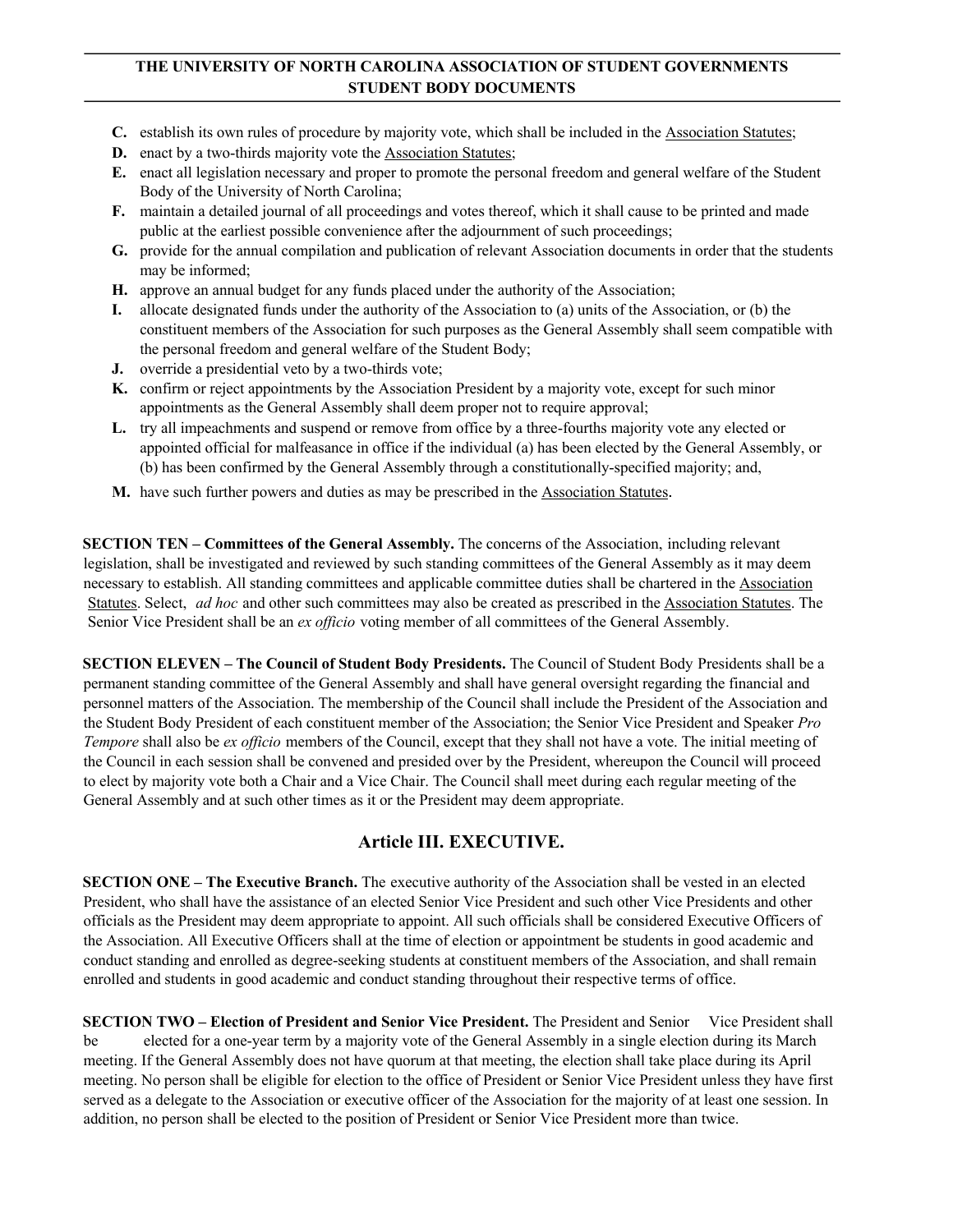**SECTION THREE – Term of office.** The term of office of the President and Senior Vice President shall coincide with

the session of the General Assembly immediately following their election.

**SECTION FOUR – Succession.** If the President is removed or leaves office for any reason, the Senior Vice President shall become President. If the Senior Vice President is removed or leaves office for any reason, the Speaker *Pro Tempore* shall become Senior Vice President.

#### **SECTION FIVE – Powers and duties of the President.** The President of the Association shall:

- **A.** be Chief Executive Officer of the Association;
- **B.** act as the Association's official representative and spokesperson to the public and all governmental agencies and bodies;
- **C.** serve as an *ex officio* member of the University of North Carolina Board of Governors, as specified in §116-6.1

of the General Statutes of the State of North Carolina;

- **D.** serve as an *ex officio* member of the Council of Student Body Presidents and all subcommittees of the Council;
- **E.** serve as an *ex officio* non-voting member of the General Assembly;
- **F.** assume, and retain at all times, administrative control of the finances of the Association;
- **G.** prepare and recommend to the General Assembly a comprehensive budget of the anticipated revenues and proposed expenditures of the Association for the ensuring fiscal year;
- **H.** appoint officers necessary for the operation of the Association, to serve at the President's discretion;
- **I.** have the authority to veto any act of the General Assembly within ten (10) calendar days of receipt of an engrossed copy from the Senior Vice President;
- **J.** enforce and administer all enrolled acts passed by the General Assembly;
- **K.** address the General Assembly at such times as it may invite them to do so or at such times as they may request the Senior Vice President to let them do so;
- **L.** recommend to the General Assembly's consideration such measures as they shall deem imperative;
- **M.** prepare an annual report of the Association's activities following each election but prior to the adjournment *sine die* of the General Assembly; and,
- **N.** have such further powers and duties as may be prescribed in the Association Statutes.

#### **SECTION SIX – Powers and duties of the Senior Vice President.** The Senior Vice President shall:

- **A.** be Chief Operations Officer of the Association;
- **B.** serve as an *ex officio* member and presiding officer of the General Assembly, non-voting except in the case of a tie vote;
- **C.** serve as an *ex officio* non-voting member of the Council of Student Body Presidents;
- **D.** serve as an *ex officio* member of all other committees of the General Assembly;
- **E.** call all meetings of the General Assembly;
- **F.** appoint the chairmen of all committees of the General Assembly unless otherwise provided;
- **G.** forward all legislation within two days of its passage to the President for their review;
- **H.** ensure all acts of the General Assembly are faithfully executed;
- **I.** coordinate the efforts of the several Vice Presidents and gather reports from them for monthly distribution to the General Assembly;
- **J.** assist the President in the performance of their duties;
- **K.** exercise the powers of the President if they are absent or otherwise prevented from doing so;
- L. have such further powers and duties as may be prescribed in the Association Statutes.

**SECTION SEVEN – Vice Presidents and Associate Vice Presidents.** The President shall appoint such Vice Presidents as they deem necessary for the successful operation of the Divisions of the Association, subject to the confirmation of the General Assembly. For each Vice President so appointed, the President shall also appoint an Associate Vice President who shall assist the respective Vice President in the execution of their duties. Each Vice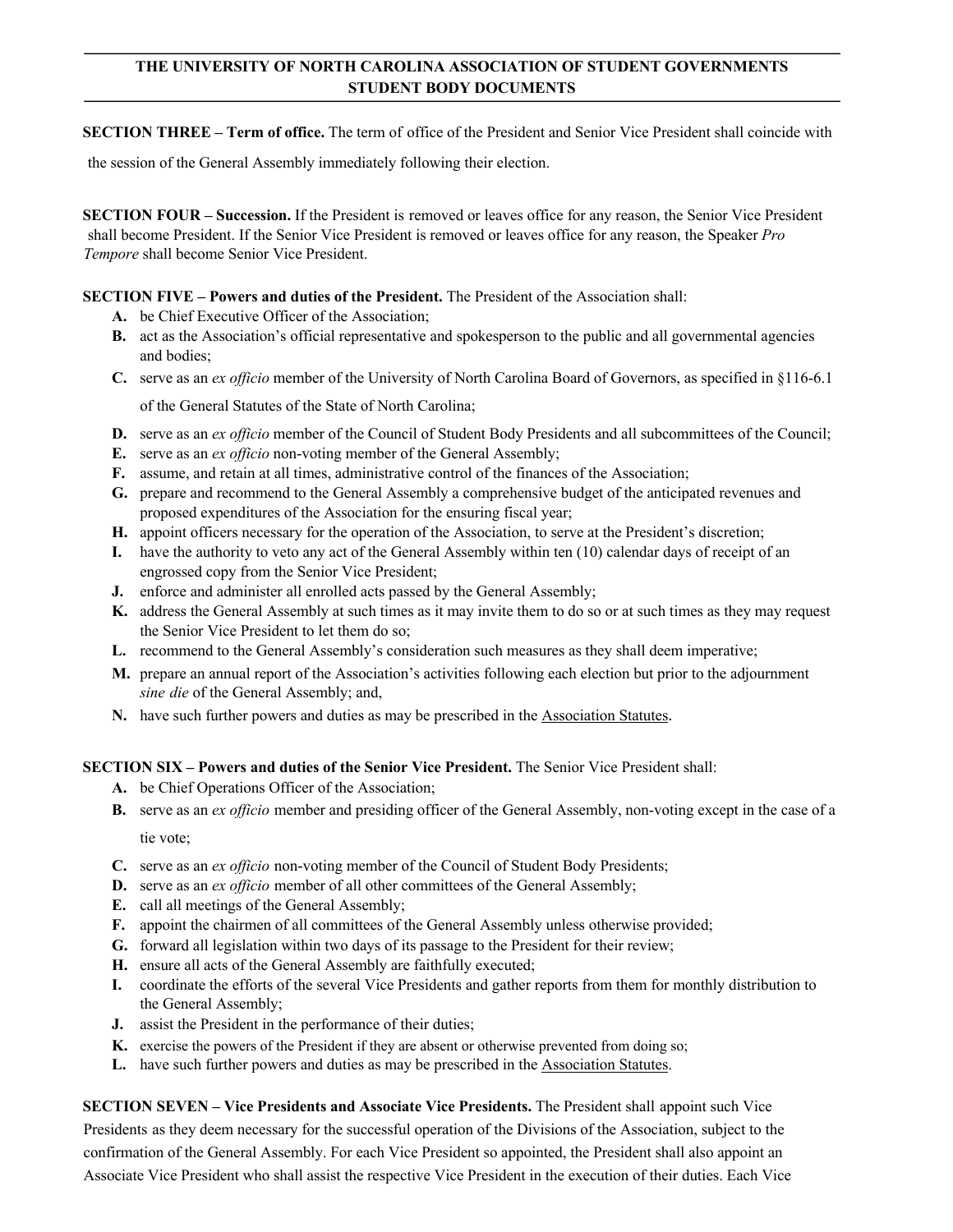President and Associate Vice President shall serve as a staff person to the appropriate Department of the Association as assigned by the President. The Vice President of each Department shall also produce a report of the Department's activities and submit the report to the Senior Vice President for distribution to the Association when prescribed by the Association Statutes.

**SECTION EIGHT – Other Executive Officers.** The President shall be empowered to appoint such other minor Executive Officers as they shall deem necessary for the successful operation of the Association without confirmation of the General Assembly. Executive Officers so appointed shall not receive a stipend and shall serve at the discretion of the President.

**SECTION NINE – The Board of Directors.** The Board of Directors of the Association shall be generally responsible for conducting the business of the Association between meetings of the General Assembly. The Board shall be composed of members as prescribed in the Association Statutes.

**SECTION TEN – Departments.** The operational activities of the Executive Branch shall be organized into Departments administered by a Vice President as assigned by the President and composed of delegates of the Association and such additional members as may be prescribed by Executive Order or in the Association Statutes. Each Department shall implement the various policies, programs and other initiatives placed under its jurisdiction, hold investigative hearings on matters within its jurisdiction, and produce reports on relevant topics for the Association or the President and Senior Vice President.

#### **Article IV. OPEN GOVERNANCE.**

**SECTION ONE – Illegal Acts Prohibited.** The Association and all of its constituent units shall abide by the Constitution and laws of the United States of America, and the Constitution and laws of the State of North Carolina not inconsistent therewith.

**SECTION TWO – Open Meetings.** The Association and all of its constituent units shall follow the letter, spirit and intent of the Open Meetings Law of North Carolina, N.C. General Statutes Chapter 143, Article 33C.

**SECTION THREE – Open Records.** The Association and all of its constituent units shall follow the letter, spirit and

intent of the Public Records Law of North Carolina, N.C. General Statutes Chapter 132.

**SECTION FOUR – Rules of Order.** Except as otherwise prescribed in the Association Statutes, the deliberative units of the Association shall use the latest edition of Robert's Rules of Order, Newly Revised as their parliamentary authority.

# **Article V. ASSOCIATION STATUTES.**

The Statutes of the University of North Carolina Association of Student Governments, or simply the Association Statutes, shall be the by-laws of this Constitution and shall require passage by a two-thirds majority vote of the General Assembly.

# **Article VI. AMENDMENTS TO THIS CONSTITUTION.**

Ratification of this Constitution and future amendments thereto shall require a three-fourths majority vote of those delegates present and voting at a regular meeting of the General Assembly. This Constitution supersedes and replaces any previous documents and practices existing prior to its adoption.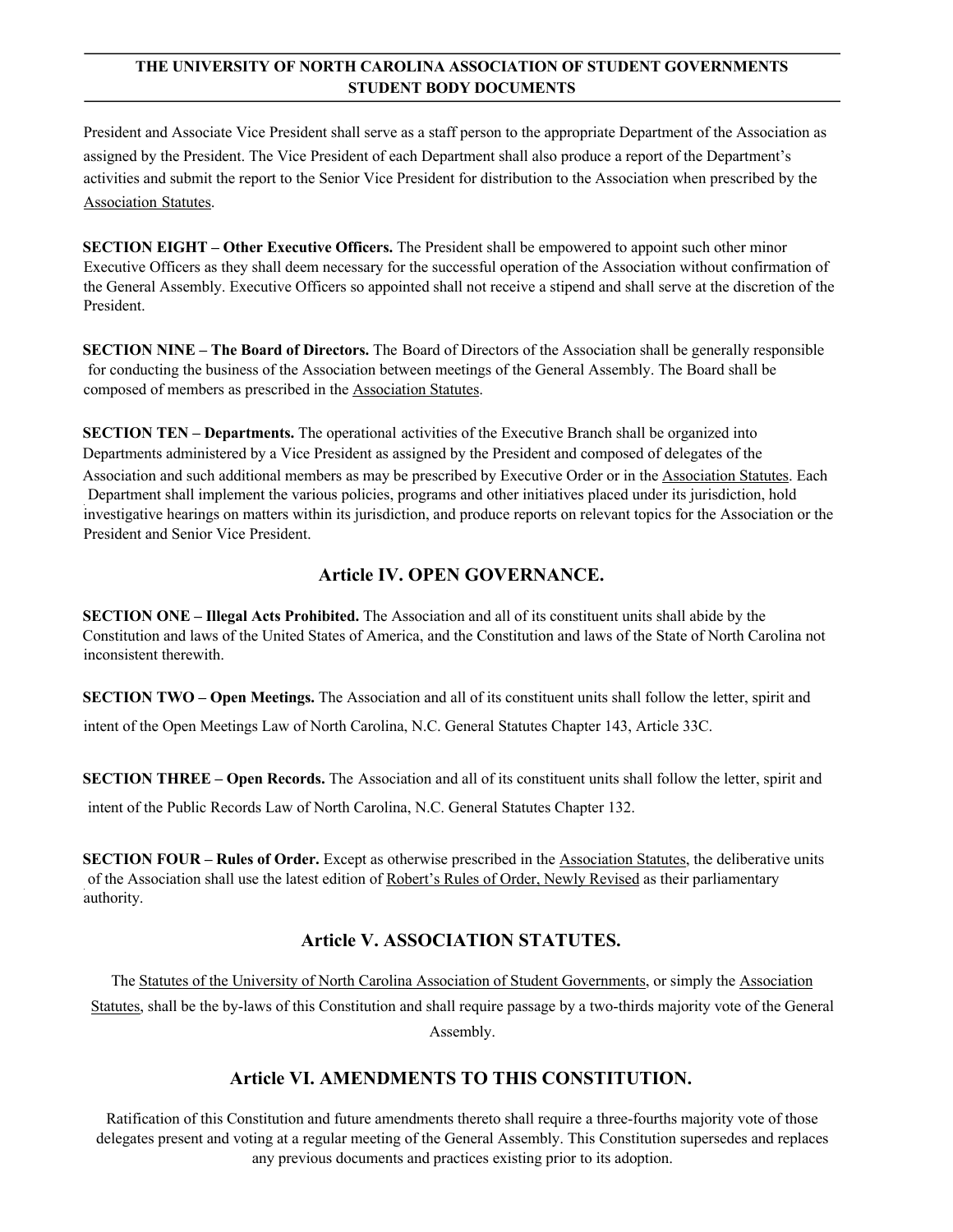#### *1 Constitution Revision History*

- Created by: GB 14, 37th Session (2008-2009), adopted 08/30/2008.
- Amended by:
	- GB 20 (amends Article 3 Section 8 and Section 10), 39th Session (2010-2011), adopted 01/29/2011.
	- GB 28 (amends Article 3, Section 2), 41st Session (2012-2013), adopted 2/23/2013.
	- GB4 (repeals Section Two J; amends Article II Sections One Four, and Section Nine; amends Article

III Section 1 and Section 7; repeals Article III Section 8; renames Article III Sections 8-10), 43rd

Session (2014-2015), adopted 3/21/2015.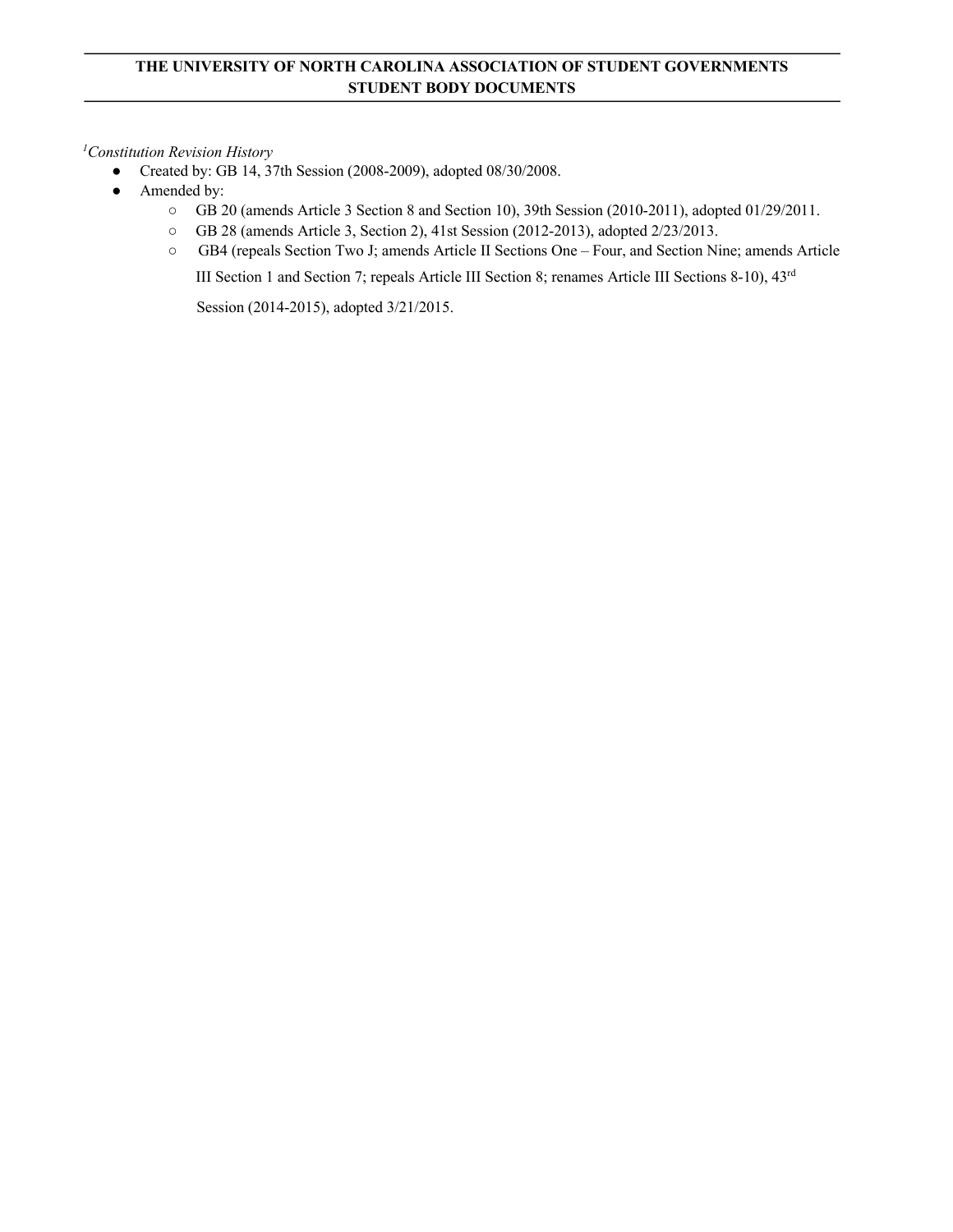# **CHAPTER 1.**

# **The Association of Student Governments.1**

Article 1. Association Officials and Bodies.

#### **Contents**

- §1-1.1. **Definitions and Conventions.**
- §1-1.2. **General Qualifications for Association Officials.**
- §1-1.3. **Dual Office Prohibition.**
- §1-1.4. **Oath of Office.**
- §1-1.5. **Open Meeting Requirement.**
- §1-1.6. **Public Body Meeting Records.**
- §1-1.7. **Codification of Statutes.**
- §1-1.8. **Codification of Senior Executives.**
- §1-1.9. **Institutional Sovereignty.**
- §1-1.10. **Limited Use Preferred.**
- §1-1.11. **Narrow Scope Applied.**

#### §1-1.1. **Definitions and Conventions.**

Within these Statutes, the following definitions shall apply:

**(a)** The **"Student Body"** is all duly enrolled students of all constituent institutions of the consolidated University of North Carolina.

- **(b)** The **"Association"** is the UNC Association of Student Governments.
- **(c)** A **"constituent member"** of the Association is one of the recognized institutions comprising the consolidated University of North Carolina pursuant to Article I, Section Three of the Association Constitution.
- **(d)** An **"institution"** refers to a constituent member, unless otherwise specified.
- **(e)** A **"Session"** of the Association is each period from May 1 of a calendar year to April 30 of the subsequent year, and beginning with the 1st Session in 1972-1973.
- **(f)** A **"day"** is a standard calendar day, unless otherwise specified.
- **(g)** The **"General Assembly"** is the UNC Association of Student Governments General Assembly, unless otherwise specified.
- **(h)** An **"Association Office"** is any elected or appointed position provided for by the Association Constitution or these Statutes, and not explicitly defined otherwise.
- **(i)** An **"Association Official"** is any person holding an Association Office.
- **(j)** An **"Elected Official"** is any person holding an elective Association Office.
- **(k)** The **"President"** is the President of the Association.
- **(l)** The **"Secretary"** is the Secretary of the General Assembly.
- **(m)** An **"Executive Officer"** is any Association Official in the Executive Branch as specified in Article III, Section One of the Association Constitution.
- **(n)** A **"Delegate"** is a member of the General Assembly, unless otherwise noted.
- **(o)** The term **"public body"** refers to the General Assembly and all committees thereof, Executive Branch

Divisions, and the Board of Directors.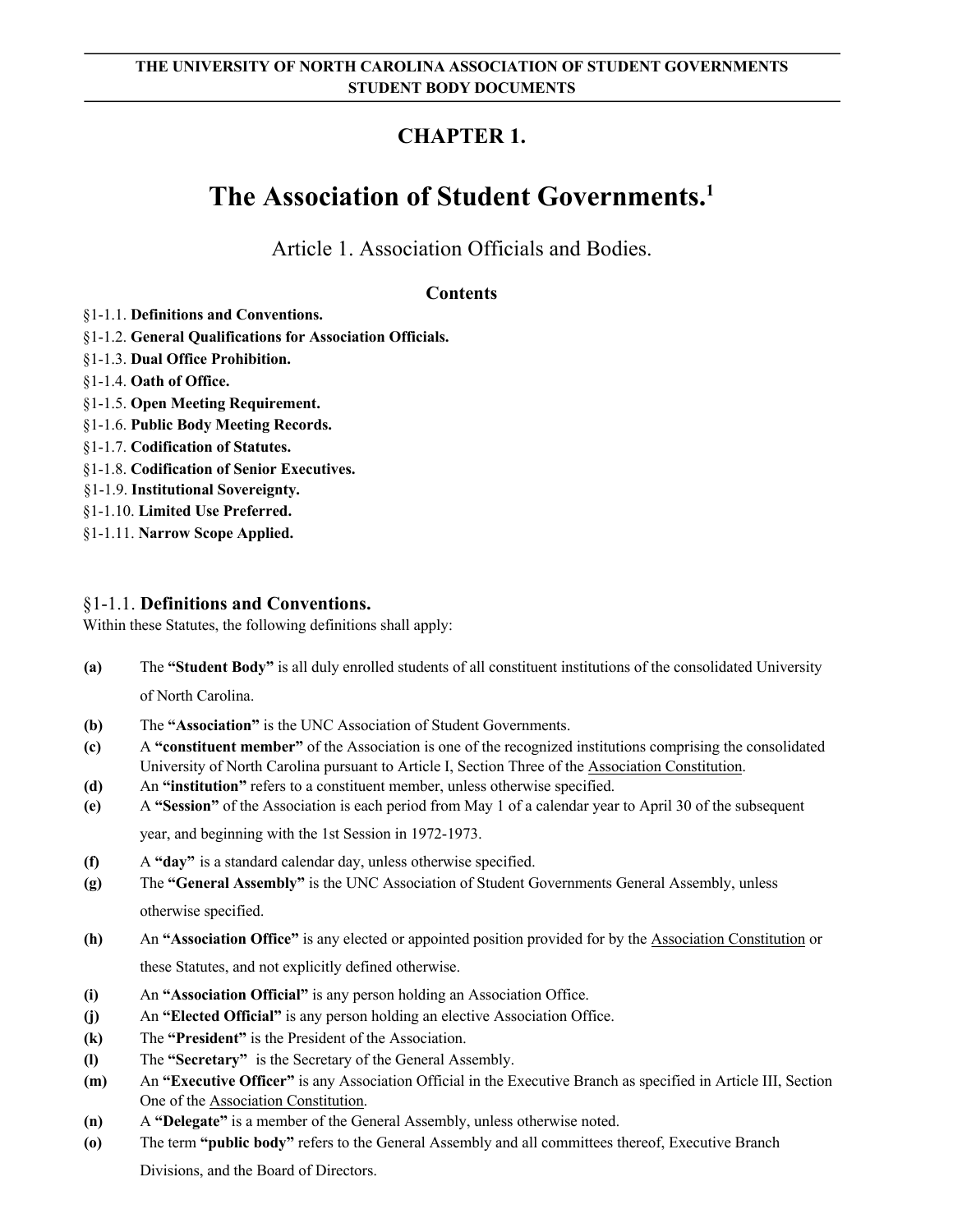**(p)** A student in **"good standing"** shall be any student who is considered in good academic and student conduct standing per their respective institution.

# §1-1.2. **General Qualifications for Association Officials.**

All Association Officials shall be chosen from the Student Body. Pursuant to the Association Constitution, all Association Officials must be degree-seeking students in good standing at the time of their appointment or election, and must remain such throughout their term in office. Additional qualifications for specific offices may be assigned in these statutes.

# §1-1.3. **Dual Office Prohibition**

No Association Official shall serve in more than one Association Office at any one time, unless such additional offices are considered dual office-holding exempt as specified by other statutes.

#### §1-1.4. **Oath of Office.**

All Executive Officers shall, upon commencing their term of office and in the presence of at least two witnesses, be administered the following Oath of Office by a senior-level Association Official: "I, [official's name] do solemnly swear [or affirm] that I shall faithfully represent the interests of the Student Body of the University of North Carolina, that I will dutifully uphold and preserve the Constitution of the Association of Student Governments, and that I will faithfully execute the office of [name of office] for the [session number] Session of the Association."

# §1-1.5. **Open Meeting Requirement.**

Pursuant to the requirement in the Association Constitution to comply with the Open Meetings Law of North Carolina, all meetings of public bodies shall be open to all University students except in such instances that necessitate the closing of meetings as permitted by the North Carolina General Statutes §143‑318.11(a).

#### §1-1.6. **Public Body Meeting Records.**

Pursuant to the requirement in the Association Constitution to comply with the Open Meetings Law of North Carolina, all public bodies shall maintain full and accurate minutes of their business such that a person not in attendance would have a reasonable understanding of what transpired. These records shall be available upon the request of any student.

#### §1-1.7. **Codification of Statutes.**

All Statutes shall be included in one of several Chapters based on the subject matter referenced. Each Chapter shall be subdivided into Articles as needed for organizational clarity, and Articles may be further subdivided into Parts for the same purpose. Each Statute shall be numbered in a manner such that it can be referenced by section, with its Chapter first, followed by Article, followed by number. Statutes shall have the ability to be renumbered with a footnote at the end of each Chapter that includes when Statutes are added, amended, or removed from that respective Chapter as well as the Session, year, and legislation short title in which the change occurred.

#### §1-1.8. **Codification of Senior Executives.**

To enhance the institutional memory of the Association, a comprehensive listing shall be appended to this chapter containing the name and institution of the President and Senior Vice President serving immediately prior to the adjournment of each legislative session.

#### §1-1.9. **Institutional Sovereignty.**

Except in such instances where doing so would conflict with the Association Constitution or these Statutes, the Association shall abide by the governing documents of each constituent member of the Association in matters relating to that constituent member.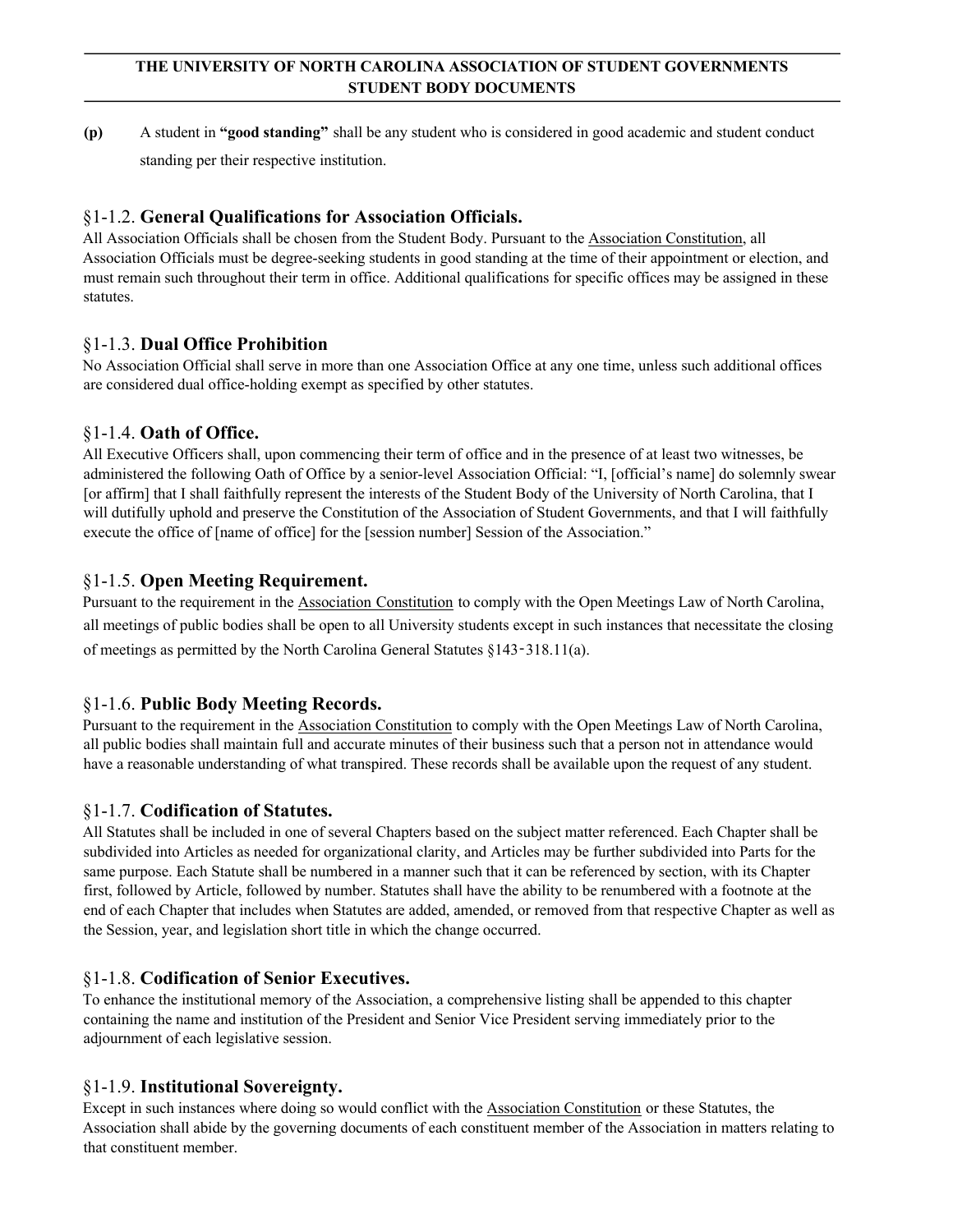#### §1-1.10. **Limited Use Preferred.**

Recognizing that internal conflicts among subdivisions of an institutional Student Government are best resolved internally, the Association shall avoid interpreting the governing documents of a constituent member insofar as practicable.

#### §1-1.11. **Narrow Scope Applied.**

In the event of a conflict between the Association Constitution or these Statutes with the governing documents of a

constituent member, only the conflicting language at issue shall be affected. Under no circumstances shall the

Association's governing documents be held to override or invalidate documents of a constituent member that, but for the conflicting provision(s), would otherwise not conflict.

# Article 2. Association Ethics Act.

#### **Contents**

- §1-2.1. **Definitions and Conventions***.*
- §1-2.2. **Association Code of Ethics.**
- §1-2.3. **Ethics in Leadership.**
- §1-2.4. **Use of Position for Pecuniary Gain Prohibited.**
- §1-2.5. **Reporting of Gifts.**
- §1-2.6. **Commitment to Open Meetings.**
- §1-2.7. **Waiver of Provisions.**

#### §1-2.1. **Definitions and Conventions.**

Within this article, the following definitions shall apply:

**(a)** A **"gift"** is any good, benefit, discount, special service or privilege, or any other item of real or perceived value,

monetary or otherwise.

#### §1-2.2. **Association Code of Ethics.**

The general responsibilities of an Association Official shall be to:

- **(a)** answer the needs of their constituent body through an adherence to civic duty;
- **(b)** incorporate civic virtues and advocacy in serving the needs of the University of North Carolina and its students;
- **(c)** represent the Association and the University in a beneficial and respectful manner;
- **(d)** ensure that administrative decisions are in the best interest of the Student Body;
- **(e)** be informed of and attempt to remedy University problems and controversies;
- **(f)** encourage programs and policies that benefit the entire University;
- **(g)** advocate in an effective and ethical manner, incorporating issues that affect both the Student Body and the communities surrounding each constituent institution;
- **(h)** represent the Student Body fairly and equally;
- **(i)** actively avoid conflicts of interest;
- **(j)** continually enhance and encourage collegiality among all Association Officials; and,
- **(k)** dutifully uphold and preserve the Association Constitution.

#### §1-2.3. **Ethics in Leadership.**

No individual who has previously been impeached in an Association Office for dereliction of duty or other offenses shall be eligible for any elective Association Office. This section shall apply in addition to any other regulations on service or candidacy contained in Chapter 2 ("The General Assembly") or Chapter 7 ("Elections") of these Statutes.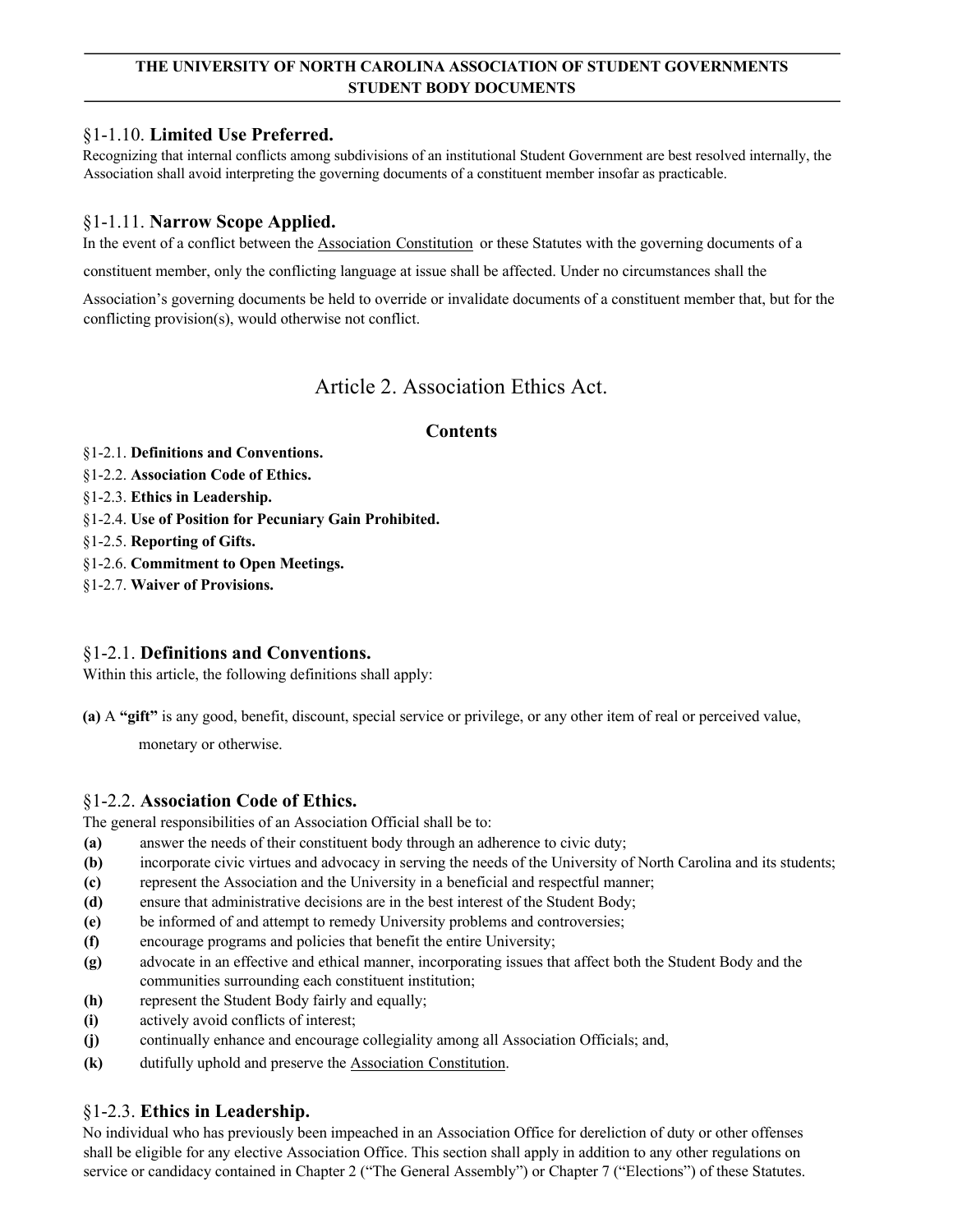# §1-2.4. **Use of Position for Pecuniary Gain Prohibited.**

No Executive Officer shall attempt to use their position, official title, or affiliation with the Association for pecuniary gain.

# §1 -2.5. **Reporting of Gifts.**

- **(a)** Any Association Official receiving a stipend or any other compensation provided by the Student Body funds shall be required to disclose any and all gifts received or awarded to their on account of the individual's position within the Association or resulting *ex-officio* membership in outside entities, including gifts from University and external sources.
- **(b)** The General Assembly's Committee on Internal Operations shall establish a standard form for the reporting of such gifts, which shall include, at minimum, the gift awarded or received, a good faith estimate of the value thereof, and the contributor's or contributing organization's name.
- **(c)** Such reports shall be submitted to the General Assembly's Committee on Internal Operations on a quarterly basis, and at such other times as the General Assembly may require by Assembly Resolution.
- **(d)** Non-disclosure of gifts received, or efforts to circumvent or otherwise not adhere to the provisions of this section, shall result in a temporary freeze of all compensation provided by the Student Body funds upon a twothirds vote of the General Assembly's Council of Student Body Presidents, or the permanent revocation of all such compensation upon a two-thirds vote of the General Assembly.

# § 1-2.6. **Commitment to Open Meetings.**

In honoring the letter, spirit and intent of the Open Meeting requirement stipulated in the Association Constitution, no Association Official shall espouse, promote, move or vote in favor of any motion or action that would violate the letter, spirit or intent of the Open Meetings Law of North Carolina, the Association Constitution or these Statutes.

#### §1-2.7. **Waiver of Provisions.**

The General Assembly may waive provisions of this article on an individual basis upon the adoption by a two-thirds majority vote of an Assembly Resolution to that effect. Each such Assembly Resolution shall apply to at-most one (1) Association Official, and shall be in effect only until (i) the end of the quarter in which it is adopted, for waivers of the gift reporting requirements, or (ii) the end of the session for waivers of other provisions of this article.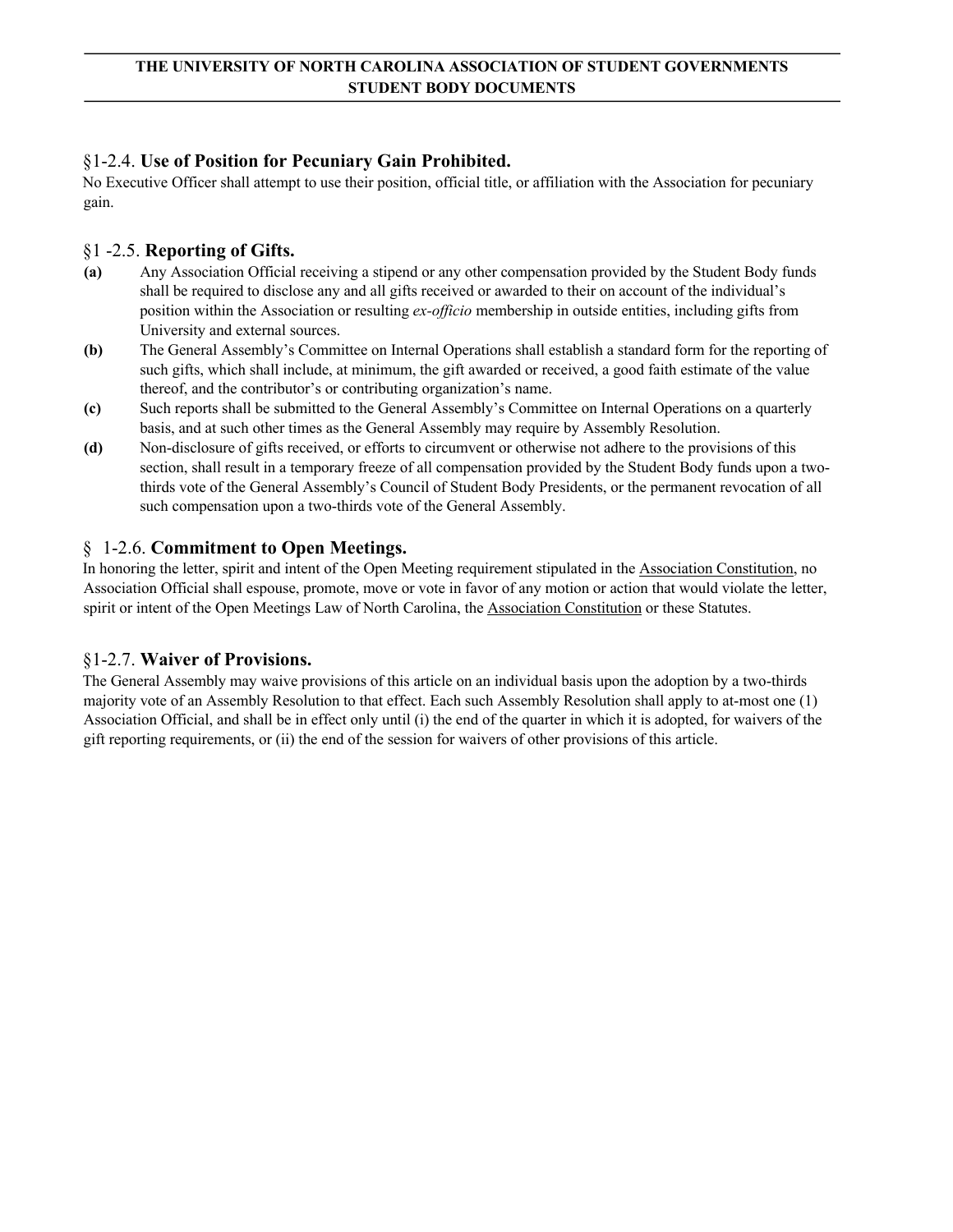# Article 3. Publication of Documents.

#### **Contents**

- §1-3.1. **Definitions and Conventions.**
- §1-3.2. **Publication of** *Student Body Documents.*
- §1-3.3. **Editorial Supervision.**
- §1-3.4. **Printing of Legislation.**
- §1-3.5. **The Association Yearbook.**

#### §1-3.1. **Definitions and Conventions.**

Within this article, the following definitions shall apply:

- **(a)** The **"Student Body Documents"** are the official ratified Association Constitution and the enacted *Association Statutes.*
- **(b)** The **"Association Staff"** refers to the President and the professional staff of the Association.

# §1-3.2. **Publication of** *Student Body Documents.*

The Association Staff, at least seven (7) days prior to the first regular business meeting of the Association, shall publish the *Student Body Documents* electronically. The Association Staff shall also update the *Student Body Documents* within seven (7) days following the enactment of any amendment to these Statutes or the Association Constitution Print copies shall be made available upon request.

#### §1-3.3. **Editorial Supervision.**

Publication and editing of the *Student Body Documents* shall be supervised by the Secretary, the Association Staff, and

other Association Officials as needed.

#### §1-3.4. **Printing of Legislation.**

All legislation shall be published online for each revision made. The Association Staff shall make available to all delegates electronic copies of legislation upon second reading. All delegates shall have the right to demand a printed copy of any legislation prior to any vote regarding that legislation.

#### §1-3.5. **The Association Yearbook.**

The Association Staff shall publish annually, upon the adjournment *sine die* of each session of the General Assembly, a digital volume available on all online ASG platforms containing: the Association Constitution; the *Association Statutes*; all legislation considered by the General Assembly; all agendas, minutes, and other documents issued forth from the General Assembly, its committees, and Executive Branch Departments; all transition and research reports; a copy of the election ballot for the office of President and Senior Vice President; a copy of the certified results from the election of President and Senior Vice President; and any other relevant documents pertaining to the Association and its functions.

*[Note: since Chapter 3 was adopted, annual reports are called transition reports and have a more detailed list of contents, see §3-1.17.]*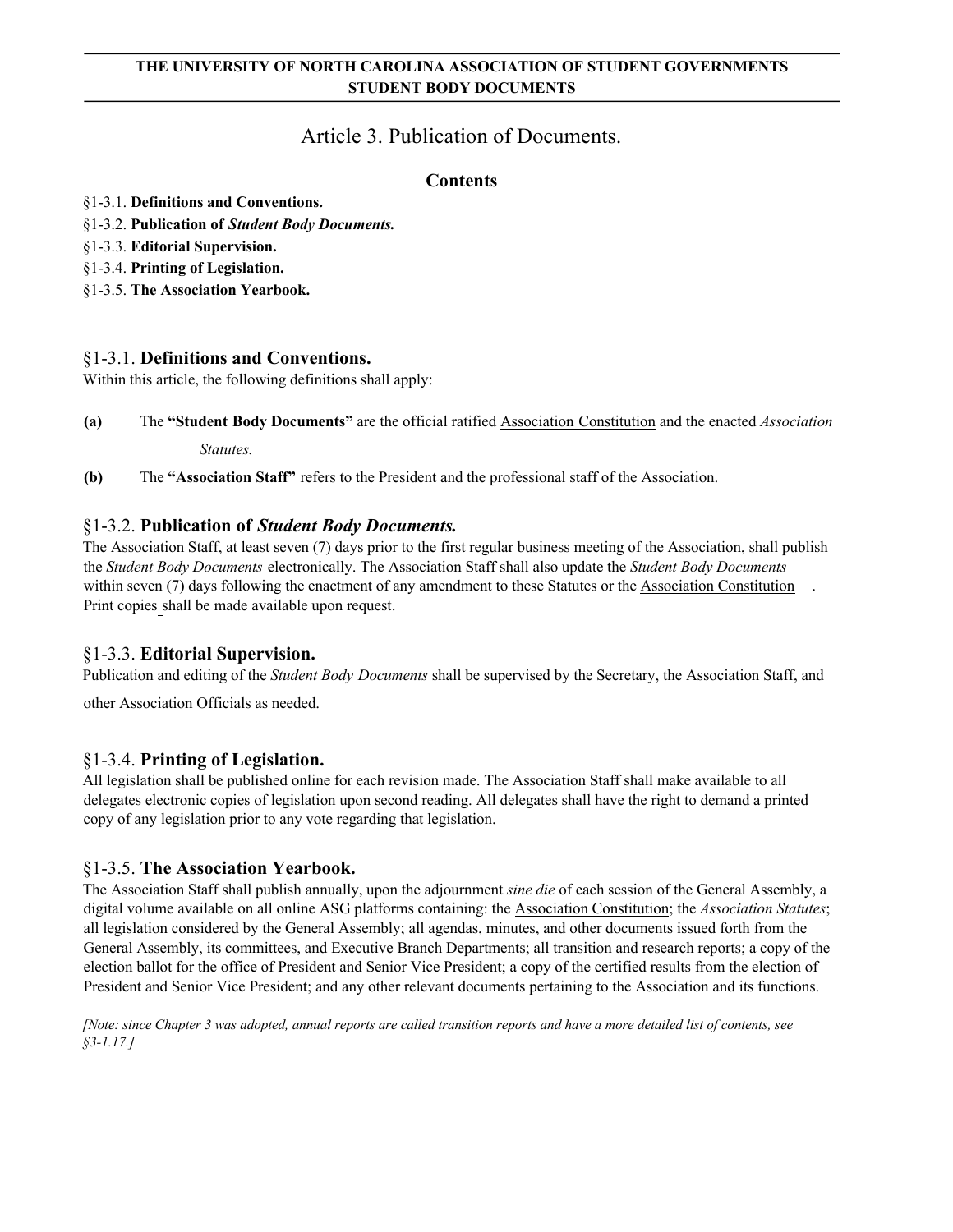# Article 4. Awards and Honoraria.

#### **Contents**

- §1-4.1. **Definitions and Conventions.**
- §1-4.2. **Codification of Awards and Honoraria.**
- §1-4.3. **Resolutions of Commendation.**
- §1-4.4. **Documentation of Recipients.**

#### §1-4.1. **Definitions and Conventions.**

Within this article the following definitions and conventions shall apply:

- **(a)** An **"award"** is any prize or other mark of recognition given to a person in honor of an achievement.
- **(b)** An **"honoraria"** is any *ex gratia* payment made to a person for services rendered in a volunteer capacity.

#### §1-4.2. **Codification of Awards and Honoraria.**

Each official award and honoraria established by the Association shall be codified as a separate article within this chapter. Each such article shall include: the title of the award or honoraria; the purpose of the award or honoraria, including its founding date; any requirements governing eligibility; criteria for evaluating award nominees; guidelines for the nomination of potential awardees and selection of the final recipient; and any regulations regarding the administration and presentation of the award.

#### §1-4.3. **Resolutions of Commendation.**

The General Assembly may, in its discretion, adopt Resolutions of Commendation to honor specific individuals or organizations for whatever reasons it deems appropriate. Such resolutions shall not require official codification within these Statutes. No gift or compensation of any kind may be conferred by a Resolution of Commendation beyond honorary membership in the General Assembly.

#### §1-4.4. **Documentation of Recipients.**

A comprehensive listing shall be appended to this chapter containing all recipients of each award and honoraria, and the session in which the award or honoraria was given.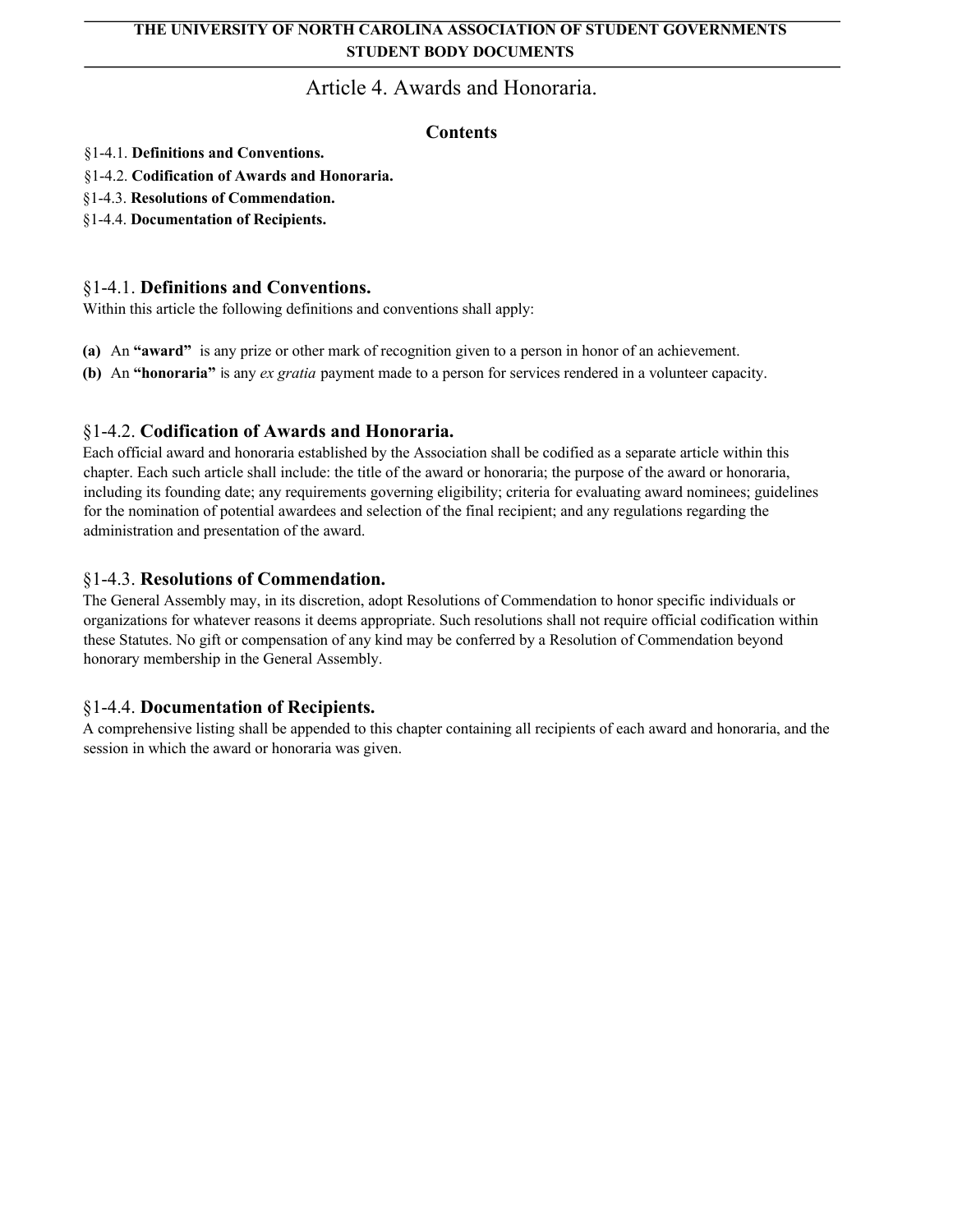# Article 5. John L. Sanders Student Advocate Award.

#### **Contents**

- §1-5.1. **Name, Origin and Purpose of Award.**
- §1-5.2. **Administration and Timeline of Award.**
- §1-5.3. **Eligibility and Criteria for Award.**
- §1-5.4. **Nominations.**
- §1-5.5. **Selection of Finalists and Awardee.**
- §1-5.6. **Presentation of Award.**

#### §1-5.1. **Name, Origin and Purpose of Award.**

The John L. Sanders Student Advocate Award, or simply the Sanders Award, was established in the 30th Session of the Association in honor of John L. Sanders, Director *Emeritus* of the UNC Institute of Government. The Sanders Award is to be bestowed annually on one or more public figures for service to the students of the University of North Carolina, to recognize those who advocate for the best interests of North Carolina's students and thereby contribute to the quality of their lives. The Sanders Award shall be the highest honor bestowed by the Association upon a member of the University of North Carolina community.

#### §1-5.2. **Administration and Timeline of Award** .

The award shall be jointly administered by the General Assembly's Council of Student Body Presidents and the Department of Budget and Finance. Each unit shall designate one member as its principal award coordinator. These coordinators shall determine the timetable for the award, provided that all nominations are made no later than the January meeting of the General Assembly and an awardee is chosen no later than the March meeting of the General Assembly. Closing of nominations and selection of an awardee shall not take place in the same month.

#### §1-5.3. **Eligibility and Criteria for Award.**

In general, any person(s) acting to the benefit of the Student Body shall be eligible for the award. The award shall be granted to one or more specific individuals. The award shall be granted for exceptional service to the Student Body, and the Council of Student Body Presidents shall be empowered to determine if any nomination successfully meets this criteria. The Council may, in its discretion, choose not to issue the award in the event no nominations are received or no nominees meet the criteria specified.

#### §1-5.4. **Nominations.**

Each Association Official shall be permitted to nominate one (1) person for the award each session. Delegates shall be encouraged to solicit recommendations for nominations from the Student Body. It shall be the personal privilege of each Association Official submitting a nomination to present such nominations at any meeting of the General Assembly during miscellaneous business.

#### §1-5.5. **Selection of Finalists and Awardee.**

If more than five nominations are made, the Council shall meet in closed session and deliberate on the nominations, and select no more than four (4) finalists for review by the General Assembly. The General Assembly shall deliberate on the award finalists and choose one (1) recipient by majority vote. The General Assembly shall not amend the list of finalists.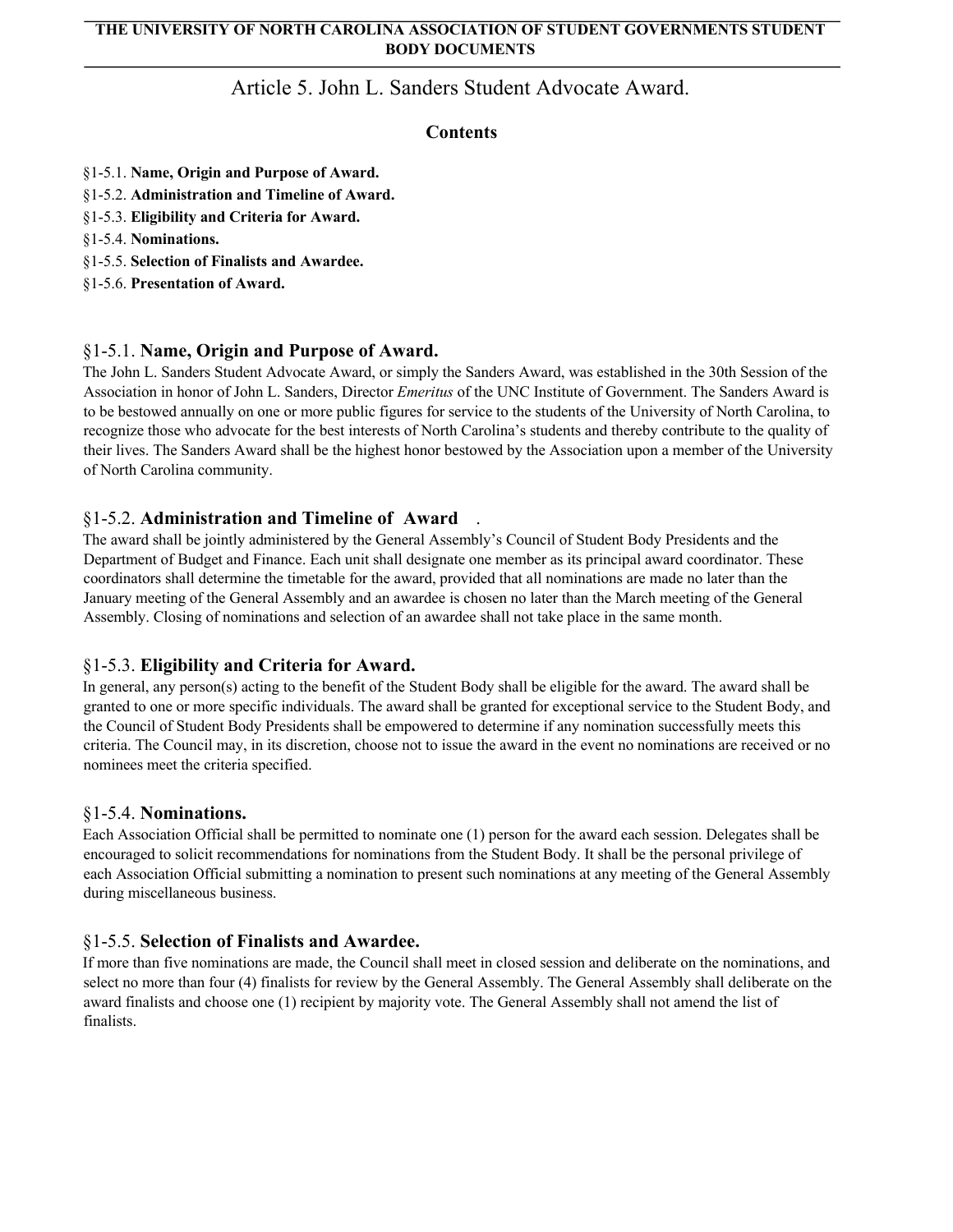## §1-5.6. **Announcement and Presentation of Award.**

The awardee may be announced upon selection by the General Assembly. The award shall be presented on behalf of the Student Body by the Association. The award coordinator from the Department of Budget and Finance shall have the lead responsibility in organizing the presentation of the award.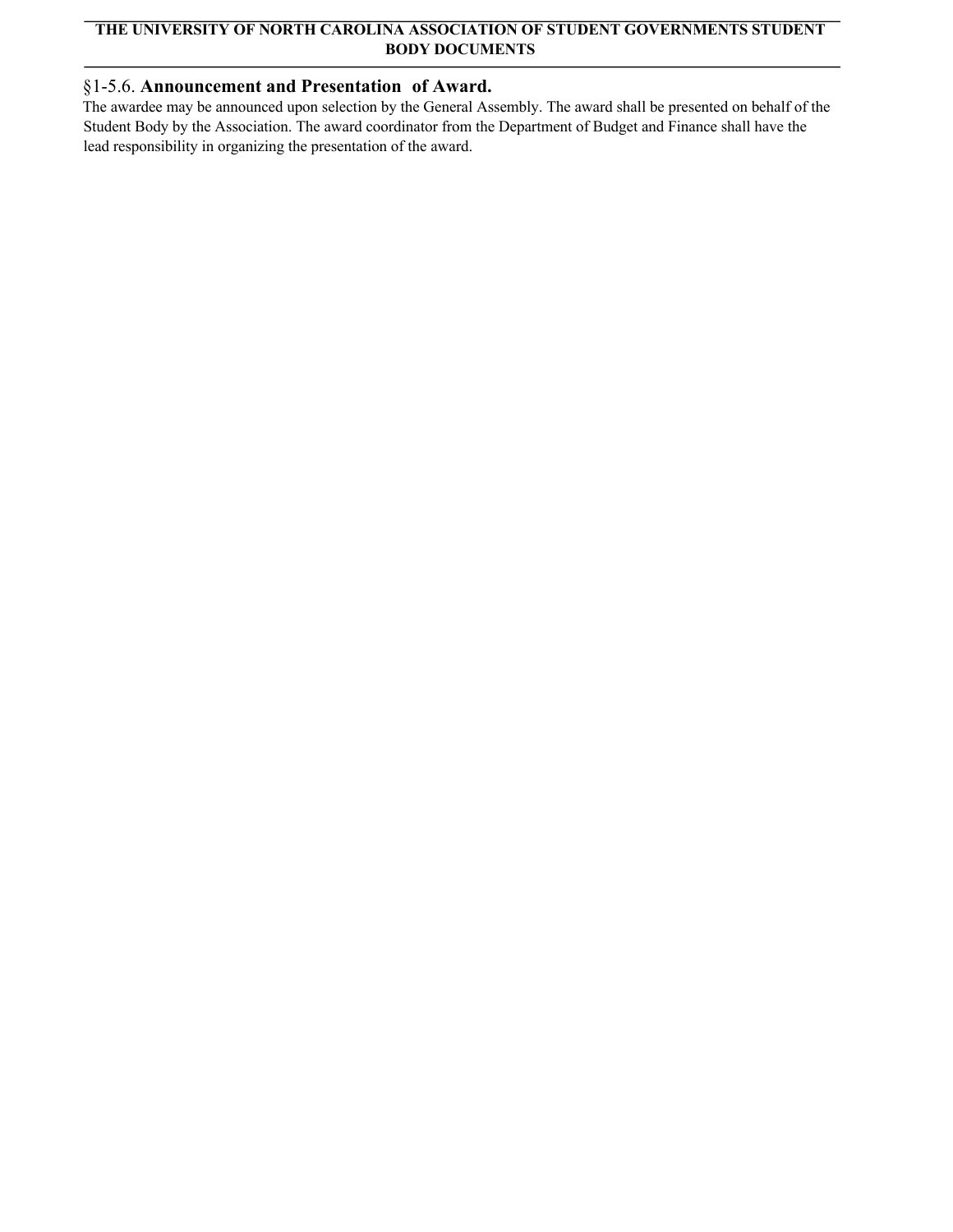# Article 6. William C. Friday Lifetime Achievement Award.

#### **Contents**

- §1-6.1. **Name, Origin and Purpose of Award.**
- §1-6.2. **Administration and Timeline of Award.**
- §1-6.3. **Eligibility and Criteria for Award.**
- §1-6.4. **Nominations.**
- §1-6.5. **Selection of Finalists and Awardee.**
- §1-6.6. **Presentation of Award.**

#### §1-6.1. **Name, Origin and Purpose of Award.**

The William C. Friday Lifetime Achievement Award, or simply the Friday Award, was established in the 35th Session of the Association and is named in honor of William C. "Bill" Friday, the first President of the consolidated University of North Carolina. The Lifetime Achievement Award is to be bestowed at such times as the Association deems appropriate on one public figure who has exhibited a lifetime of exemplary service to the students of the University of North Carolina.

#### §1-6.2. **Administration and Timeline of Award.**

The award shall be jointly administered by the General Assembly's Council of Student Body Presidents and the Department of Budget and Finance. Each unit shall designate one member as its principal award coordinator. These coordinators shall determine the timetable for the award, provided that all nominations are made no later than the January meeting of the General Assembly and an awardee is chosen no later than the March meeting of the General Assembly. Closing of nominations and selection of an awardee shall not take place in the same month.

#### §1-6.3. **Eligibility and Criteria for Award.**

In general, any person(s) acting to the benefit of the Student Body shall be eligible for the award. The award shall be granted to one specific individual. The award shall be granted for exceptional service to the Student Body throughout the recipient's life, and the Council of Student Body Presidents shall be empowered to determine if any nomination successfully meets this criteria. The Council may, in its discretion, choose not to issue the award in the event no nominations are received or no nominees meet the criteria specified.

#### §1-6.4. **Nominations.**

Each Association Official shall be permitted to nominate one (1) person for the award each session. It shall be the personal privilege of each Association Official submitting a nomination to present such nominations at any meeting of the General Assembly during miscellaneous business.

#### §1-6.5. **Selection of Finalists and Awardee.**

If more than five (5) nominations are made, the Council shall meet in closed session and deliberate on the nominations, and select no more than four (4) finalists for review by the General Assembly. The General Assembly shall deliberate on the award finalists and choose one (1) recipient by majority vote. The General Assembly shall not amend the list of finalists.

#### §1-6.6. **Announcement and Presentation of Award.**

The awardee may be announced upon selection by the General Assembly. The award shall be presented on behalf of the Student Body by the Association. The award coordinator from the Department of Budget and Finance shall have the lead responsibility in organizing the presentation of the award.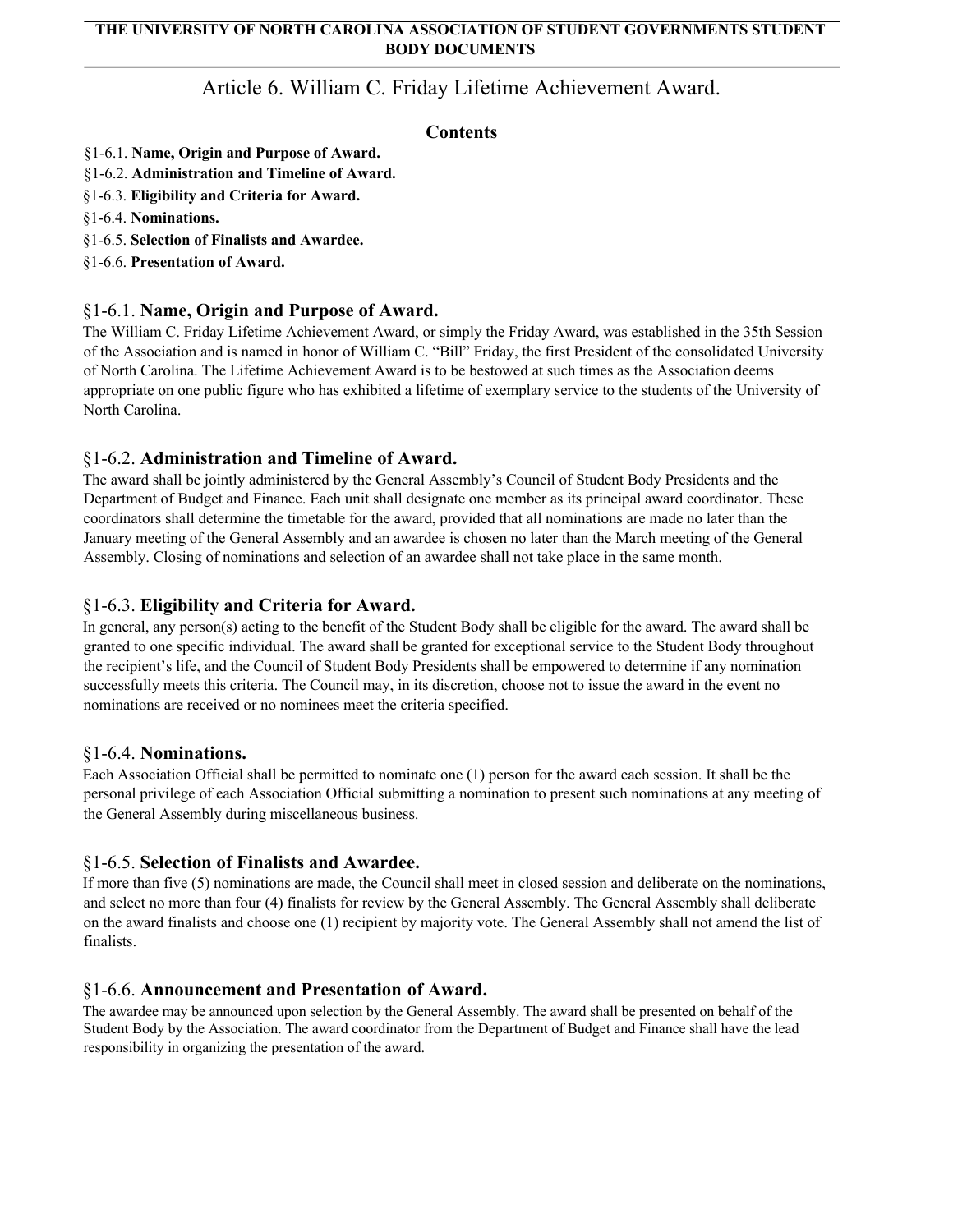# Article 7. Eve Marie Carson Servant Leader Award.

#### **Contents**

- §1-7.1. **Name, Origin and Purpose of Award.**
- §1-7.2. **Administration and Timeline of Award.**
- §1-7.3. **Eligibility and Criteria for Award.**
- §1-7.4. **Nominations.**
- §1-7.5. **Selection of Awardee.**
- §1-7.6. **Presentation of Award.**

# §1-7.1. **Name, Origin and Purpose of Award.**

The Eve Marie Carson Servant Leader Award, or simply the Carson Award, was established in the 36th Session of the Association in honor of Eve Marie Carson, Student Body President *Emeritus* of the University of North Carolina at Chapel Hill. The Carson Award is to be bestowed annually on one or more students to recognize those who exemplify the characteristics of a servant leader.

#### §1-7.2. **Administration and Timeline of Award.**

The award shall be jointly administered by the General Assembly's Departments of Governmental Outreach and Campus Outreach. Each unit shall designate one member as its principal award coordinator. These coordinators shall determine the timetable for the award, provided that all nominations are made no later than the February meeting of the General Assembly and an awardee is chosen no later than the March meeting of the General Assembly. Closing of nominations and selection of an awardee shall not take place in the same month.

#### §1-7.3. **Eligibility and Criteria for Award.**

In general, any member of the Student Body shall be eligible for the award; provided, that no Association Official shall be eligible for the award unless they have attended at least one-half of the session's regular business meetings of the General Assembly at the time of their nomination. The award shall be granted to one or more specific individuals. The award shall be granted for exemplifying the characteristics of a servant leader and being a proven role model for aspiring student leaders, and the Departments of Governmental Outreach and Campus Outreach shall be empowered to determine if any nomination successfully meets this criteria. The General Assembly may, in its discretion, choose not to issue the award in the event no nominations are received or no nominees meet the criteria specified.

#### §1-7.4. **Nominations.**

Each Association Official shall be permitted to nominate one (1) person for the award each session. It shall be the personal privilege of each Association Official submitting a nomination to present such nominations at any meeting of the General Assembly during miscellaneous business.

#### §1-7.5. **Selection of Awardee.**

The General Assembly shall meet in closed session and deliberate on the nominations, and shall choose one (1) recipient by majority vote.

#### §1-7.6. **Announcement and Presentation of Award.**

The awardee shall be disclosed only to the President and Advisor until its presentation. The award shall be presented on behalf of the Student Body by the Association. The President shall appoint an Executive Officer to have the lead responsibility in organizing the presentation of the award.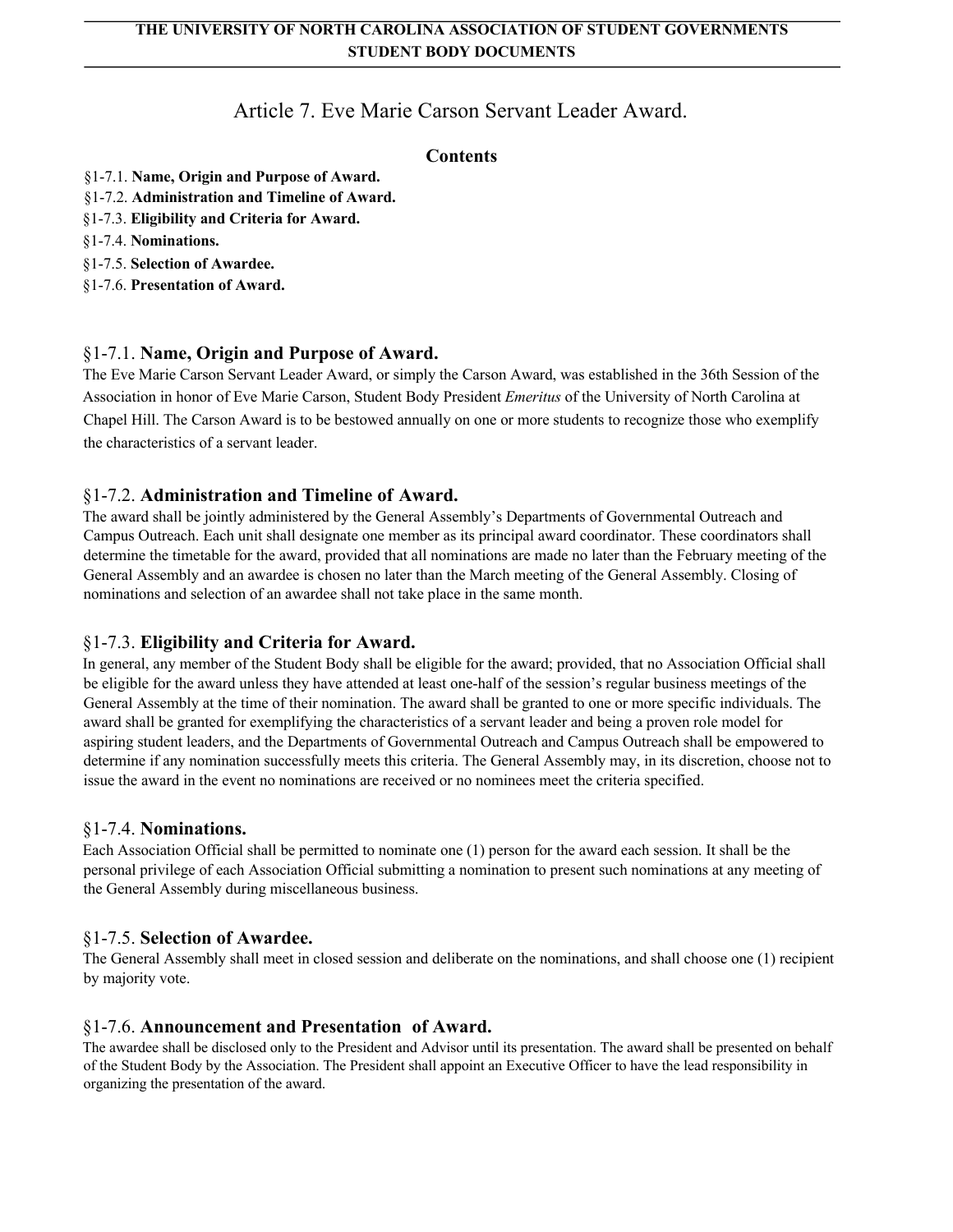# Article 8. Delegation of the Year Award.

#### **Contents**

- §1-8.1. **Name, Origin and Purpose of Award.**
- §1-8.2. **Administration and Timeline of Award.**
- §1-8.3. **Eligibility and Criteria for Award.**
- §1-8.4. **Nominations.**
- §1-8.5. **Selection of Awardee.**
- §1-8.6. **Presentation of Award.**

# §1-8.1. **Name, Origin and Purpose of Award.**

The Delegation of the Year Award was established in the 23rd Session of the Association and re-chartered in the 30th Session of the Association. The Delegation of the Year Award is to be bestowed annually on one institution's delegation for exemplary service to the Association, to recognize those whose contributions have been instrumental to the success of the Association.

#### §1-8.2. **Administration and Timeline of Award.**

The award shall be jointly administered by the General Assembly and the Department of Budget and Finance. Each unit shall designate one member as its principal award coordinator. These coordinators shall determine the timetable for the award, provided that all nominations shall be made and an awardee chosen at a regular business meeting of the General Assembly no later than the March meeting.

#### §1-8.3. **Eligibility and Criteria for Award.**

Any institution shall be eligible for the award, provided it has at least four (4) voting members in attendance for at least three-quarters of the session's regular business meetings of the General Assembly at the time of its nomination. The award shall be granted to one specific institution. The award shall be granted for exemplary service to the Association.

#### §1-8.4. **Nominations.**

Each Association Official shall be permitted to nominate one (1) institution's delegation for the award each session. It shall be the personal privilege of each Association Official submitting a nomination to present such nominations at the meeting of the General Assembly during miscellaneous business.

#### §1-8.5. **Selection of Awardee.**

The General Assembly shall meet in closed session and deliberate on the nominations, and shall choose one (1) recipient by majority vote.

# §1-8.6. **Announcement and Presentation of Award.**

The awardee shall be disclosed only to the President and Advisor until its presentation. The award shall be presented on behalf of the Association. The President shall appoint an Executive Officer to have the lead responsibility in organizing the presentation of the award.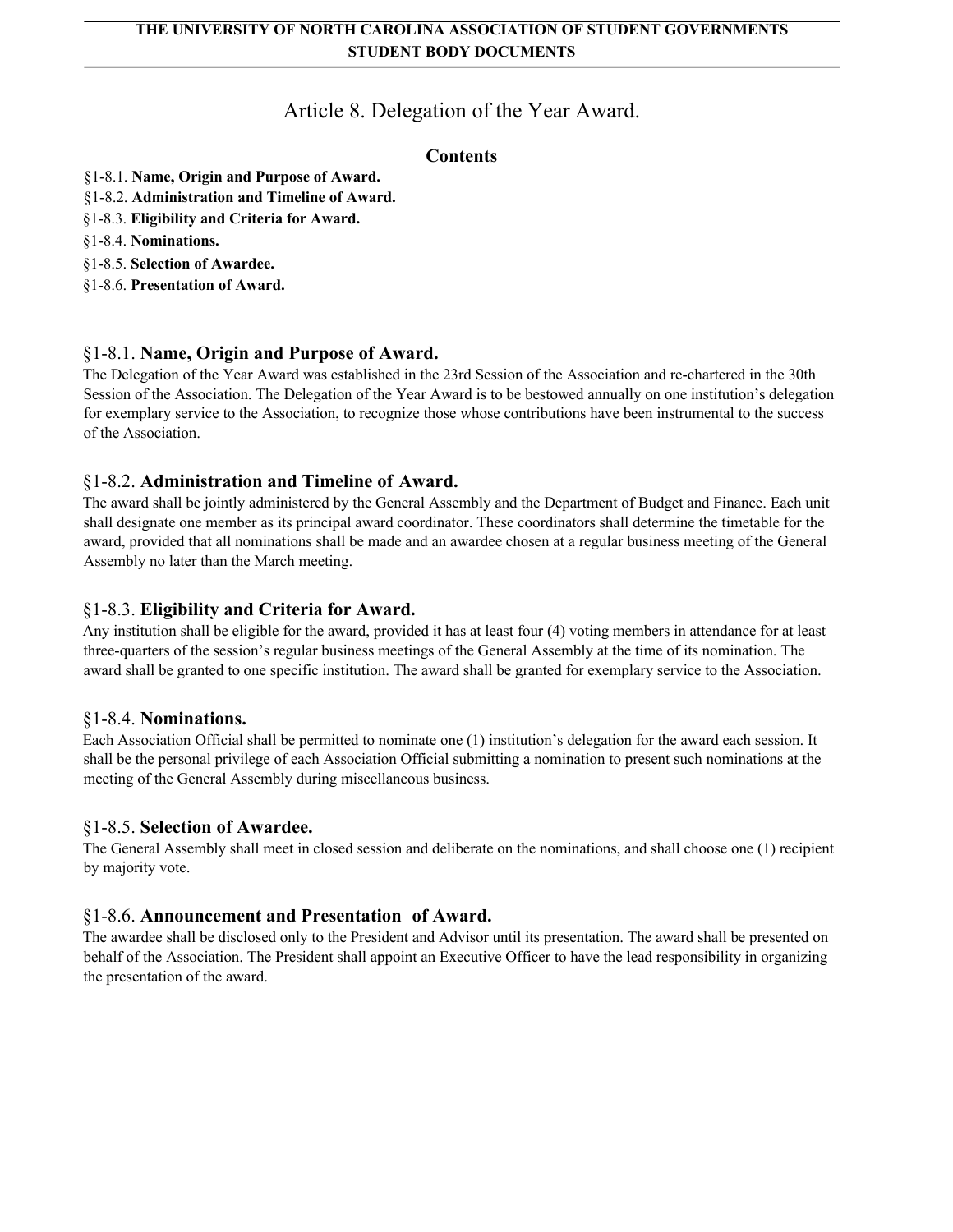# Article 9. Amanda Devore Innovation in Student Government Award.

#### **Contents**

- §1-9.1. **Name, Origin and Purpose.**
- §1-9.2. **Administration and Timeline.**
- §1-9.3. **Eligibility and Criteria.**
- §1-9.4. **Nominations.**
- §1-9.5. **Selection of Recipient.**
- §1-9.6. **Announcement and Presentation.**

# §1-9.1. **Name, Origin and Purpose.**

The Amanda Devore Innovation in Student Government Award, or simply the Innovation Award, was established during the 41st Session of the Association and is named in honor of the Association President Emeritus Amanda Devore and her work on the Personal Stories Project during the 33rd Session. The award is to be given annually to one institution in recognition of an innovative project or initiative undertaken by their campus student government.

#### §1-9.2. **Administration and Timeline**.

The award shall be jointly administered by the General Assembly and the Executive Branch. Each unit shall designate one member as its award coordinator. The coordinators shall arrange for nominations and selection of the award recipient to take place during the March meeting of the General Assembly

#### §1-9.3. **Eligibility and Criteria.**

All UNC system institutions shall be eligible for the award. The award shall be granted to one specific institution in recognition of one specific program, project, or initiative.

#### §1-9.4. **Nominations.**

Each institution's delegation shall have the opportunity to speak briefly about a single project, program, or initiative. Upon the conclusion of presentations, each Association Official shall be permitted to nominate one institution for the award each session. It shall be the personal privilege of each Association Official submitting a nomination to announce such nominations at the meeting of the General Assembly in which a recipient is to be selected.

#### §1-9.5. **Selection of Awardee.**

The General Assembly shall meet in closed session and deliberate on the nominations, and shall choose one recipient by majority vote.

#### §1-9.6. **Announcement and Presentation.**

The recipient shall be disclosed only to the President and Advisor until its presentation. The President shall have the responsibility of organizing the presentation of the award.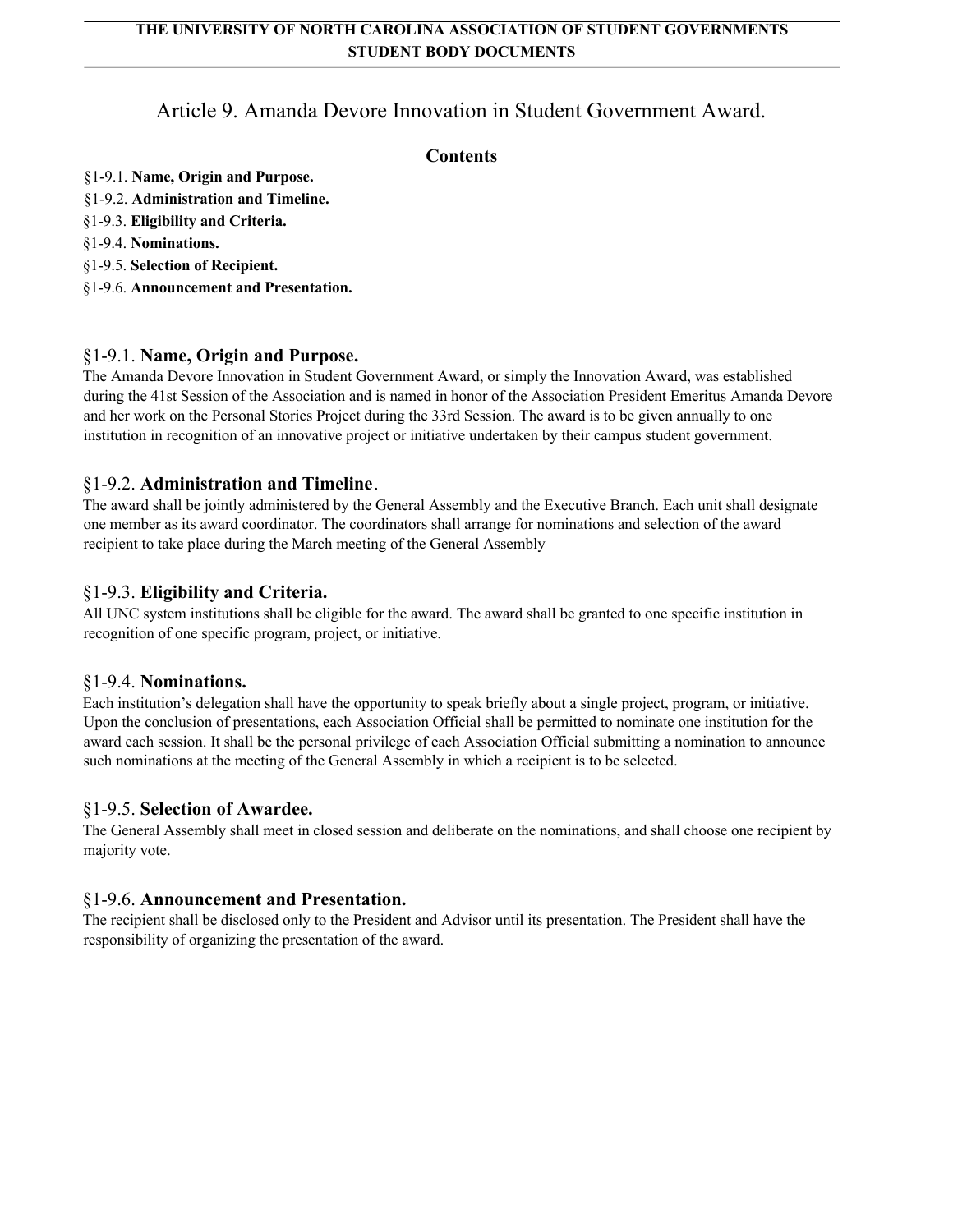| Session (Years) | Name             | Institution^                 | Session (Years) | Name             | Institution^                 |
|-----------------|------------------|------------------------------|-----------------|------------------|------------------------------|
| 1st $(1972-73)$ | n/a              |                              | 1st $(1972-73)$ | n/a              |                              |
| 2nd (1973-74)   | T.C. Carroll     | <b>NCSU</b>                  | 2nd (1973-74)   | Harold Rogers    | <b>WCU</b>                   |
| 3rd (1974-75)   | Robert Lucas     | <b>ECU</b>                   | 3rd (1974-75)   | unknown          | $\overline{\phantom{a}}$     |
| 4th (1975-76)   | unknown          |                              | 4th (1975-76)   | unknown          |                              |
| 5th (1976-77)   | unknown          | $\qquad \qquad \blacksquare$ | 5th (1976-77)   | unknown          | $\overline{\phantom{a}}$     |
| 6th (1977-78)   | unknown          |                              | 6th (1977-78)   | unknown          |                              |
| 7th (1978-79)   | unknown          |                              | 7th (1978-79)   | unknown          |                              |
| 8th (1979-80)   | unknown          |                              | 8th (1979-80)   | unknown          |                              |
| 9th (1980-81)   | Ron Olson        | ???                          | 9th (1980-81)   | unknown          | $\qquad \qquad \blacksquare$ |
| 10th (1981-82)  | Scott Norberg    | UNC-CH                       | 10th (1981-82)  | Leroy Beatty III | <b>ECSU</b>                  |
| 11th (1982-83)  | Jim Yocum        | <b>NCSU</b>                  | 11th (1982-83)  | unknown          | $\overline{\phantom{a}}$     |
| 12th (1983-84)  | Ken Cagle        | <b>UNCA</b>                  | 12th (1983-84)  | unknown          |                              |
| 13th (1984-85)  | Todd Campbell    | <b>ASU</b>                   | 13th (1984-85)  | unknown          | $\overline{\phantom{a}}$     |
| 14th (1985-86)  | unknown          |                              | 14th (1985-86)  | unknown          |                              |
| 15th (1986-87)  | unknown          | $\overline{\phantom{a}}$     | 15th (1986-87)  | unknown          | $\overline{\phantom{a}}$     |
| 16th (1987-88)  | unknown          |                              | 16th (1987-88)  | unknown          |                              |
| 17th (1988-89)  | unknown          |                              | 17th (1988-89)  | unknown          | $\overline{\phantom{a}}$     |
| 18th (1989-90)  | Gene Davis       | UNC-CH                       | 18th (1989-90)  | unknown          |                              |
| 19th (1990-91)  | Mark Bibbs       | UNC-CH                       | 19th (1990-91)  | unknown          | $\overline{\phantom{a}}$     |
| 20th (1991-92)  | Mark Bibbs       | UNC-CH                       | 20th (1991-92)  | unknown          |                              |
| 21st (1992-93)  | Mark Bibbs       | UNC-CH                       | 21st (1992-93)  | unknown          |                              |
| 22nd (1993-94)  | Derrick Griffith | <b>UNCC</b>                  | 22nd (1993-94)  | unknown          |                              |
| 23rd (1994-95)  | Allan Keith Dyer | <b>ECU</b>                   | 23rd (1994-95)  | unknown          |                              |
| 24th (1995-96)  | Keith Bryant     | <b>NCAT</b>                  | 24th (1995-96)  | unknown          |                              |
| 25th (1996-97)  | John Dervin      | UNC-CH                       | 25th (1996-97)  | Aaron Nelson     | UNC-CH                       |
| 26th (1997-98)  | Terry Eaton      | <b>UNCC</b>                  | 26th (1997-98)  | unknown          |                              |
| 27th (1998-99)  | Jeff Nieman      | UNC-CH                       | 27th (1998-99)  | Nicholas Marisis | <b>UNCC</b>                  |
| 28th (1999-00)  | Jeff Nieman*     | <b>UNC-CH</b>                | 28th (1999-00)  | unknown          |                              |
| 29th (2000-01)  | Andrew Payne*    | <b>NCSU</b>                  | 29th (2000-01)  | Liz Gardner      | UNC-CH                       |
| 30th (2001-02)  | Andrew Payne     | <b>NCSU</b>                  | 30th (2001-02)  | Sonia Blanks     | <b>FSU</b>                   |
| 31st (2002-03)  | Jonathan Ducote  | <b>NCSU</b>                  | 31st (2002-03)  | Kian Brown       | <b>NCCU</b>                  |
| 32nd (2003-04)  | Jonathan Ducote  | <b>NCSU</b>                  | 32nd (2003-04)  | Victor Landry    | FSU                          |
| 33rd (2004-05)  | Amanda Devore    | <b>NCSU</b>                  | 33rd (2004-05)  | Victor Landry    | <b>FSU</b>                   |
|                 |                  | <b>UNCW</b>                  |                 |                  |                              |
| 34th (2005-06)  | Zach Wynne       | /ASU                         | 34th (2005-06)  | Laura De Castro* | <b>NCSU</b>                  |

# Appendix 1A. Senior Executives of the Association.

**President Senior Vice President 1986**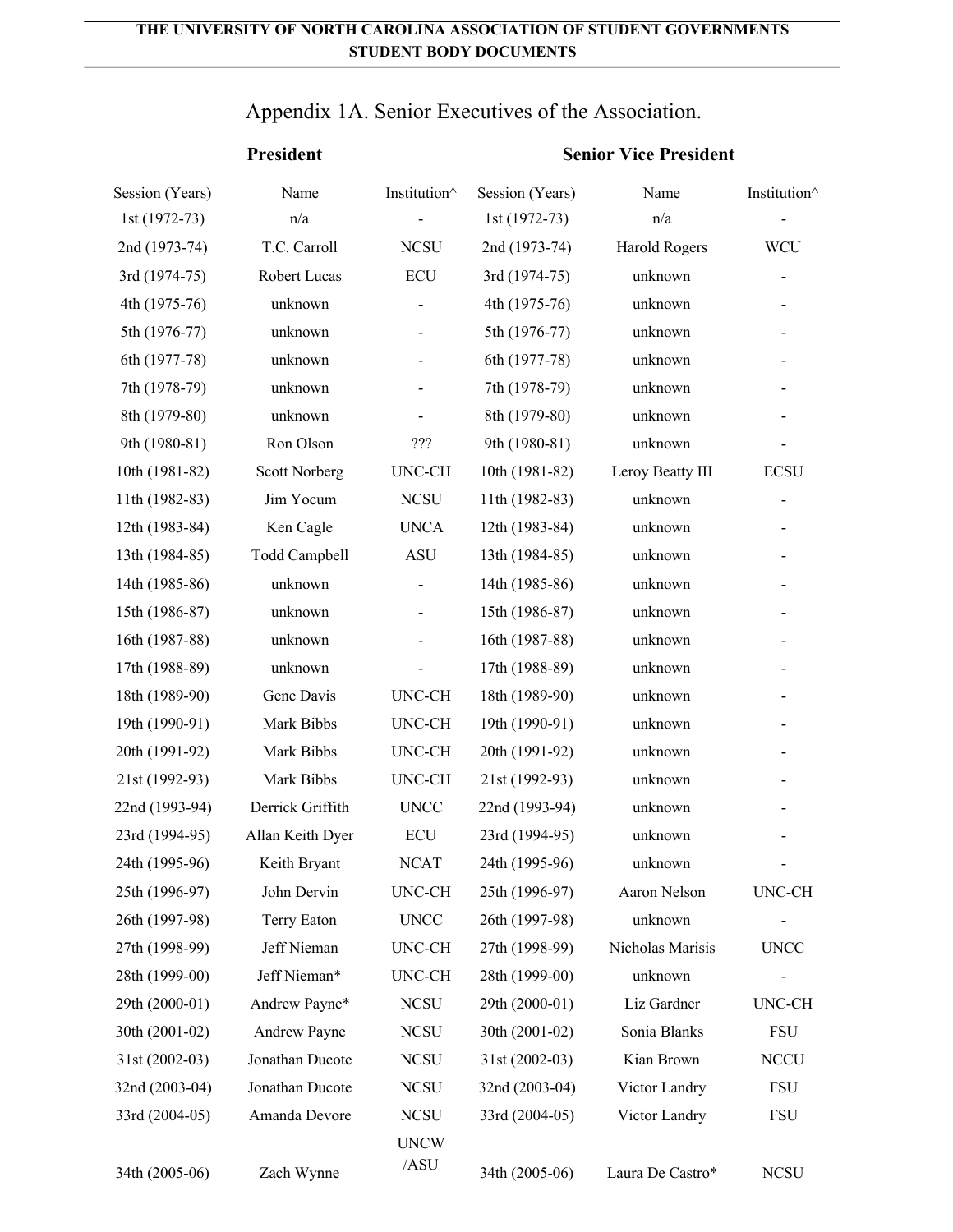| 35th (2006-07)<br>36th (2007-08)<br>37th (2008-09) | Derek Pantiel<br>Cody Grasty*<br>T. Greg Doucette | <b>NCCU</b><br>WCU/ASU<br><b>NCSU</b>  | 35th (2006-07)<br>36th (2007-08)<br>37th (2008-09) | Dan Fischer<br>Ashley M. Yopp*<br>Ashley M. Yopp  | <b>UNCG</b><br><b>ECU</b><br><b>ECU</b> |
|----------------------------------------------------|---------------------------------------------------|----------------------------------------|----------------------------------------------------|---------------------------------------------------|-----------------------------------------|
| 38th (2009-10)<br>39th (2010-11)                   | T. Greg Doucette<br>Atul C. Bhula                 | NCSU/<br><b>NCCU</b><br><b>ECU/ASU</b> | 38th (2009-10)<br>39th (2010-11)                   | Atul C. Bhula<br>Dakota J. Williams               | <b>ECU</b><br><b>UNC-CH</b>             |
| 40th (2011-12)<br>41st (2012-13)                   | Atul C. Bhula<br>Cameron Carswell                 | <b>ECU/ASU</b><br><b>ASU</b>           | 40th (2011-12)<br>$41st(2012-13)$                  | Rigoberto P. Quizon,<br>Jr.<br>Alecia Lorann Page | <b>UNCP</b><br>WCU                      |
| 42nd (2013-14)                                     | <b>Robert Nunnery</b>                             | <b>UNCP</b>                            | 42nd (2013-14)                                     | Olivia Sedwick                                    | WSSU                                    |
| 43rd (2014-15)                                     | Alex Parker                                       | <b>NCSU</b>                            | 43rd (2014-15)                                     | Leigh Whittaker                                   | <b>UNCA</b>                             |
| 44th (2015-16)                                     | Zack King                                         | <b>NCSU</b>                            | 44th (2015-16)                                     | Davonte Belle                                     | <b>UNCC</b>                             |
| 45th (2016-17)                                     | Madeline Finnegan                                 | <b>NCSU</b>                            | 45th (2016-17)                                     | <b>Ezzard Pickett</b>                             | <b>NCCU</b>                             |
| 46th (2017-18)                                     | Tyler Hardin                                      | <b>ASU</b>                             | 46th (2017-18)                                     | Elliot Jackson                                    | <b>FSU</b>                              |
| 47th (2018-19)                                     | Bettylenah Njaramba                               | <b>NCCU</b>                            | 47th (2018-19)                                     | Anderson Clayton                                  | <b>ASU</b>                              |
| 48th (2019-20)                                     | Adam J. Schmidt                                   | <b>NCSU</b>                            | 48th (2019-20)                                     | Raekwon L. Davis                                  | <b>NCCU</b>                             |
| 49th (2020-21)                                     | Isaiah Green                                      | <b>UNCA</b>                            | 49th (2020-21)                                     | Simone Spencer                                    | <b>UNCP</b>                             |

*\* indicates officer assumed position via either (i) succession or (ii) special election* 

*^multiple institutions listed indicates officer changed institutions between the time of election and adjournment of the session (such as graduating and then attending graduate or professional school elsewhere)*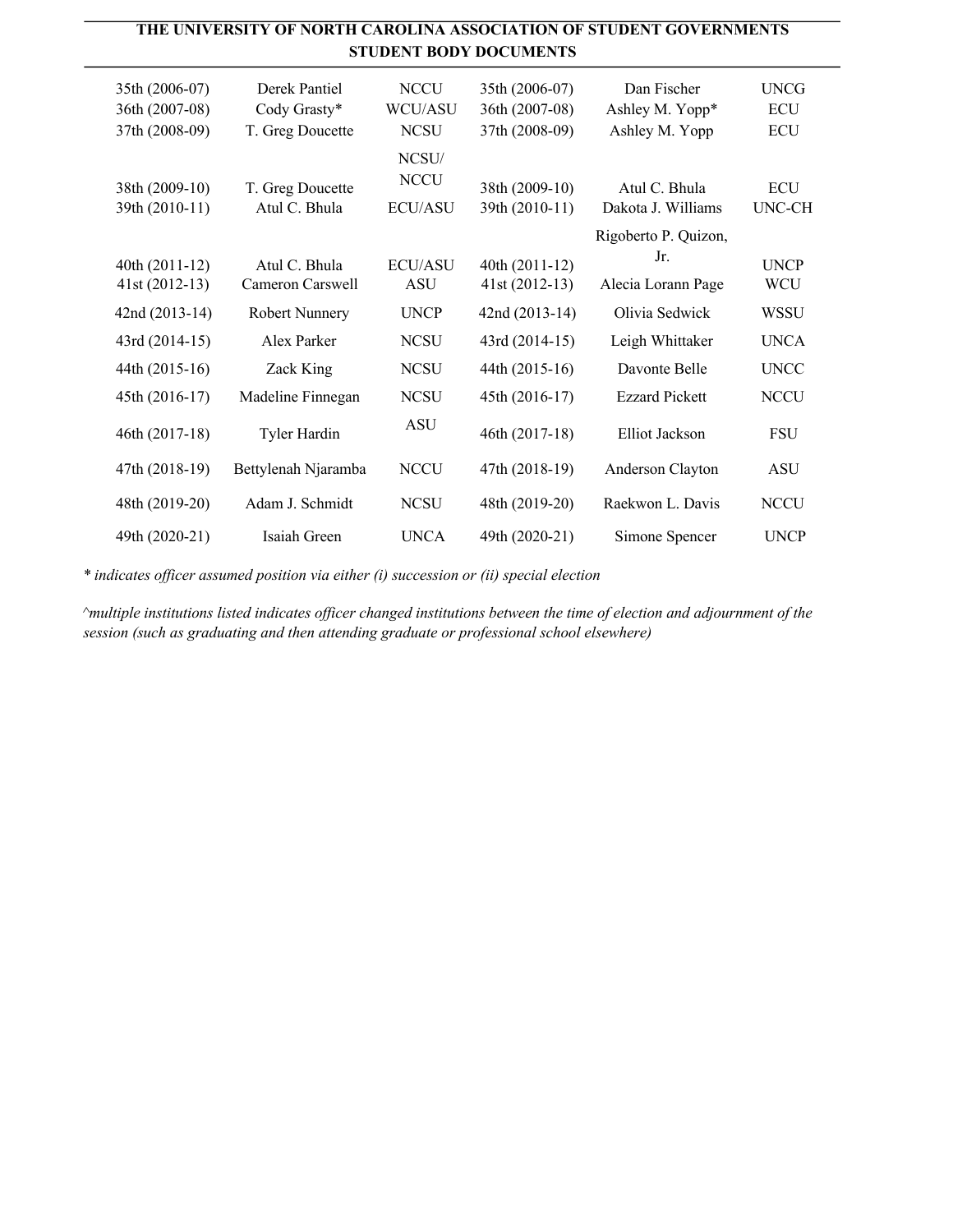# Appendix 1B. Recipients of Awards and Honoraria.

| <b>John L. Sanders Student Advocate Award</b> |                                          |                                                                                                    |  |  |
|-----------------------------------------------|------------------------------------------|----------------------------------------------------------------------------------------------------|--|--|
| Session (Years)                               | Awardee(s)                               | Title(s)                                                                                           |  |  |
| 30th (2001-02)                                | Benjamin S. Ruffin                       | Chair Emeritus,<br>UNC Board of Governors                                                          |  |  |
| 31st (2002-03)                                | Alma S. Adams                            | State Representative, North<br>Carolina General Assembly                                           |  |  |
| 32nd (2003-04)                                | Daniel Gerlach                           | Fiscal Advisor,<br>Office of the Governor                                                          |  |  |
| 33rd (2004-05)                                | Eleanor Kinnaird & Richard Stevens       | State Senators,<br>North Carolina General Assembly                                                 |  |  |
| 34th (2005-06)                                |                                          |                                                                                                    |  |  |
| 35th (2006-07)                                | J. Bradley Wilson                        | Chair Emeritus,<br>UNC Board of Governors                                                          |  |  |
| 36th (2007-08)                                | Dr. Lloyd V. "Vic" Hackley               | Chancellor Emeritus,<br>NC A&T State and Fayetteville State                                        |  |  |
| 37th (2008-09)                                | Andy Willis III                          | Vice President Emeritus for Government Relations,<br><b>UNC General Administration</b>             |  |  |
| 38th (2009-10)                                | Peter J. M. Romary                       | Director of Student Legal Services,<br>East Carolina University                                    |  |  |
| 39th (2010-11)                                | Dr. Harold L. Martin, Sr.                | Chancellor, NC<br>A&T State University                                                             |  |  |
| $40th(2011-12)$                               | Dr. H. Samuel Miller                     | Vice Chancellor for Student Affairs,<br>Western Carolina University                                |  |  |
| 41st (2012-13)                                | Dr. Kenneth Peacock                      | Chancellor,<br>Appalachian State University                                                        |  |  |
| 42nd (2013-14)                                | Dr. Kenneth and<br>Mrs. Roseanne Peacock | Chancellor,<br>Appalachian State University                                                        |  |  |
| 43rd (2014-15)                                | James B. Hunt, Jr.                       | Former Governor,<br>State of North Carolina                                                        |  |  |
| 44th (2015-16)                                | Dr. Robin G. Cummings                    | Chancellor,<br><b>UNC</b> Pembroke                                                                 |  |  |
| 45th (2016-17)                                | Edel Segovia & Chris Montero             | Director of Centro Hispano, UNC Wilmington<br>MI CASA Program Coordinator, UNC Wilmington          |  |  |
| 46th (2017-18)                                | Dr. Brent Lewis                          | Director of Cultural Programs and Safe Zone,<br>Fayetteville State University                      |  |  |
| 47th (2018-19)                                | Vinette Gordon                           | Director of Student Health Services,<br>Fayetteville State University                              |  |  |
| 48th (2019-20)                                | No Awardee*                              |                                                                                                    |  |  |
| 49th (2020-21)                                | Karen Walker                             | <b>Assistant Director</b><br><b>Student Clubs and Organizations</b><br>Western Carolina University |  |  |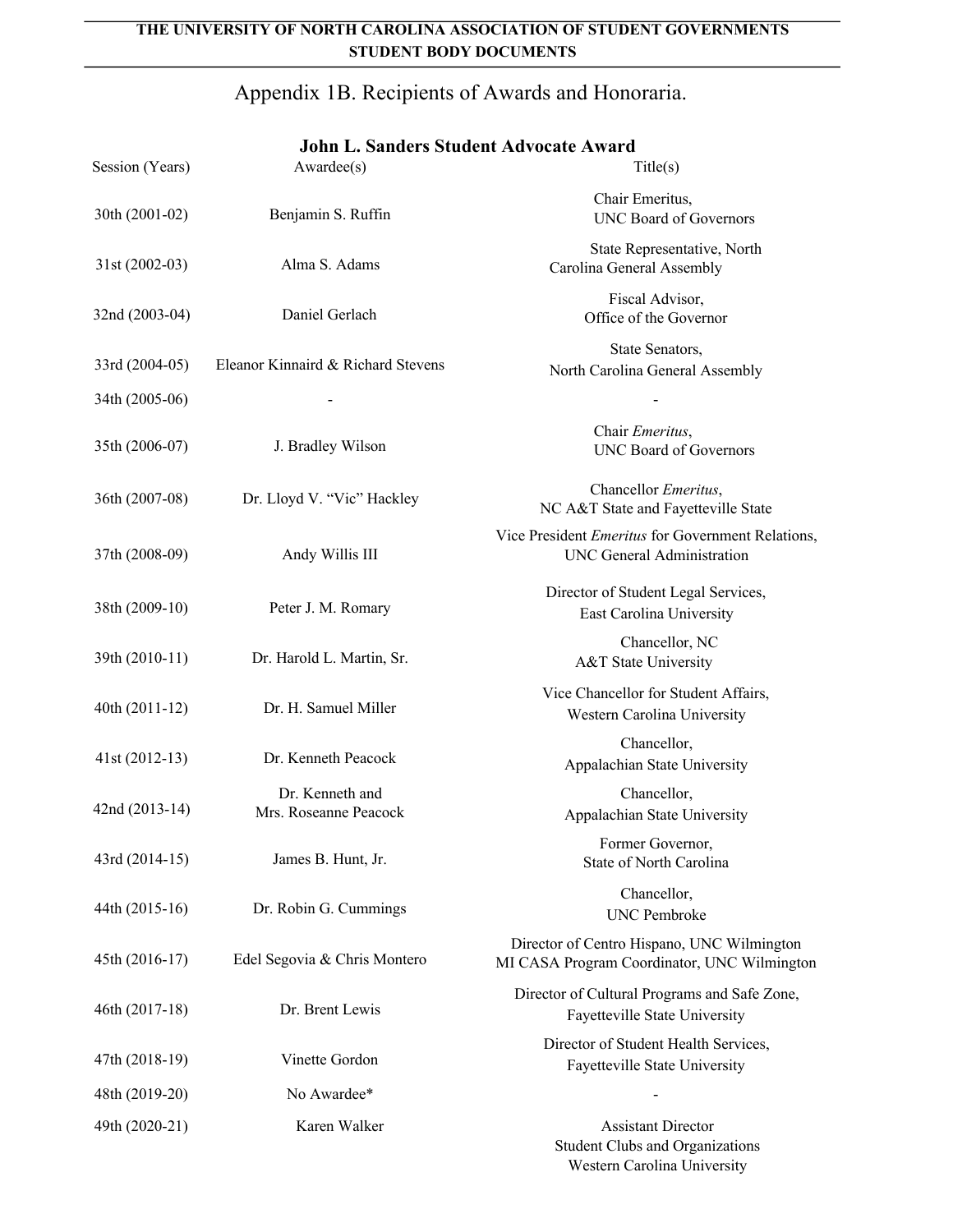| William C. Friday Lifetime Achievement Award |                          |                                                                     |  |  |  |
|----------------------------------------------|--------------------------|---------------------------------------------------------------------|--|--|--|
| Session (Year)                               | Awardee(s)               | Title(s)                                                            |  |  |  |
| 35th (2006-07)                               | Benjamin S. Ruffin       | Chair Emeritus,<br><b>UNC Board of Governors</b>                    |  |  |  |
| 36th (2007-08)                               |                          |                                                                     |  |  |  |
| 37th (2008-09)                               |                          |                                                                     |  |  |  |
| 38th (2009-10)                               | James E. Holshouser, Jr. | Governor Emeritus, State<br>of North Carolina                       |  |  |  |
| 39th (2010-11)                               | Erskine Boyce Bowles     | President Emeritus,<br><b>UNC</b> System                            |  |  |  |
| 40th (2011-12)                               |                          |                                                                     |  |  |  |
| $41st(2012-13)$                              | Judy Muson               | Office Manager,<br><b>UNC ASG</b>                                   |  |  |  |
| 42nd (2013-14)                               | Dr. Beth Linquist        | Interim Provost, Western<br>Carolina University                     |  |  |  |
| 43rd (2014-15)                               | Thomas W. Ross           | President,<br><b>UNC</b> System                                     |  |  |  |
| 44th (2015-16)                               | Cindy Wallace            | Vice Chancellor of Student Affairs,<br>Appalachian State University |  |  |  |
| 45th (2016-17)                               |                          |                                                                     |  |  |  |
| 46th (2017-18)                               | Dr. David Belcher        | Chancellor,<br>Western Carolina University                          |  |  |  |
| 47th (2018-19)                               | Pat Leonard              | Vice Chancellor for Student Affairs,<br><b>UNC</b> Wilmington       |  |  |  |
| 48th (2019-20)                               | No Awardee*              |                                                                     |  |  |  |
| 49th (2020-21)                               | Dr. Harold Martin        | Chancellor, North Carolina A&T State<br>University                  |  |  |  |

#### **William C. Friday Lifetime Achievement Award**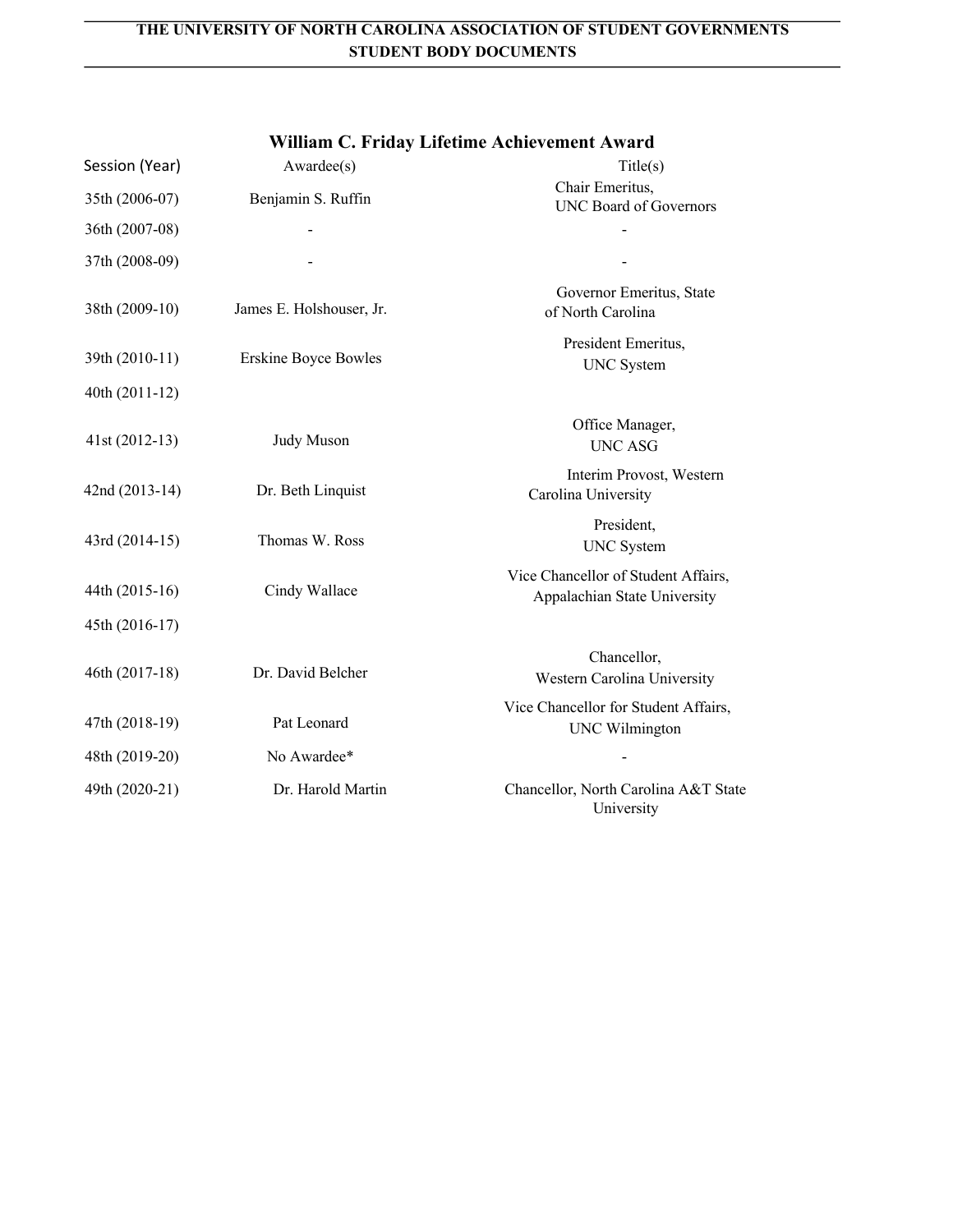$\overline{\phantom{a}}$ 

| <b>Eve Marie Carson Servant Leader Award</b> |  |  |  |  |  |  |
|----------------------------------------------|--|--|--|--|--|--|
|----------------------------------------------|--|--|--|--|--|--|

|                | Awardee(s)                                                        | Institution(s)                          |
|----------------|-------------------------------------------------------------------|-----------------------------------------|
|                | UNC Chapel Hill Delegation,                                       |                                         |
| 36th (2007-08) | in honor of Eve Marie Carson                                      | UNC Chapel Hill                         |
| 37th (2008-09) | Alikhan H. Salehi                                                 | UNC Asheville                           |
|                |                                                                   | North Carolina School of Science        |
| 38th (2009-10) | Jillian Froelick                                                  | and Mathematics                         |
| 39th (2010-11) | Damika Howard                                                     | Elizabeth City State University         |
| 40th (2011-12) | Alecia Lorann Page                                                | Western Carolina University             |
| 41st (2012-13) |                                                                   |                                         |
| 42nd (2013-14) | Leigh Whittaker                                                   | <b>UNC</b> Asheville                    |
|                | 43rd (2014-15) Deah Barakat, Yusor Abu-Salha, and Razan Abu-Salha | NC State University and UNC Chapel Hill |
| 44th (2015-16) | Zack King                                                         | NC State University                     |
| 45th (2016-17) |                                                                   |                                         |
| 46th (2017-18) | Elliot Jackson                                                    | Fayetteville State University           |
| 47th (2018-19) | Michael Davis                                                     | <b>UNC</b> Asheville                    |
| 48th (2019-20) | No Awardee*                                                       |                                         |
| 49th (2020-21) | Melanie Flowers                                                   | North Carolina State University         |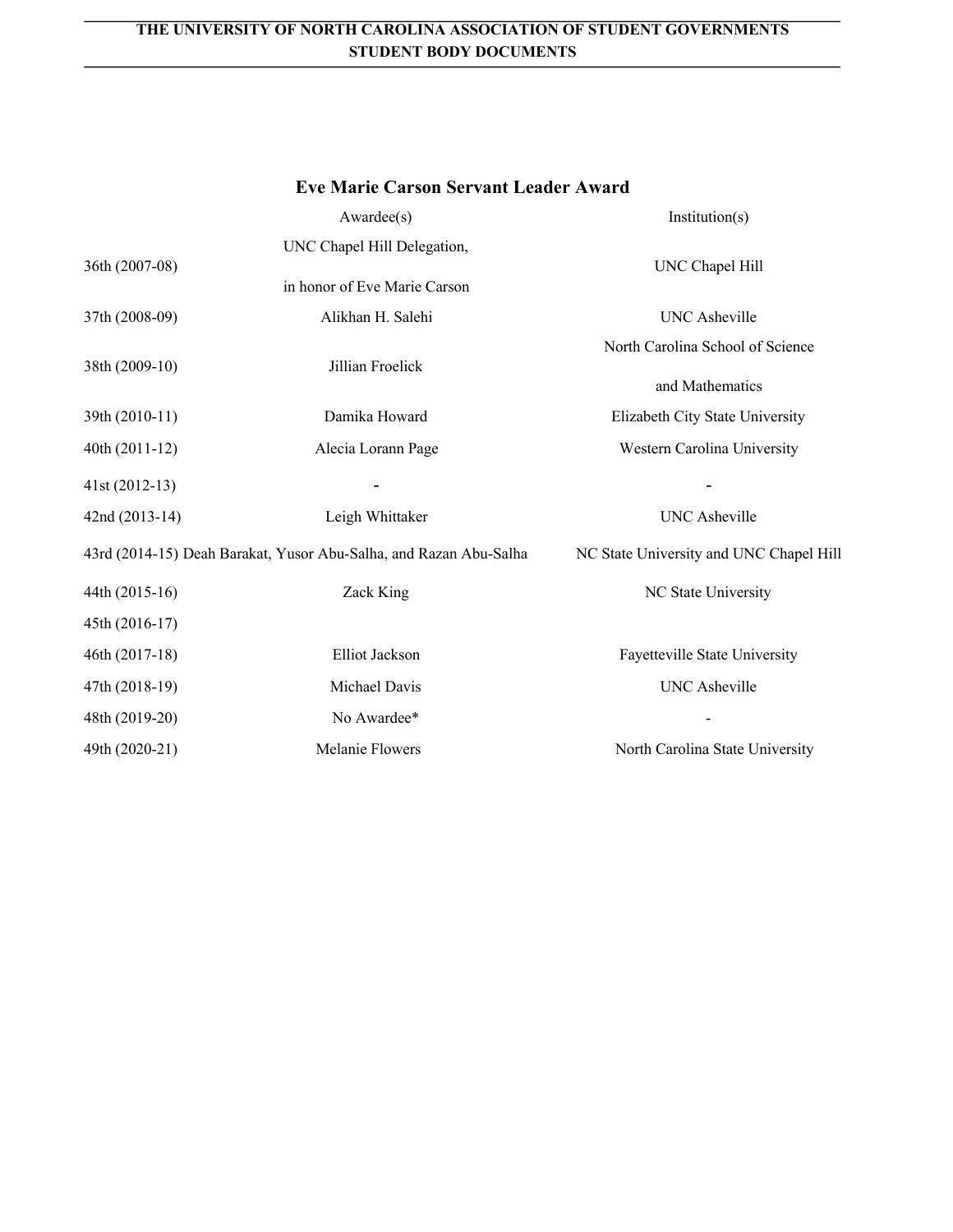# **Delegation of the Year**

|                 | Institution                                      |
|-----------------|--------------------------------------------------|
| 23rd (1994-95)  | North Carolina A&T                               |
| 24th (1995-96)  |                                                  |
| 25th (1996-97)  |                                                  |
| 26th (1997-98)  | Appalachian State University                     |
| 27th (1998-99)  | <b>UNC</b> Charlotte                             |
| 28th (1999-00)  | <b>UNC</b> Pembroke                              |
| 29th (2000-01)  |                                                  |
| 30th (2001-02)  | Fayetteville State University                    |
| 31st (2002-03)  | Appalachian State University                     |
| 32nd (2003-04)  | <b>UNC</b> Greensboro                            |
| 33rd (2004-05)  | NC State University                              |
| 34th (2005-06)  | <b>UNC</b> Pembroke                              |
| 35th (2006-07)  | <b>UNC</b> Wilmington                            |
| 36th (2007-08)  | North Carolina A&T                               |
| 37th (2008-09)  | Appalachian State University                     |
| 38th (2009-10)  | North Carolina School of Science and Mathematics |
| 39th (2010-11)  | <b>UNC</b> Greensboro                            |
| $40th(2011-12)$ | North Carolina A&T                               |
| $41st(2012-13)$ |                                                  |
| 42nd (2013-14)  | Appalachian State University                     |
| 43rd (2014-15)  | NC State University                              |
| 44th (2015-16)  | Appalachian State University                     |
| 45th (2016-17)  | UNC Asheville                                    |
| 46th (2017-18)  | Winston-Salem State University                   |
| 47th (2018-19)  | NC State University                              |
| 48th (2019-20)  | No Awardee*                                      |
| 49th (2020-21)  | NC State University                              |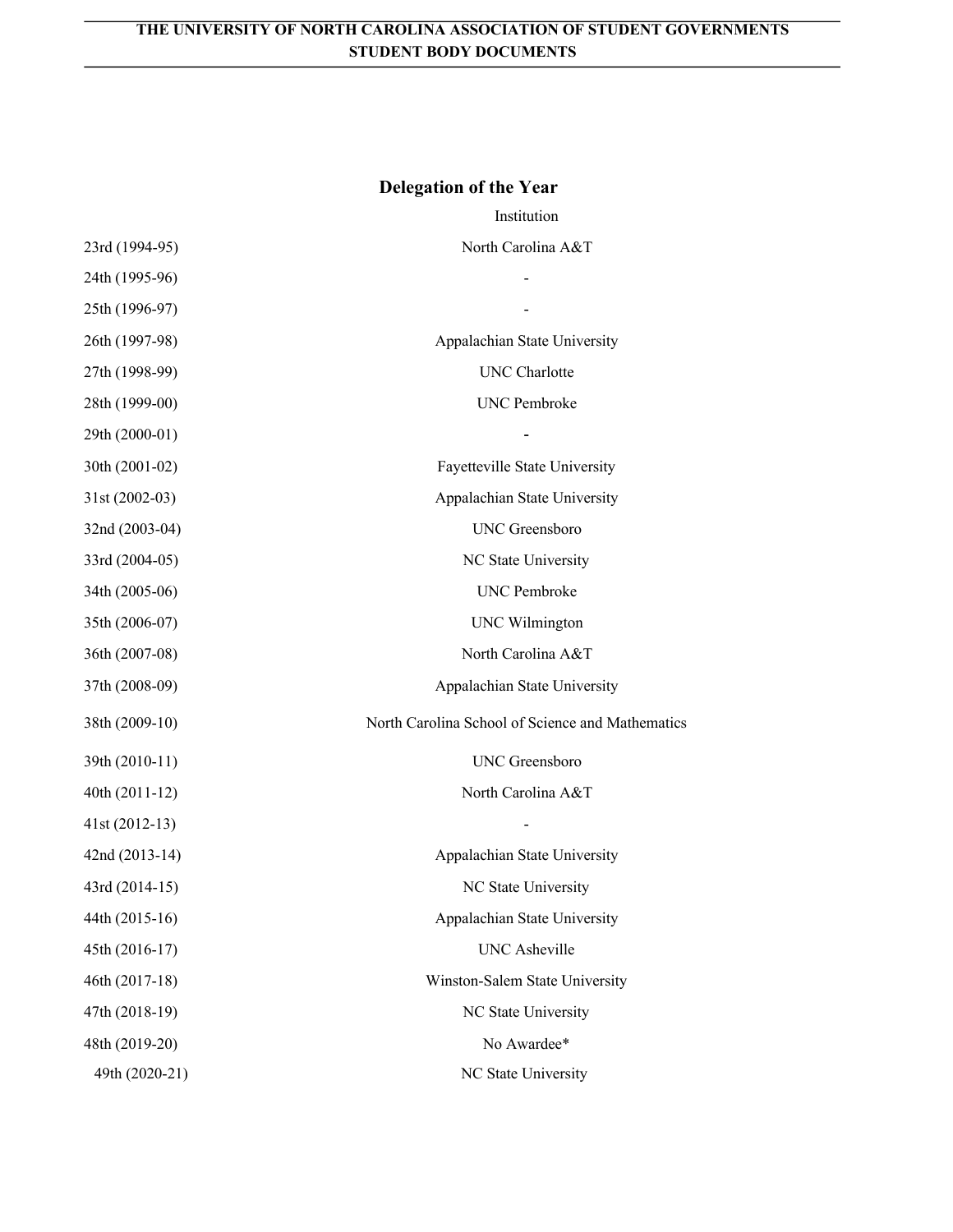$\overline{\phantom{a}}$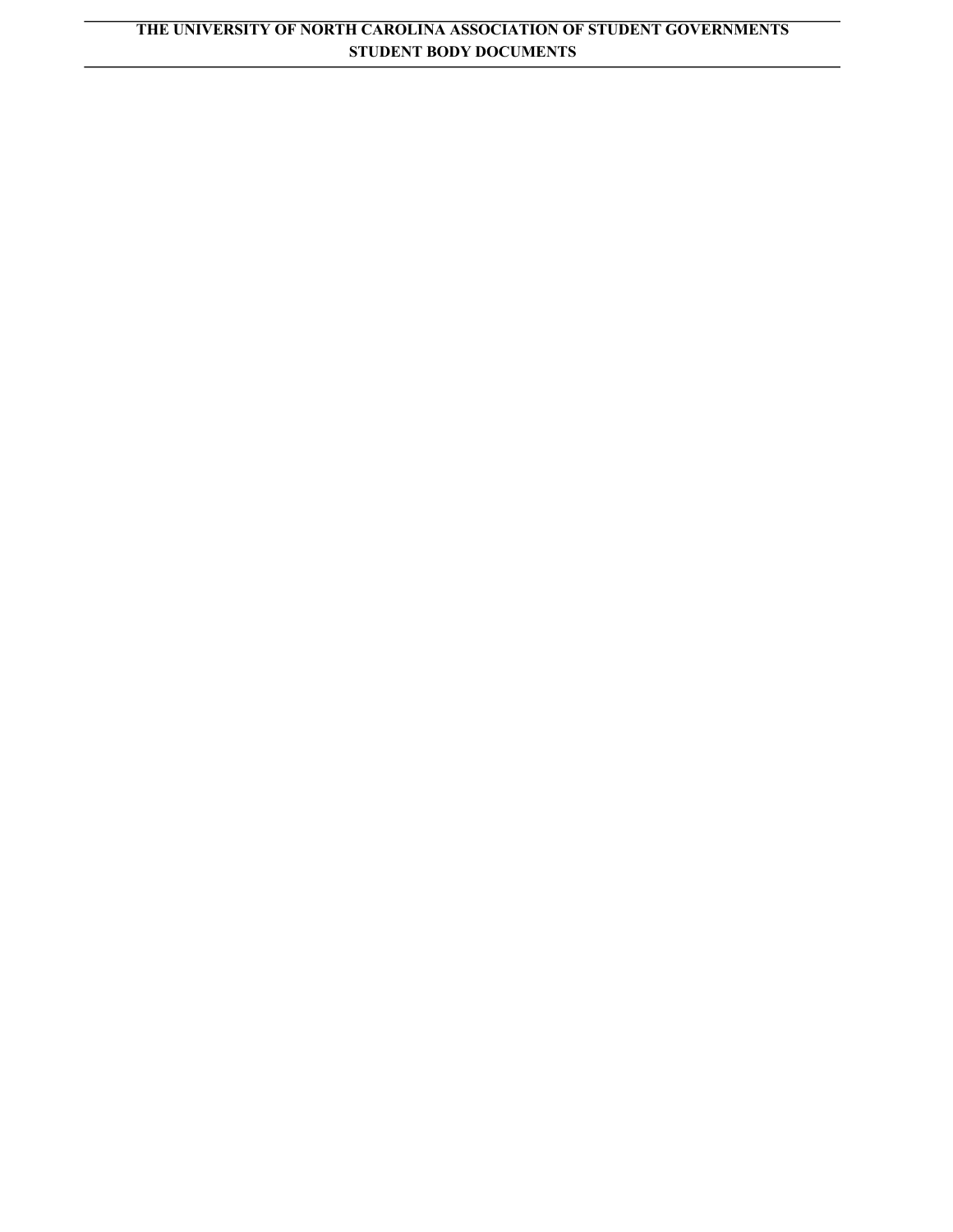|                 | Awardee                | Institution                                  |
|-----------------|------------------------|----------------------------------------------|
| $41st(2012-13)$ |                        |                                              |
| 42nd (2013-14)  |                        |                                              |
| $43rd(2014-15)$ | Wolfpack Pick-up       | NC State University                          |
| 44th (2015-16)  |                        |                                              |
| 45th (2016-17)  |                        |                                              |
| $46th(2017-18)$ | Mountaineer Meal Share | Appalachian State University                 |
| 47th (2018-19)  | WheeTalk               | Western Carolina University                  |
| 48th (2019-20)  | No Awardee*            |                                              |
| 49th (2020-21)  | Sticker Program        | University of North Carolina<br>at Asheville |

#### **Amanda Devore Innovation in Student Government Award**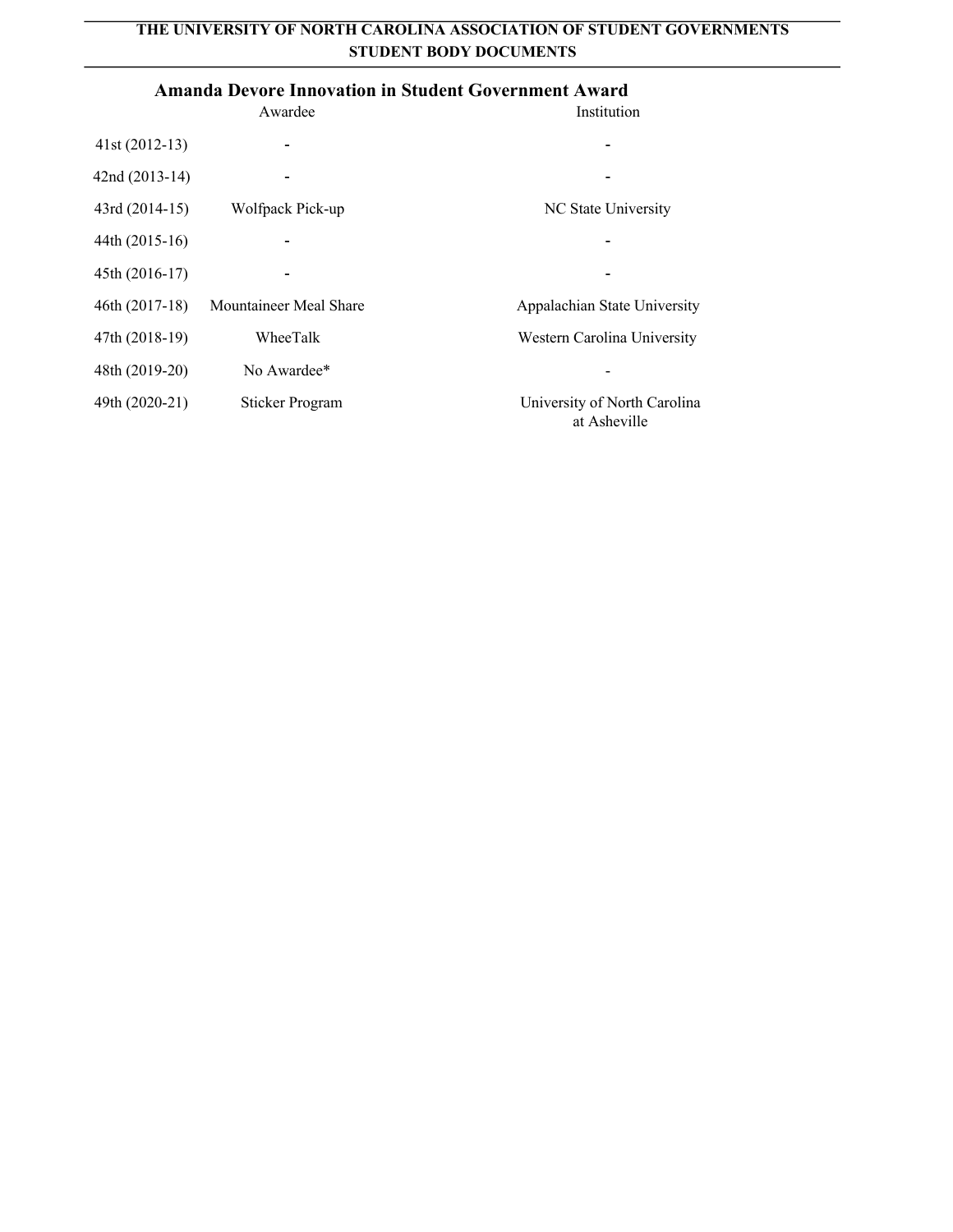|                 | Awardee(s)            | Institution                                 |
|-----------------|-----------------------|---------------------------------------------|
| 23rd (1994-95)  | Joelle Davis          | Winston-Salem State University              |
| 24th (1995-96)  |                       |                                             |
| 25th (1996-97)  |                       |                                             |
| 26th (1997-98)  |                       |                                             |
| 27th (1998-99)  |                       |                                             |
| 28th (1999-00)  |                       |                                             |
| 29th (2000-01)  |                       |                                             |
| 30th (2001-02)  | Victor Landry         | Fayetteville State University               |
| 31st (2002-03)  | Chad Oakley           | Appalachian State University                |
| 32nd (2003-04)  | Antoine James         | Winston-Salem State University              |
| 33rd (2004-05)  | Howard Schreiber      | Appalachian State University                |
| 34th (2005-06)  | Marcia Smith-Fischer  | <b>UNC</b> Greensboro                       |
| 35th (2006-07)  | <b>Brittany Adams</b> | East Carolina University                    |
| 36th (2007-08)  | Keri Brockett         | East Carolina University                    |
| 37th (2008-09)  | Mathew J. Burke       | East Carolina University                    |
| 38th (2009-10)  | Jasmin M. Jones       | UNC Chapel Hill                             |
| 39th (2010-11)  | Courtney Galatioto    | <b>UNC</b> Asheville                        |
| 40th (2011-12)  | Mary Cooper           | UNC Chapel Hill                             |
| $41st(2012-13)$ |                       |                                             |
| 42nd (2013-14)  | G. Dylan Russell      | Appalachian State University                |
|                 |                       | *Award repealed by GB-5 in the 43rd Session |

# **Payne-Ducote Delegate of the Year\***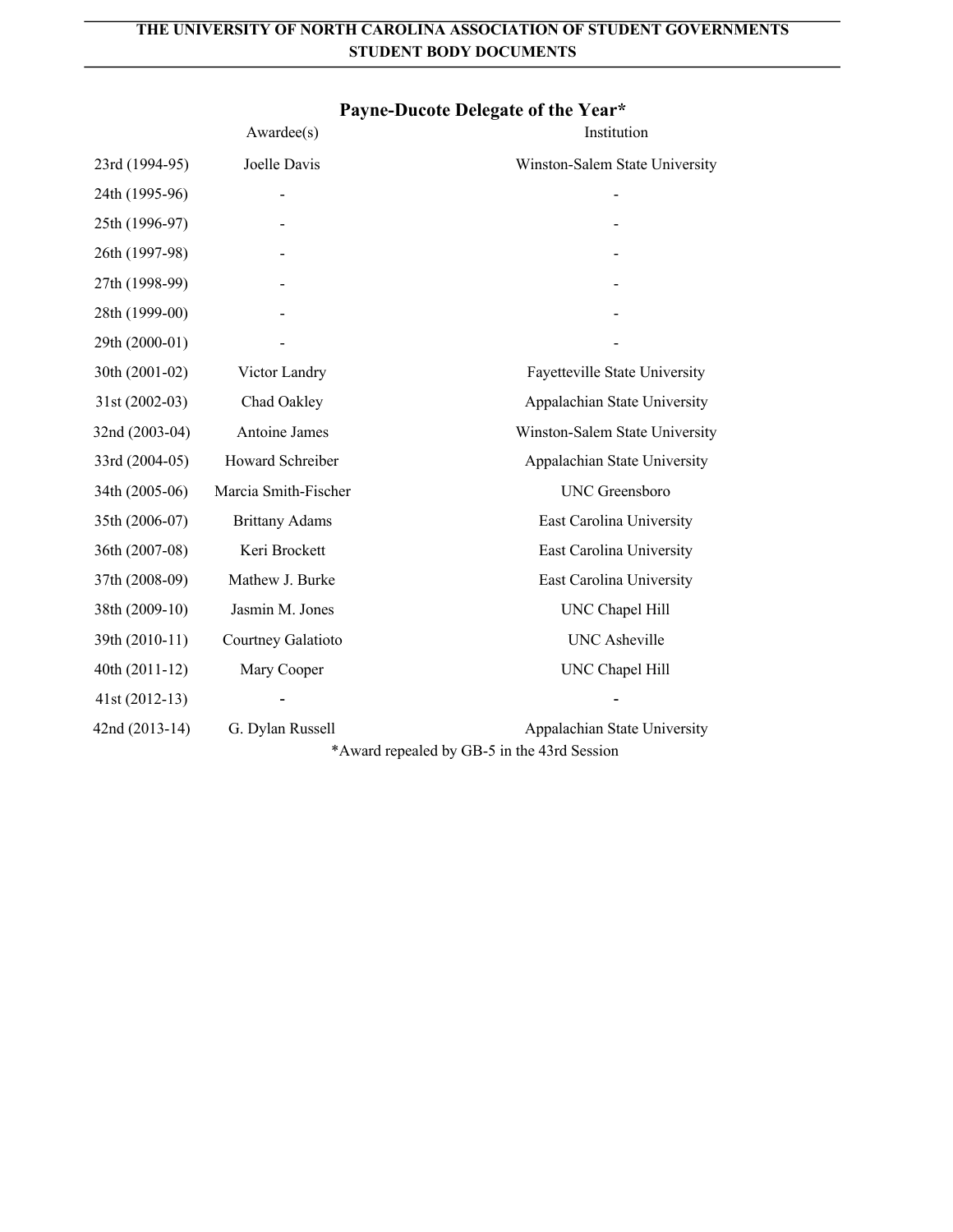|                                             | Awardee                           | Institution                    | Position                                |  |
|---------------------------------------------|-----------------------------------|--------------------------------|-----------------------------------------|--|
|                                             |                                   |                                | Vice President of Government Operations |  |
| 37th (2008-09)                              | Atul C. Bhula<br>Kevin W. Kimball | East Carolina University       | & Community Services                    |  |
| 38th (2009-10)                              |                                   | UNC Chapel Hill                | Director of Research & Development      |  |
|                                             |                                   |                                | Associate Vice President of Government  |  |
| 39th (2010-11)                              | Hetali Lodaya                     | UNC Chapel Hill                | Operations & Constituent Services       |  |
|                                             |                                   |                                | Associate Vice President of Government  |  |
| $40th(2011-12)$<br>$41st(2012-13)$          | Ronald Hinton<br>-                | East Carolina University       | Operations & Constituent Services       |  |
|                                             |                                   |                                |                                         |  |
| $42nd (2013-14)$                            | Olivia Sedwick                    | Winston-Salem State University | Senior Vice President                   |  |
| *Award repealed by GB-5 in the 43rd Session |                                   |                                |                                         |  |

#### **Thomas Gregory Doucette Officer of the Year\***

*\* Due to the COVID-19 Global Pandemic and the logistical issues it posed upon the Association, awards were not given out in the 48th Session.* 

*1 Chapter revision history*

- Created by: GB 20, 37th Session (2008-2009).
- Amended by:
	- GB 31 (creates Article 10), 37th Session (2008-2009);
	- GB 19 (creates §1-1.9A and §1-1.9B), 38th Session (2009-2010), adopted 10/24/09;
	- GB 30 (amends Article 6), 38th Session (2009-2010), adopted 02/27/2010;
	- GB 39 (amends Article 10), 38th Session (2009-2010), adopted 03/27/2010;
	- GB 13 (amends §1-3.5), 40th Session (2011-2012), adopted 10/24/2011.
	- GB 05 (creates Article 11), 41st Session (2012-2013), adopted 08/25/2012.
	- GB 23 (amends §1-8.3 and §1-9.3), 41st Session (2012-2013), adopted 10/06/2012.
	- GB 36 (creates Article 12), 41st Session (2012-2013), adopted 03/23/2012.
	- GB 5 (amends §1-1.4, Article 5 §1-5.2, and §1-5.4 §1-5.6, Article 6 §1-6.2, and §1-6.4 §1-6.6, Article 7 §1-7.2, and §1-7.4 - §1-7.6; repeals Articles 8, 10 and 11; renames Articles 8 and 9; amends

Article 8 §1-8.2, and §1-8.4 - §1-8.6, amends Article 10 §1-10.6), 43rd Session (2014-2015), adopted

2/28/2015.

- GB 09 Chapter One Update Act 48th Session (2019-2020), Adopted 1/25/2020 ■ Amends §1-1.1.(p); §1-1.7.; §1-2.6.; §1-3.4.; §1-3.5.
	- Removes §1-2.5. **Waiting Period Before Seeking Employment.** ; blank Statutes §1-
		- 2.8. through §1-2.20.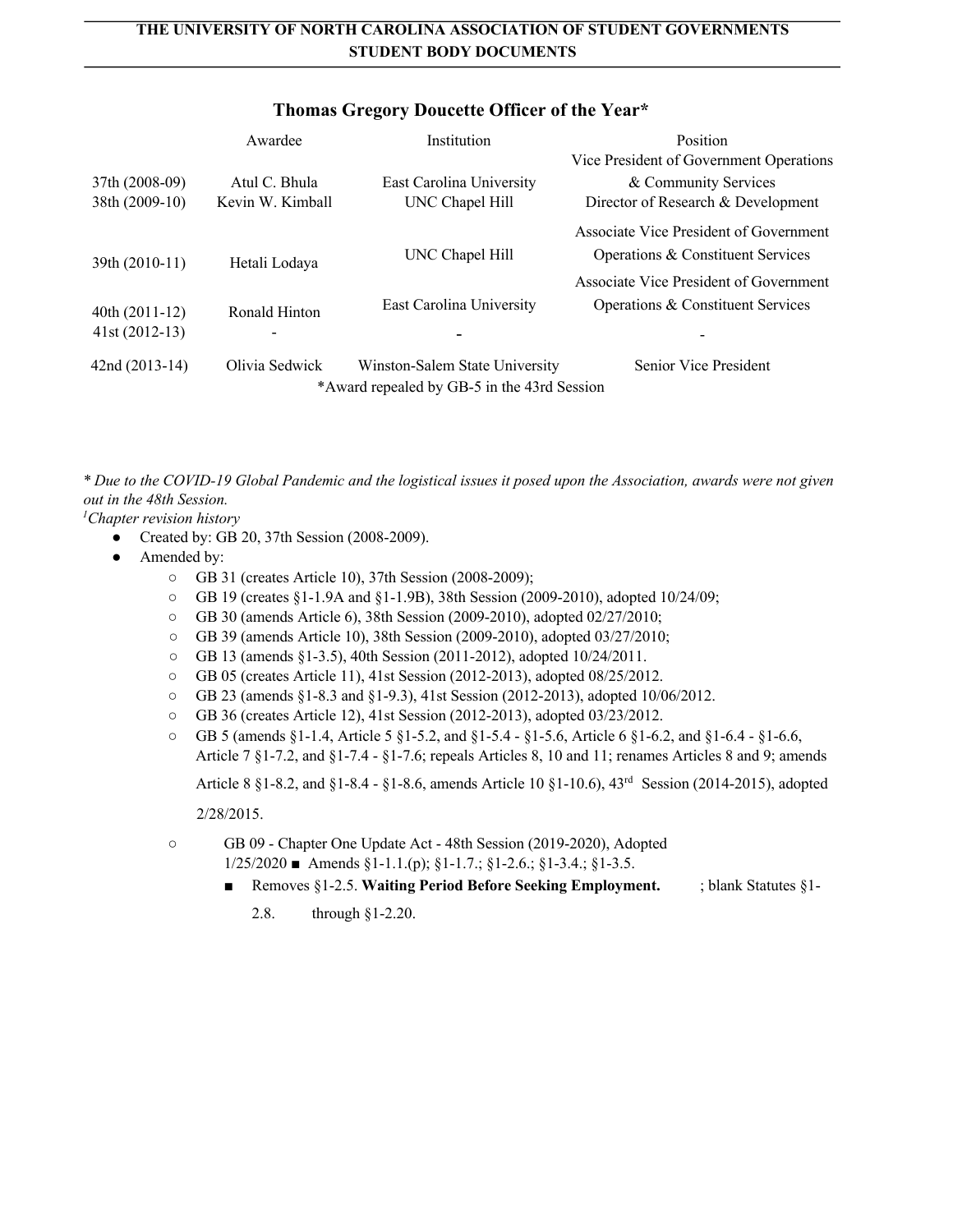# **CHAPTER 2.**

# **The General Assembly.1**

Article 1. Standing Rules of the General Assembly.

#### **Contents**

Rule 0. **Definitions and Conventions** 

Rule 1. **Membership of the General Assembly** 

Rule 2. **Documenting Membership, Eligibility and Attendance** 

Rule 3. **Meetings of the General Assembly** 

Rule 4. **Motions**

Rule 5. **Assignment of the Floor** 

Rule 6. **Conduct of Debate** 

Rule 7. **General Decorum** 

Rule 8. **Voting** 

Rule 9. **Standing Committees; Generally** 

Rule 10. **Select Committees; Generally** 

Rule 11. **Committee Procedure** 

Rule 12. **Committee of the Whole Assembly** 

Rule 13. **Legislation Generally** 

Rule 14. **Introduction of Legislation** 

Rule 15. **First Reading of Legislation, Incidental Motions, and Referral to Committee** 

Rule 16. **Second Reading of Legislation and Assembly Consideration** 

Rule 17. **Third Reading for Annual Budgets and Constitutional Amendments** 

Rule 18. **Closed Rule on Amendments** 

Rule 19. **Engrossment and Enrollment of Legislation** 

Rule 20. **Ethics in Leadership Requirement**

Rule 21. **Confirmation of Appointments**

Rule 22. **Matters Regarding These Rules** 

#### Rule 0. **Definitions and Conventions.**

Within these Statutes, the following definitions and conventions shall apply:

- **(a)** A **"member"** is a delegate or other member of the General Assembly.
- **(b)** The **"Assembly"** is the General Assembly of the Association.
- **(c)** The **"Speaker"** of the General Assembly is the Senior Vice President of the Association.
- **(d) "Standard two-day notice"** refers to notice sent to all members of the General Assembly, in a manner prescribed by the President, no later than forty-eight (48) hours prior to the start of a meeting.
- **(e)** Names of offices refer to General Assembly offices unless otherwise noted.
- **(f)** All majorities are of those members present and voting.

# Rule 1. **Membership of the General Assembly.**

**(a) Members generally.** Membership of the General Assembly shall consist of 68 delegates as specified by the Association Constitution, as well as other members as noted in this Rule. Pursuant to the Association Constitution,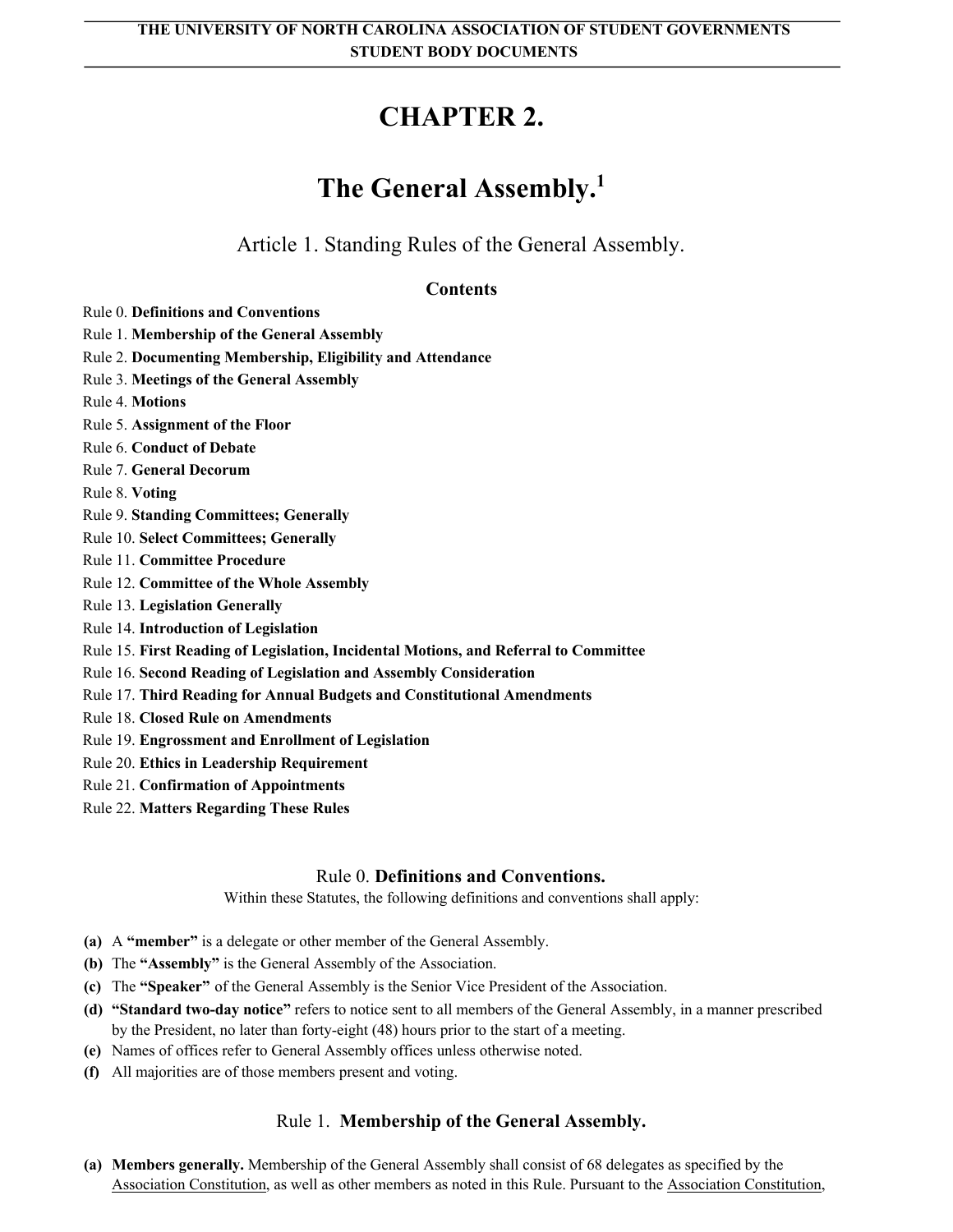the delegates of the Assembly shall be apportioned equally among the institutions of the Association and all members shall be students in good standing throughout their term in office. Members are expected to be chosen for their interest in, and ability to contribute to the fulfillment of, the mission of the Association. Members are expected to attend all meetings of the Association, actively participate in deliberations regarding issues before the Association, and aid in both soliciting feedback from and disseminating information to the Student Body regarding the Association and its activities.

- **(b) Delegates.** The Student Body President shall be an *ex officio* delegate for that institution. The Student Body President shall serve as delegation leader for the institution. The remaining delegates shall be chosen in such a manner as each institution may prescribe through the legislative authority thereof, and if no means of selection is prescribed the remaining delegates shall be appointed by the Student Body President subject to the approval of the institution's legislative authority. Each institution can choose to create an ASG Campus Liaison position in order to receive funding from ASG. This position will be appointed by the institution's Student Body President and confirmed by the General Assembly, and will be governed in chapter 3 of the Association Statutes.
- **(c) Other members.** The General Assembly shall be composed of additional members as follows:
	- **1. Members** *Ex Officio***.** The President shall be an *ex officio* member of the Assembly, except that they shall not have a vote. The Speaker shall be an *ex officio* member of the Assembly, except that they shall not have a vote except in the case of a tie vote by the Assembly.
	- **2. Members** *Emeriti*. Any person who has served at least one full term as President or Speaker of the Association shall be a member *emeritus* of the Assembly. Members *emeriti* shall be considered honorary members as provided by this Rule.
	- **3. Honorary members.** Honorary members, as designated by Resolutions of Commendation or similar acts provided in Chapter 1 of the *Association Statutes*, shall be titular in nature only and shall have no right to participate in any Association business beyond that provided to regular members of the Student Body.
- **(d) Alternates.** Any delegate may designate an alternate to exercise their powers and duties as a delegate in their absence from meetings of the General Assembly. No other members of the Assembly may designate an alternate. All alternates must meet the same standards and requirements as the delegates they replace.

# Rule 2. **Documenting Membership, Eligibility and Attendance.**

- **(a) Establishing membership list.** The President and Speaker shall, upon taking office, affirmatively seek to ascertain the name and contact information for all *ex officio* delegates. The President shall notify said delegates of their membership status as well as the Association's mission and activities. Names and contact information for appointed delegates shall be furnished by the delegation leader, and shall be presumed valid unless documentation is provided indicating a delegate is invalid or otherwise ineligible.
- **(b) Completion of delegate information sheet.** Prior to participating in any Association business, all delegates shall complete and sign a basic information sheet containing, at minimum, their full name, institution, student identification number, contact information, and FERPA waiver authorizing UNC General Administration (UNCGA) to verify their status as students in good standing. Delegate names, identification numbers, and waivers shall be provided to UNCGA for eligibility verification.
- **(c) Documenting attendance.** Immediately after calling the General Assembly to order, and immediately before declaring the Assembly adjourned, the Speaker shall cause the roll to be called to establish the presence of a quorum and to confirm the attendance of delegates. The Chair of each committee of the Assembly shall ensure similar documentation of attendance for all official meetings of the committee. All attendance records shall be provided to the Association Secretary and shall be recorded in the journal of the Association.
- **(d) Inactive delegates.** All delegates upon missing five (5) consecutive roll calls shall be denoted as inactive. In addition, the delegation leader may designate an entire delegation as inactive for a given meeting upon providing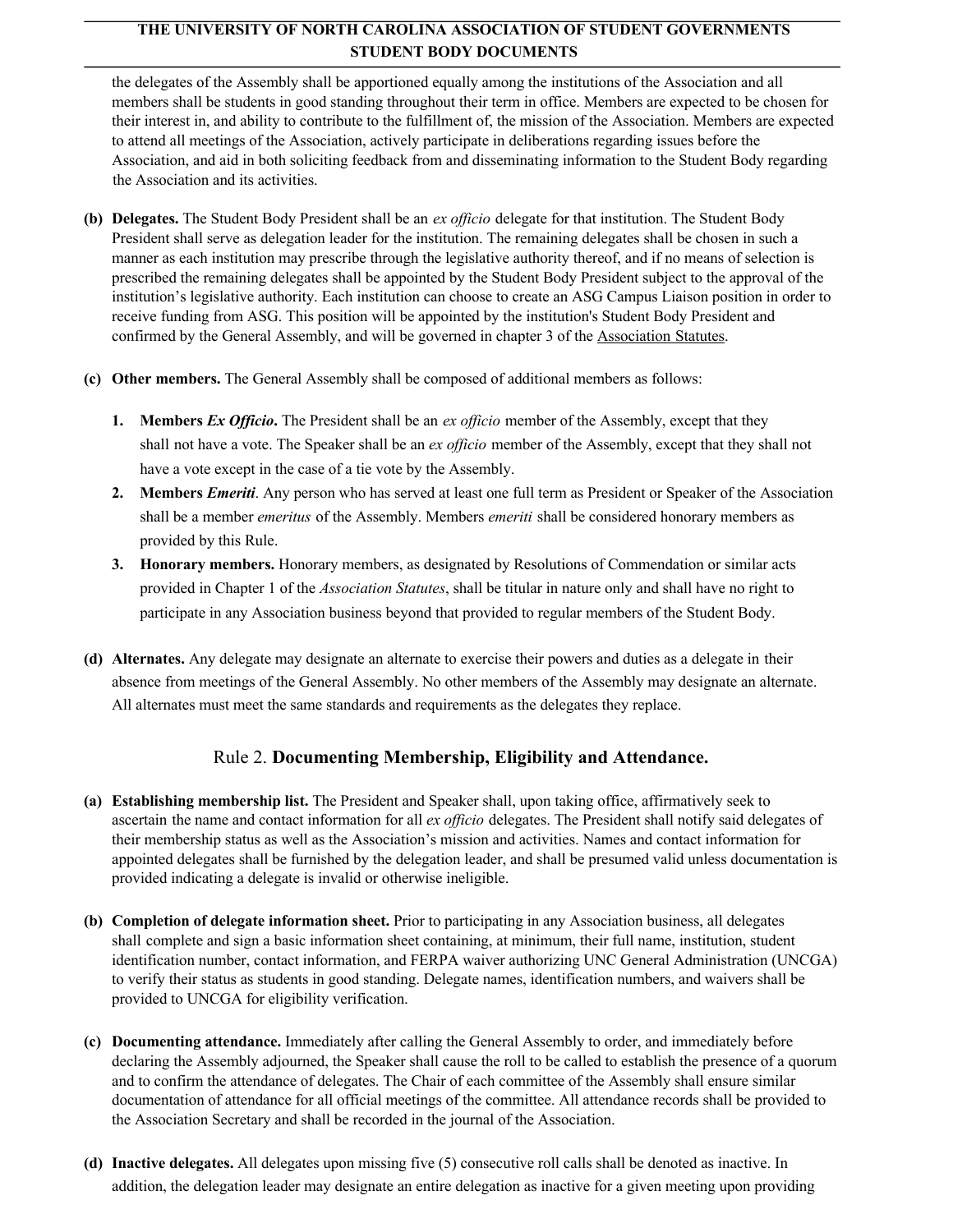written notice to any of the President, Speaker, or Secretary. Delegates shall remain designated as inactive until present for a roll call.

#### Rule 3. **Meetings of the General Assembly.**

- **(a) Regular meetings.** Pursuant to the Association Constitution, the General Assembly shall meet at minimum twice per session, at the beginning of each session to confirm executive positions and at the end of each session to adjourn for sin die. The Senior Vice President shall compile such dates for all other meetings, avoiding conflicts with established events of institutions insofar as practicable. These dates shall be provided to the Council of Student Body Presidents and, unless objected to by a majority of the Council within fifteen (15) days, shall be established and publicly announced as the meeting dates for the session.
- **(b) Location of regular meetings.** Regular meetings shall occur at such places as the Council of Student Body Presidents may designate, except in unique or extraordinary circumstances when a location may be determined by the President. In determining locations, institutions shall be given sequential priority to choose whether to host a meeting or to decline, with priority for hosting determined in descending order by attendance at regular business meetings in the preceding session. The location of all meetings shall be publicly announced as soon as practicable after adoption.
- **(c) Legislative meetings.** In circumstances in which where the General Assembly must consider legislation, additional meetings beyond the regular meeting schedule may be called by (i) the President, (ii) the Speaker, (iii) a petition signed by Student Body Presidents from one-half of the constituent members and filed with the Association Secretary, or (iv) a privileged motion adopted by a simple majority of the General Assembly moving to schedule an additional meeting. Notice of legislative meetings so scheduled shall be delivered via electronic mail to all members. Petitions and motions to schedule additional meetings shall stipulate the proposed date, time and location of the meeting prior to adoption. No legislative meeting may be scheduled sooner than five (5) days after its announcement. Special meetings may be called following the same procedure. Outside of the General Assembly's legislative sessions, the Speaker Pro-Tempore shall serve as the Association's Head Delegate. In this capacity they shall assist the Senior Vice President and Chief of Staff with meeting coordination and logistics, coordinate joint projects between the Executive Departments, fulfill the Senior Vice President's responsibilities when they are unavailable, and fulfill other duties the Association deems appropriate.
- **(d) Cancellation of meetings.** Meetings shall not be cancelled except due to circumstances beyond the Association's control, and provided that standard forty-eight (48) hour notice based on the commencement of the Friday business meeting is provided to all members. Cancellation of meetings must be publicly announced within twenty-four (24) hours of original meeting time.
- **(e) Meeting in the absence of the Speaker and the Speaker** *Pro-Tempore***.** In the absence of the Speaker and the Speaker *Pro-Tempore* , the presiding officer of the legislative body at the institution hosting the meeting shall serve as presiding officer of the General Assembly and in the absence of the presiding officer of the host, the Board of Directors shall direct a temporary speaker.

# Rule 4. **Motions.**

- **(a) Debatable motions.** When a debatable motion is made and properly seconded, if a second is required, the Speaker shall cause it to be read and then proceed to state the question on the motion. After the question is stated, the motion shall be in the possession of the General Assembly and may not be withdrawn by the author except by unanimous consent.
- **(b) Order of Precedence of Motions.** The order of precedence of motions shall be as follows:
	- **1.** to adjourn;
	- **2.** to recess;
	- **3.** questions of privilege;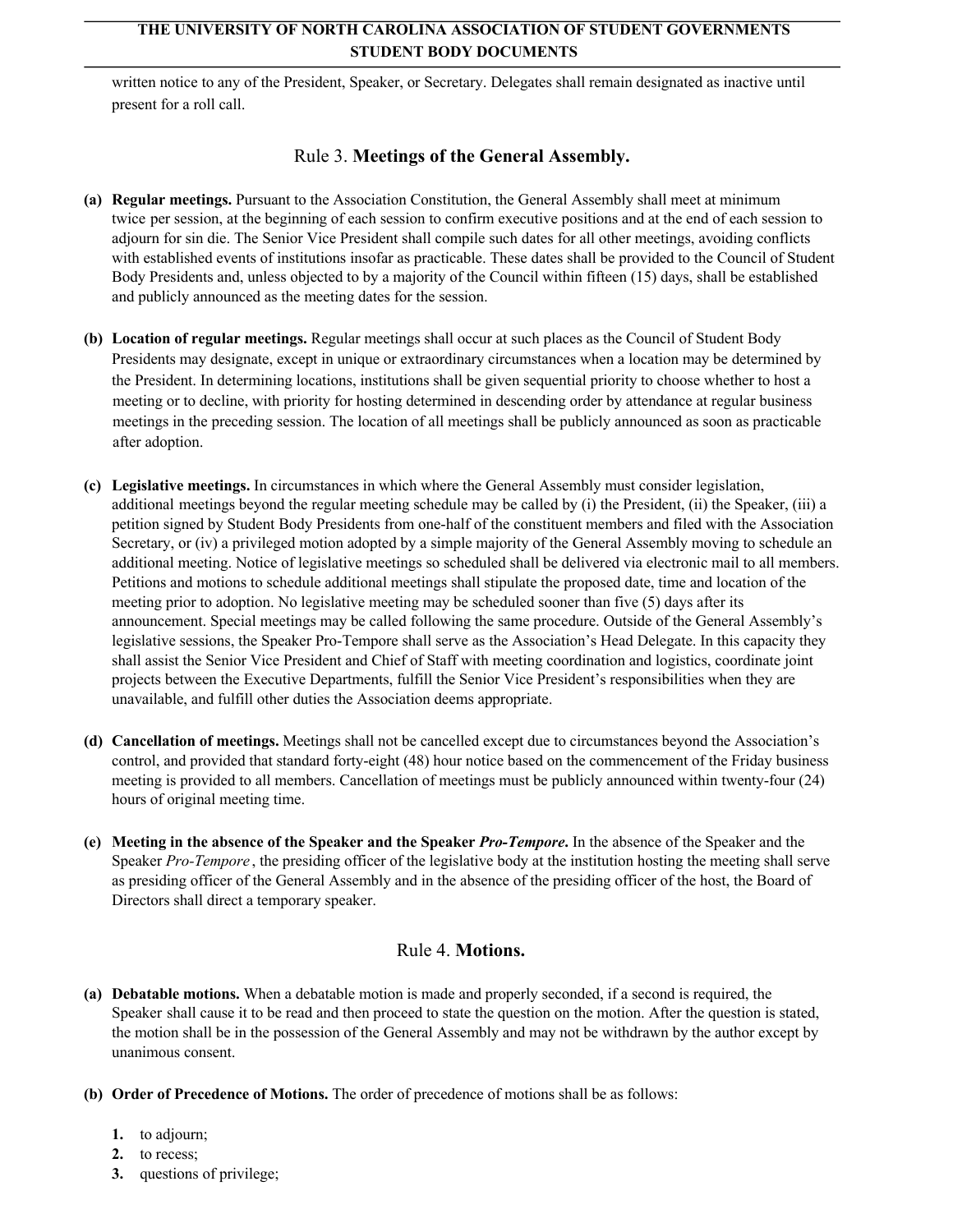- **4.** to lay on the table;
- **5.** the previous question;
- **6.** to limit or extend debate;
- **7.** to postpone to a certain time;
- **8.** to refer to committee;
- **9.** to amend;
- **10.** to postpone indefinitely;
- **11.** main motions.

All these motions shall have the characteristics assigned to them by *Robert's Rules of Order, Newly Revised*, except

where they come into conflict with these Rules.

- **(c) Motion to adjourn.** The motion that the General Assembly adjourn shall be decided without debate. All motions to adjourn shall be understood to adjourn the Assembly to the next date and time scheduled, whether already placed on the schedule or added later by any of the methods prescribed by these Rules. The motion to fix the time to which to adjourn shall be out of order.
- **(d) Motion to adjourn** *sine die***.** The General Assembly shall only adjourn *sine die* by Assembly Resolution. Such a resolution shall set the time and date of adjournment *sine die* as 11:59pm of April 30th. A session may also be considered adjourned *sine die* without a resolution when the Speaker of the new session assumes office.
- **(e) Previous question.** The previous question, or motion to end debate and order an immediate vote, shall be decided without debate, and shall require the consent of a two-thirds (2/3) majority of the General Assembly. The previous question shall be out of order on the consideration of the adoption of legislation unless at least half of the time allowed for debate in both the affirmative and the negative has expired. This Rule may not be suspended.
- **(f) Germaneness rule.** All amendments not germane to the subject of the motion under consideration shall be out of order in meetings of the General Assembly and its committees.
- **(g) Points of order.** If any member has cause to believe that one or more of the Rules of the General Assembly are not being followed, they may rise and inform the Speaker that they rise to a point of order. The member raising the point of order may interrupt a speaking member, and the Speaker shall recognize all points of order. The Speaker shall recognize the member raising the point of order for a period not to exceed one (1) minute to explain their point. Following the Speaker's ruling on the point of order, the motion to appeal from the decision of the chair shall be in order. Such motion shall be debatable except where these Rules provide otherwise, and a simple majority shall be required to overturn the ruling of the Speaker.
- **(h) Dilatory motions**. Any motion that is dilatory in nature shall be out of order in meetings of the General Assembly.

# Rule 5. **Assignment of the Floor.**

- **(a) Recognition of members.** A member who seeks recognition shall raise their placard, and shall wait to be recognized before addressing the General Assembly, unless otherwise permitted by these Rules.
- **(b) Recognition of non-members.** No one save members of the General Assembly shall be extended the floor except by the Speaker. No one save members of the Assembly shall be recognized in debate, unless approved by a two-thirds (2/3) vote of the Assembly.

# Rule 6. **Conduct of Debate.**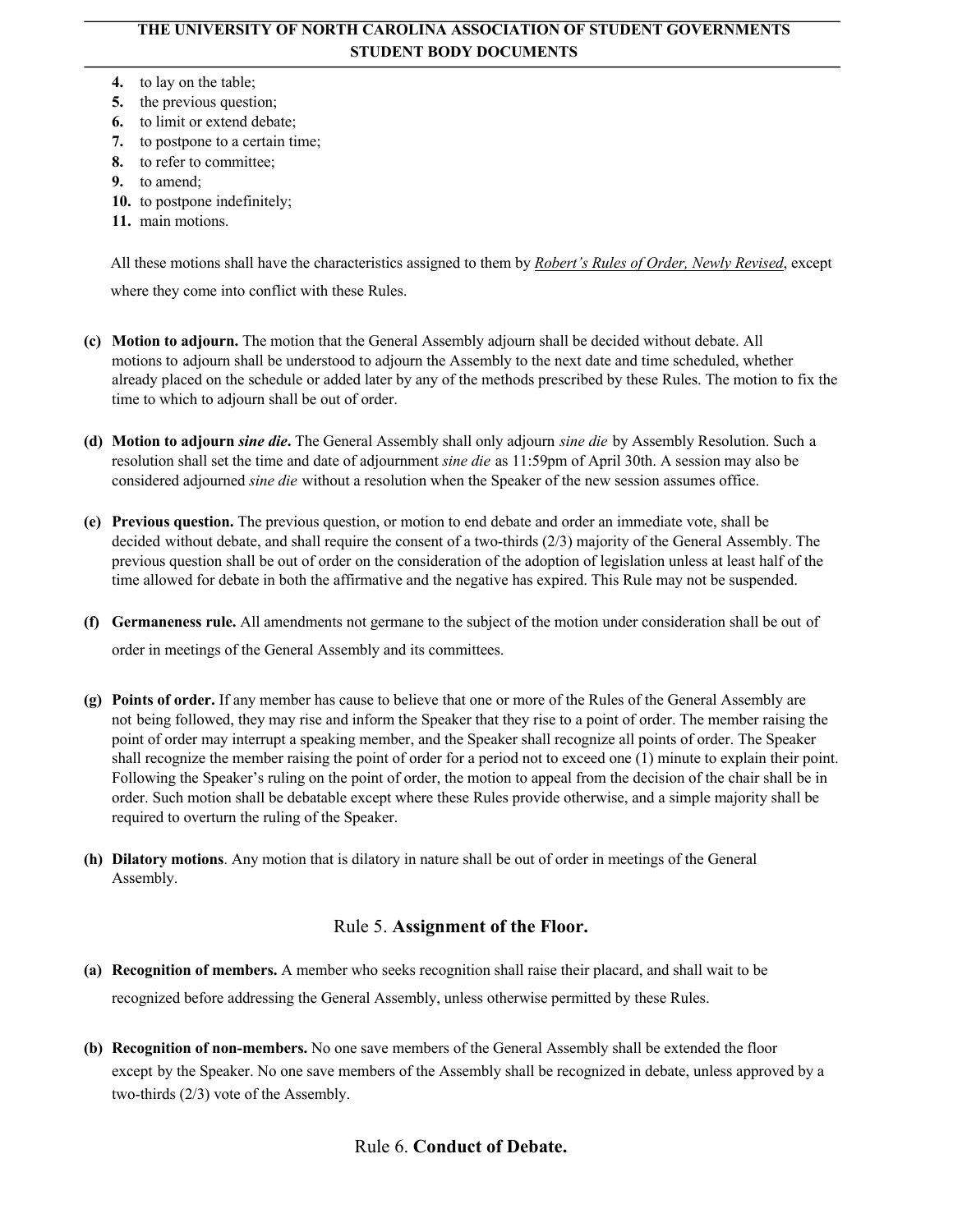- **(a) Time and speech limits.** All debate time shall be evenly divided between affirmative and negative debate in the manner deemed appropriate by the Speaker. No member shall be entitled to speak in debate more than twice on any one question. The total time for debate on a motion shall be as follows:
	- **1.** The total time for debate on the adoption of legislation shall not exceed twenty-one (21) minutes;
	- **2.** The total time for debate on other debatable motions shall not exceed ten (10) minutes.
- **(b) Questions in debate.** Once debate has begun, a member speaking in debate shall be entitled to yield the floor to other members for questions. A member desiring to ask a question of the speaking member may interrupt them to request that the speaking member yield. The speaking member's response to such questions shall be counted against their debate time.

#### Rule 7. **General Decorum.**

- **(a) Decorum of members.** The Speaker shall have general direction of the meeting room and shall maintain the proper decorum of the General Assembly. All members shall observe decency of speech, avoid disrespect of personalities, leave the meeting room to engage in conversations, and avoid walking between a speaking member and the Speaker.
- **(b) Decorum of visitors.** Visitors to the General Assembly shall be seated around the back and side walls of the meeting room except at the discretion of the Speaker. Visitors shall refrain from disrupting the business of the Assembly. The Speaker, with the aid of the Sergeant-at-Arms, may ask any visitor to leave the meeting room at any time for disorderly conduct.

#### Rule 8. **Voting.**

- **(a) Power to vote.** All members of the General Assembly, except as otherwise provided by the Association Constitution and these Statutes, may vote on all matters coming before the Assembly for consideration.
- **(b) Voting rights of the Speaker.** The Speaker shall have no vote but in the case of a tie.
- **(c) Certain voting methods prohibited.** No vote concerning any matter under consideration by the General Assembly or any of its committees may be cast *in absentia*, by mail or electronic mail, or by telephone. Pursuant to the Association Constitution and the requirements of both the North Carolina Open Meetings Law and Public Records Law, all votes by ballot must include the printed name and signature of the member casting the vote in order to be counted. Ballot votes lacking a printed name or signature shall be invalid.
- **(d) Procedure for voting.** The General Assembly shall proceed to an immediate vote on the question before it when (1) the question is on the adoption of an undebatable motion; (2) all debate on a debatable motion is exhausted or the time for debate has expired; or (3) the previous question is ordered. In initiating a vote, the Speaker shall first, if necessary, cause the Sergeant-at-Arms to call all members from the lobby and, upon their entry, ensure that no member enters or leaves the meeting room during the voting procedure. The Speaker shall then cause the motion to be read and put the question to a vote of the Assembly. No member shall vote who was not present in the meeting room when the question was put. Any member may abstain from voting.
- **(e) Business in order during a vote.** Only motions, parliamentary inquiries, and points of order pertaining directly to the vote on the question before the General Assembly shall be in order after the question is put. Any such motion, inquiry, or point of order may be offered at any time during a vote, but shall not be taken up until after the voting procedure currently in progress is completed. Any such motion, inquiry, or point of order shall be taken up and disposed of before the final result of the vote is announced.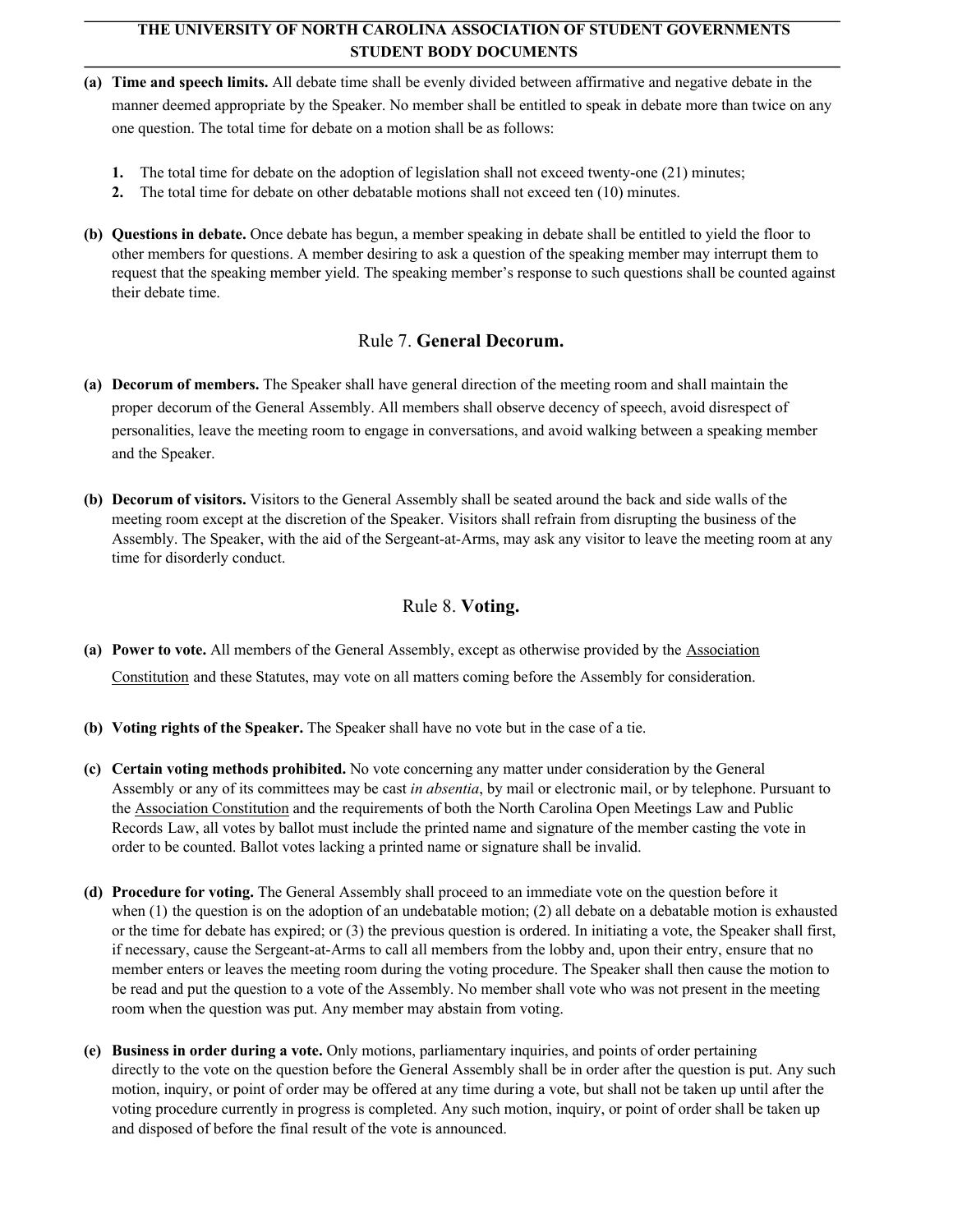**(f) Votes by roll call.** It shall be in order as a privileged motion for any member to ask that the ayes and nays be recorded in the journal on any question, with the consent of one-fifth (1/5) of those members present. The ayes and nays shall be recorded by a call of the roll. The Speaker shall proceed directly to a vote by roll call on the second reading and third reading of all legislation, without intervening voice vote or standing vote, unless such legislation is adopted by unanimous consent or acclamation.

#### Rule 9. **Standing Committees; Generally.**

- **(a) General duties of standing committees.** Standing committees shall be established to meet one of the core functions or interests of the General Assembly. Committees shall be responsible for the consideration of all legislation referred to them by the General Assembly or the Speaker, the preparation of legislation they deem necessary for the welfare of the student body, or as instructed by the General Assembly, and the preparation of all reports required by these rules or otherwise deemed necessary.
- **(b) Meetings and quorum.** Standing committees shall meet as required by these Rules and at other times at the call of the chairperson. Quorum shall be a simple majority of active delegates.
- **(c) Membership of standing committees.** The membership of each committee shall be the chairperson, the Speaker, any other members designated by these rules, and one delegate from each institution. The delegates shall be appointed by the Speaker in accordance with the preferences of the delegate to be appointed. No more than one delegate from each institution shall be appointed to the same committee. No member may be appointed to a committee except with that member's consent, and no member may be removed from a committee except with that member's consent.
- **(d) Committee chairpersons.** The standing committees shall have a chairperson as provided by these rules, who shall be responsible for duties typical of the office, including presiding over meetings of the committee, facilitating broad and open discussion among members, and maintaining order during the deliberations of the committee. The chairperson shall prepare agenda items for each meeting, as well as ensure that the members of the committee are actively participating and fulfilling assigned obligations. The chairperson shall also fulfill other duties as requested by the Speaker, provided they are consistent with the Constitution and Statutes. The chairperson shall not serve as a voting member of the committee, even in the case of a tie.
- **(e) Additional committee officers.** The chairperson of each committee shall appoint a secretary to maintain the journal. The committee shall elect a chairperson *pro tempore* to preside in the absence of the chairperson. The chairperson may also appoint other officers as needed.
- **(f) Annual report.** Prior to the adjournment *sine die* of each session, each committee shall prepare an annual report for presentation to the General Assembly outlining its activities over the course of the session.

#### Rule 10. **Select Committees; Generally.**

- **(a) Generally duties of select committees.** Select committees shall be established to fulfill a secondary or intermittent function of the General Assembly. Committees shall be responsible for the consideration of all legislation referred to them by the General Assembly or the Speaker, the preparation of legislation they deem necessary for the welfare of the student body, or as instructed by the General Assembly, and the preparation of all reports required by these rules or otherwise deemed necessary.
- **(b) Establishment of select committees.** There shall be three permanent select committees; The Council of Student Body Presidents, the Committee Budget and Finance, and the Committee on Internal Operations. The formation of any additional select committee may occur at the discretion of the Speaker or by motion of any member with the consent of a simple majority of the General Assembly.
- **(c) Meetings and quorum.** Select committees shall meet as required by these Rules and at other times at the call of the chairperson. Quorum shall be a majority of active delegates.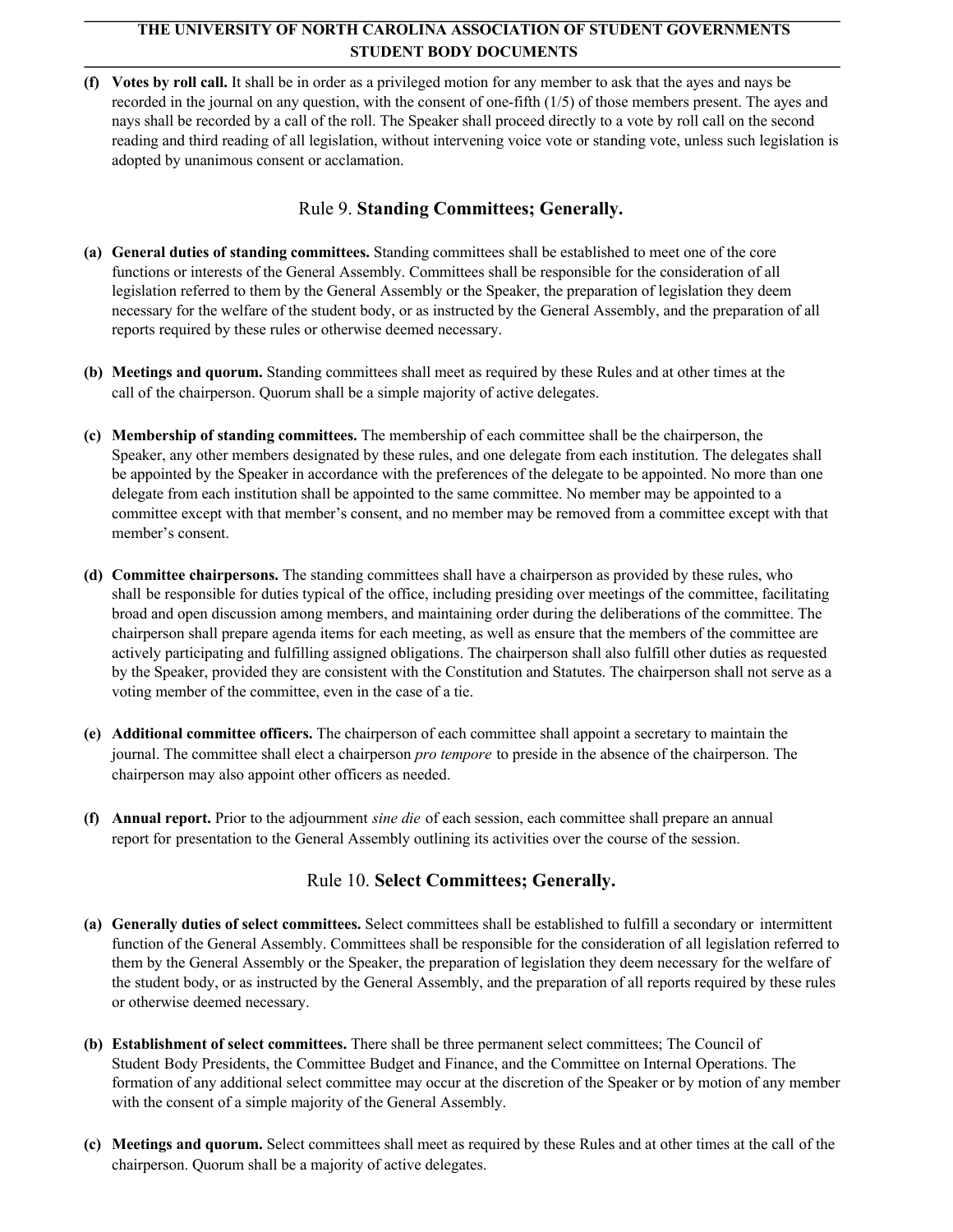- **(d) Committee chairpersons.** The select committees shall have a chairperson as provided by these rules, who shall be responsible for duties typical of the office, including presiding over meetings of the committee, facilitating discussion among members, and maintaining order during the deliberations of the committee. The chairperson shall prepare agenda items for each meeting, as well as ensuring the members of the committee are actively participating and fulfilling assigned obligations. The chairperson shall also fulfill other duties as requested by the Speaker, provided they are consistent with the Constitution and Statutes. The chairperson shall not serve as a voting member of the committee, even in the case of a tie.
- **(e) Additional committee officers.** The chairperson of each committee shall appoint a secretary to maintain the journal. The committee shall elect a chairperson pro tempore to preside in the absence of the chairperson. The chairperson may also appoint other officers as needed.

# Rule 10A. **Select Committees; Duties.**

- **(a) Council of Student Body Presidents.** The Council of Student Body Presidents shall be the main policy making committee in The Association. Each institution's Student Body President shall be a member of the Council of Student Body Presidents and shall retain the right to be a member of the Council throughout their service as Student Body President.
- **(b) Select Committee on Budget and Finance**. The Committee on Budget and Finance shall be responsible for practices and policies relating to the fiscal management of the Association, including budget review, administration of grant programs, and other similar areas. The Vice President of Budget and Finance shall serve as chairperson of the committee. The Committee on Budget and Finance shall receive all Finance Bills at the discretion of the Senior Vice President.
- **(c) Select Committee on Internal Operations.** The Select Committee on Internal Operations shall be responsible for practices and policies relating to the internal operations and structure of the Association of Student Governments. The committee shall also review proposed amendments to the Association Constitution, Association Statutes, and Standing Rules, except as otherwise provided herein, and conduct any investigations regarding the punishment of Association officials in accordance with the General Assembly's punitive powers. The committee shall meet as necessary. The Chief of Staff shall serve as chairperson of the committee and this committee shall receive all Government Bills at the discretion of the Senior Vice President.

# Rule 11. **Committee Procedure.**

- **(a) Call of meetings.** Standing committees shall meet at least once during every regular meeting of the General Assembly, at the time and place prescribed by the Speaker. Committees may meet at such other times in the discretion of the President, Speaker or Chair. A simple majority of the committee's membership may, by written petition, instruct the Chair to schedule a meeting. Standard two-day notice shall be provided for all committee meetings not regularly scheduled. Committees may enact such other rules, not inconsistent with these Rules, as they see deem beneficial to their operation.
- **(b) Consideration of legislation.** Committees shall consider all legislation referred to them. No legislation may be considered at a committee meeting unless either (i) the consideration is noted on the publicly distributed agenda, (ii) the Chair announced its consideration to the General Assembly, or (iii) a member announced intent to move for its consideration. Such announcements shall be sent by electronic mail to all members, at least twelve (12) hours prior to the meeting.
- **(c) Committee reports.** Committees may, upon completing their deliberations, report legislation to the General Assembly by a simple majority vote of the committee. A favorable committee report shall cause the legislation to automatically be calendared for second reading by the Assembly. A neutral committee report shall cause the legislation to be calendared for second reading upon a motion made by a non-member of the reporting committee and properly seconded. An unfavorable committee report shall leave the legislation idle in committee until reconsidered or discharged.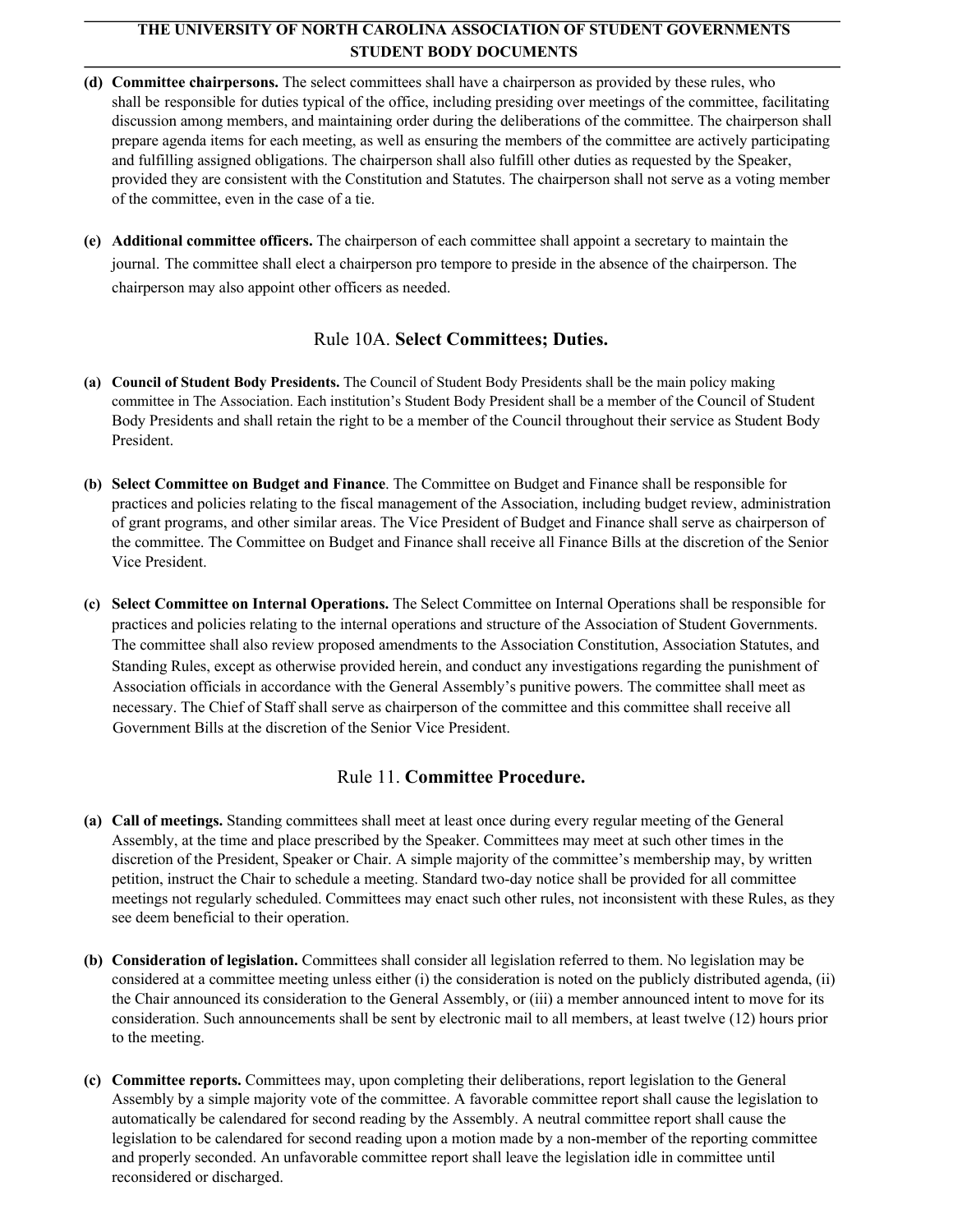- **(d) Discharge from consideration.** Any legislation remaining in a committee may be discharged from the committee, upon adoption of a motion to that effect by a two-thirds (2/3) majority vote of the Assembly.
- **(e) Participation in committee deliberations.** No one save members of a committee shall be entitled to participate in the committee's deliberations, however non-members may be extended the floor at the discretion of the committee Chair.
- **(f) Distribution of Delegations.** As nearly as is practicable, each member institution shall send at least one (1) delegate to the meeting of each committee.

# Rule 12. **Committee of the Whole Assembly.**

- **(a) Dissolution into Committee of the Whole.** It shall be in order as a privileged motion for any member to move to dissolve the General Assembly into the Committee of the Whole Assembly, subject to the approval of a simple majority of the Assembly, and such a motion shall be decided without debate. In the absence of a quorum, the Speaker shall be empowered to declare the Assembly dissolved into the Committee of the Whole Assembly as provided under Rule 4(a).
- **(b) Business in order in Committee of the Whole.** The Committee of the Whole Assembly may consider any main motion which is referred to it by the General Assembly or is on the calendar for the present meeting.
- **(c) Chair of the Committee of the Whole.** The Committee of the Whole Assembly shall be chaired by the Speaker *Pro Tempore* . In no case shall anyone serving as Speaker also preside over the Committee of the Whole Assembly. The Speaker shall have all the rights and privileges of a delegate in meetings of the Committee of the Whole Assembly.
- **(d) Quorum in the Committee of the Whole.** A quorum of the Committee of the Whole Assembly shall consist of one-fifth (1/5) of all active delegates.
- **(e) Debate in the Committee of the Whole.** Debate in the Committee of the Whole Assembly shall not be restricted, unless any member should so move with the consent of two-thirds (2/3) of the Committee. All rules regarding the decorum of the General Assembly shall continue to apply.
- **(f) Motions in order in the Committee of the Whole.** The motion that the Committee of the Whole Assembly rise and report, the motion to report the pending question to the General Assembly, motions to amend the pending question, and such inquiries, points of order, and motions related to debate and voting as are necessary for its operation shall be the only motions in order in the Committee of the Whole. All questions to be considered by the Committee of the Whole Assembly must be reported before the motion that the Committee rise and report shall be in order.
- **(g) Types of Reports by the Committee of the Whole.** It shall be in order for any member to move that the Committee of the Whole Assembly report the pending question, and such a motion shall contain a recommendation that the General Assembly vote immediately or that it debate further. Such a report shall be decided without further debate and shall require the consent of a simple majority of the Committee.
- **(h) Reports by the Committee of the Whole.** The Speaker shall bring before the General Assembly, in the order reported, all main motions reported by the Committee of the Whole Assembly upon reconvening the Assembly. If the Committee reported a question with a recommendation that the Assembly vote immediately, the President shall put the previous question on that motion to an immediate vote of the Assembly.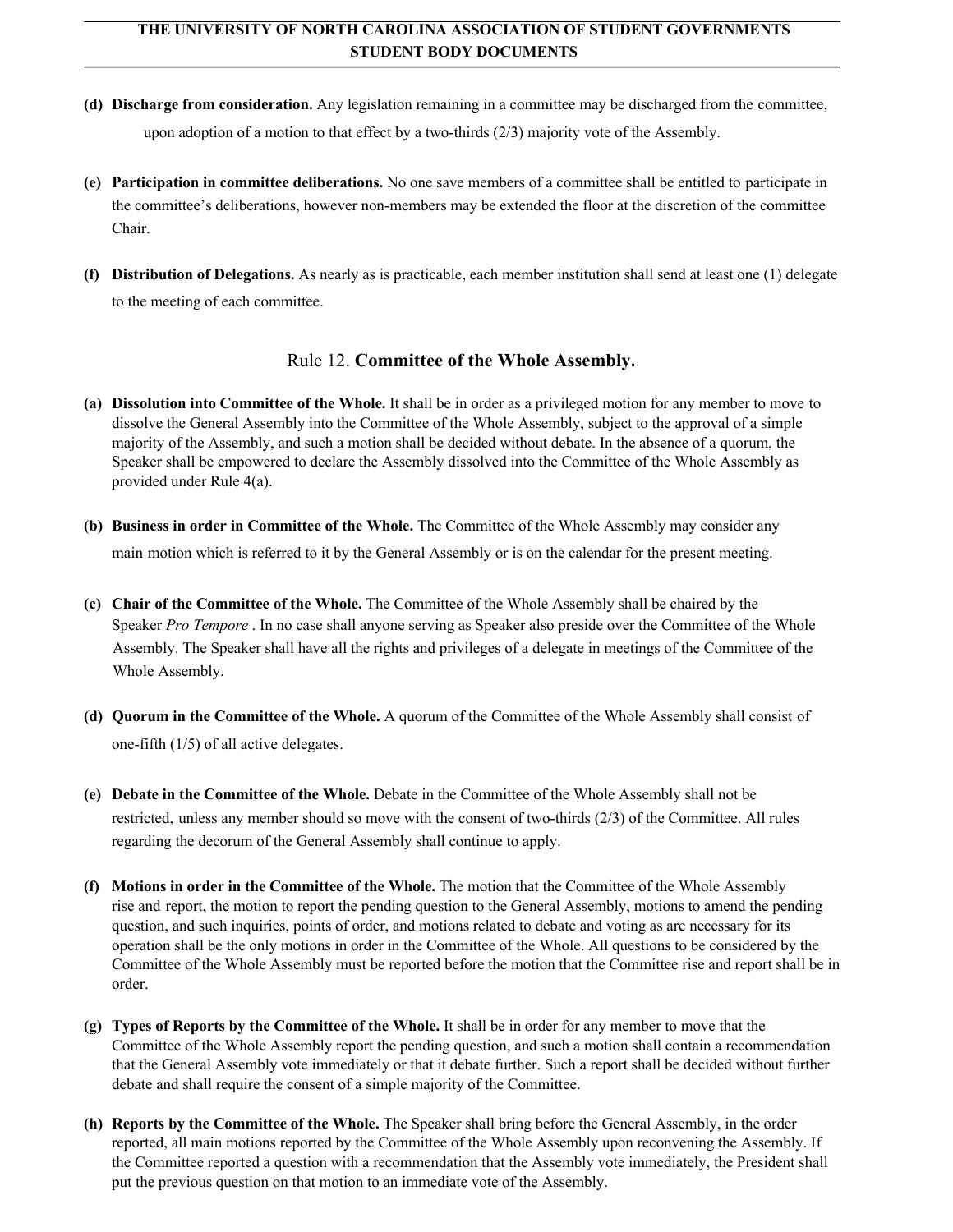# Rule 13. **Legislation Generally.**

- **(a) Types of Legislation.** The General Assembly shall recognize two types of legislation, which shall be known as Bills and Resolutions. The Speaker shall determine the proper format for the presentation of all forms of legislation and inform all members of the requirements thereof.
- **(b) Bills.** All legislation creating or affecting a change in the Association Constitution, Statutes or other body of law within the legislative powers of the General Assembly, or providing for the budgeting and appropriation of funds entrusted to the Association, shall be presented in the form of a Bill. The specific bill types shall be as follows:
	- **1. Finance Bill.** A Finance Bill establishes the budget of the Association or otherwise authorizes or modifies the expenditure of funds previously budgeted. Such bills shall be adopted by a majority vote of the General Assembly and shall require the signature of the UNCASG President.
	- **2. Government Bill.** A Government Bill amends the Association Constitution, Statutes, Standing Rules of the General Assembly, or other body of law within the legislative power of the Association. Such bills shall be adopted by a three-fourths (3/4) majority vote of the General Assembly in the case of amendments to the Association Constitution, a two-thirds (2/3) majority vote of the General Assembly in the case of amendments to the Association Statutes and a simple majority vote in the case of amendments to the Standing Rules of the General Assembly.
- **(c) Resolutions.** All legislation creating or affecting a change in Association and/or Assembly policy pursuant to Section Two. **Purposes** of the UNCASG Constitution shall be in the form of a Resolution. Resolutions shall not amend any portion of the Association Constitution, Association Statutes, Association Budget, or any other body of law within the legislative powers of the Assembly. The specific resolution types shall be as follows:
	- **1. Association Resolution.** An Association Resolution exercises the powers of the UNCASG Association to create or affect change in Association policy. Such resolutions shall be referred to The Council of Student Body Presidents for review. Such resolutions shall be adopted by a majority vote of the General Assembly and shall require the signature of the UNCASG President.
	- **2. Assembly Resolution.** All legislation exercising one or more privileges of the Assembly, shall be in the form of an Assembly Resolution. Such resolutions shall be adopted by a simple majority vote of the General Assembly unless otherwise specified.
- **(d) Legislative expiration.** Upon adjournment *sine die* of a session, all legislation not definitively disposed of by the General Assembly is to be considered postponed indefinitely and can only be brought up in a new session by reintroduction.

# Rule 14. **Introduction of Legislation.**

- **(a) Initial introduction.** A member may file legislation for introduction by submitting an electronic copy in the manner prescribed by the Speaker to them and to the Secretary. Legislation filed by midnight on the Sunday prior to a meeting of the General Assembly shall be placed on the agenda for first reading at that meeting. The Speaker shall also cause the legislation to be posted on the Association website no later than one (1) day following the legislative deadline established in this section.
- **(b) Late introduction.** Legislation filed up to one (1) day late may be calendared by simple majority vote of the General Assembly, without debate. Late legislation so calendared shall be ineligible for fast-track as provided in Rule 15.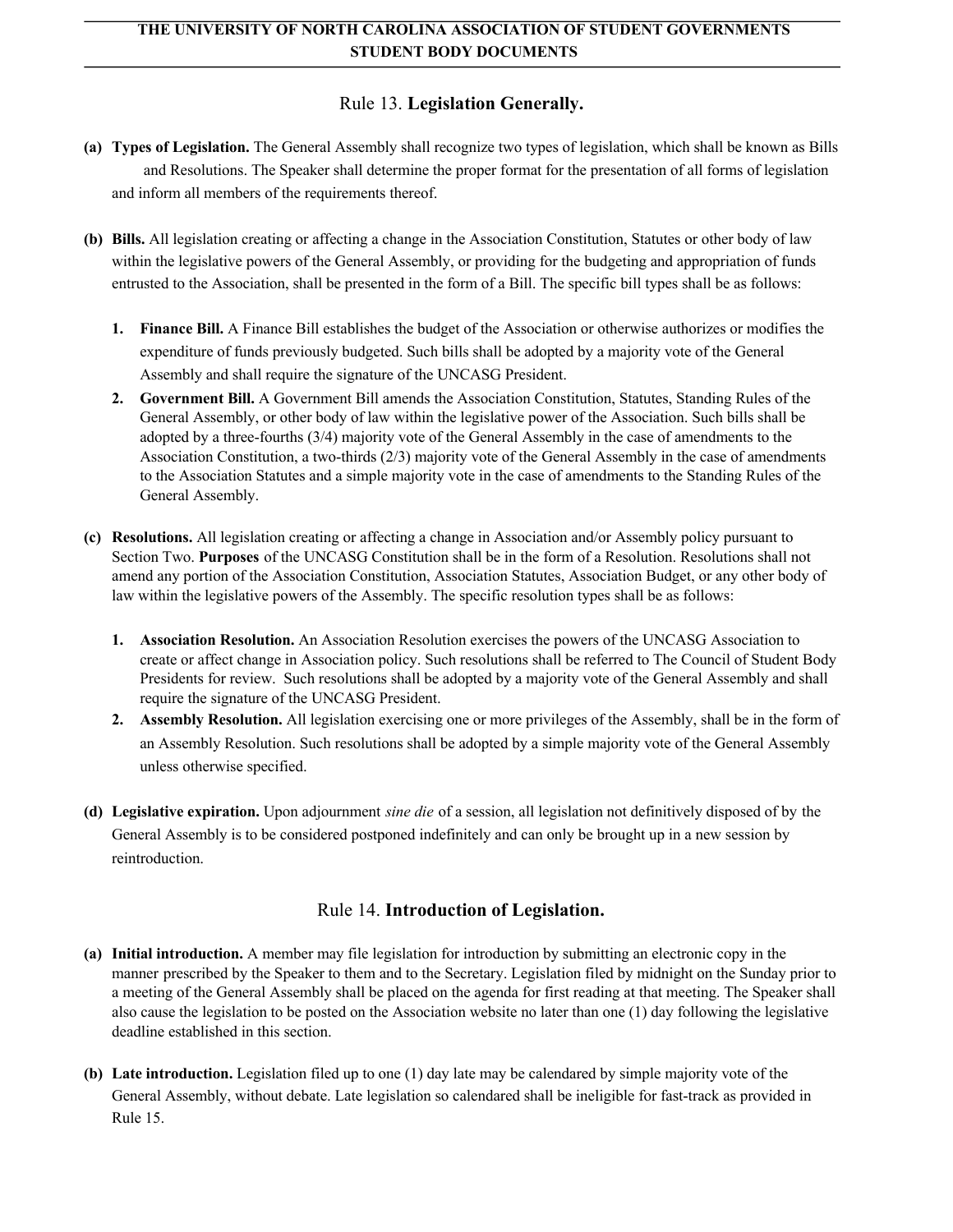**(c) Sponsorship of legislation.** Any member(s) filing legislation for first reading shall be designated as the primary sponsor(s) of the legislation filed, and one (1) primary sponsor shall be designated as the corresponding sponsor for all administrative matters relating to the legislation. After the first reading of any piece of legislation, any number of members may join as secondary sponsors of the legislation with the consent of the primary sponsor(s). The General Assembly shall not amend the names of primary or secondary sponsors without the consent of those members whose names are to be amended.

# Rule 15. **First Reading of Legislation, Incidental Motions, and Referral to Committee.**

- **(a) First reading of legislation.** At the appointed time, the Speaker shall cause all legislation on the calendar for first reading to be read by title only, unless any member should ask for a full reading with the consent of one-fifth (1/5) of those members present.
- **(b) Incidental motions generally.** Standard two-day notice to all members via electronic mail shall be required for any incidental motion provided under this Rule to be in order. Incidental motions provided by this rule shall be decided without debate and shall require adoption by a two-thirds (2/3) majority vote.
- **(c) Incidental motions: objection.** Immediately after first reading, the Speaker shall recognize any member wishing to make an incidental motion objecting to consideration of the legislation. If the motion is adopted, the affected legislation shall be considered postponed indefinitely.
- **(d) Incidental motions: fast-track.** Immediately after first reading, the Speaker shall recognize any member wishing to make an incidental motion that the legislation bypass committee consideration. Such a motion shall be called a motion to "fast-track." If the motion is adopted, the affected legislation shall be instantly calendared at the end of second reading.
- **(e) Referral to committee.** At the appointed time following first reading and the disposition of any incidental motions, the Speaker shall refer all legislation read for the first time to the committee they deem appropriate according to these Rules.
- **(f) First reading in the absence of quorum.** First reading of legislation and referral to committee shall be in order in the absence of a quorum, provided that an opportunity for making incidental motions is provided during a period of miscellaneous business where a quorum is present. No legislation referred to committee in the absence of a quorum shall be considered before such an opportunity for making incidental motions is provided.

# Rule 16. **Second Reading of Legislation and Assembly Consideration.**

- **(a) Two reading rule.** All legislation shall be read twice, and such readings shall occur at two (2) different meetings of the General Assembly except as provided elsewhere in these Rules.
- **(b) Placement on calendar for second reading.** Legislation shall be placed on the calendar for second reading by the Speaker once it is reported by committee pursuant to Rule 13(c). Any legislation which is fast-tracked shall be considered placed at the end of the calendar for second reading.
- **(c) Procedure for second reading.** At the appointed time, the Speaker shall cause the first item of legislation on the calendar for second reading to be read by title only, unless any member should ask for a full reading with the consent of one-fifth (1/5) of those members present. Following the reading of the item of legislation, the Speaker shall recognize the Chair of the committee issuing a report (if any) on the legislation for a period not to exceed five (5) minutes, during which time the Chair shall give a summary of the committee's report. At the conclusion of the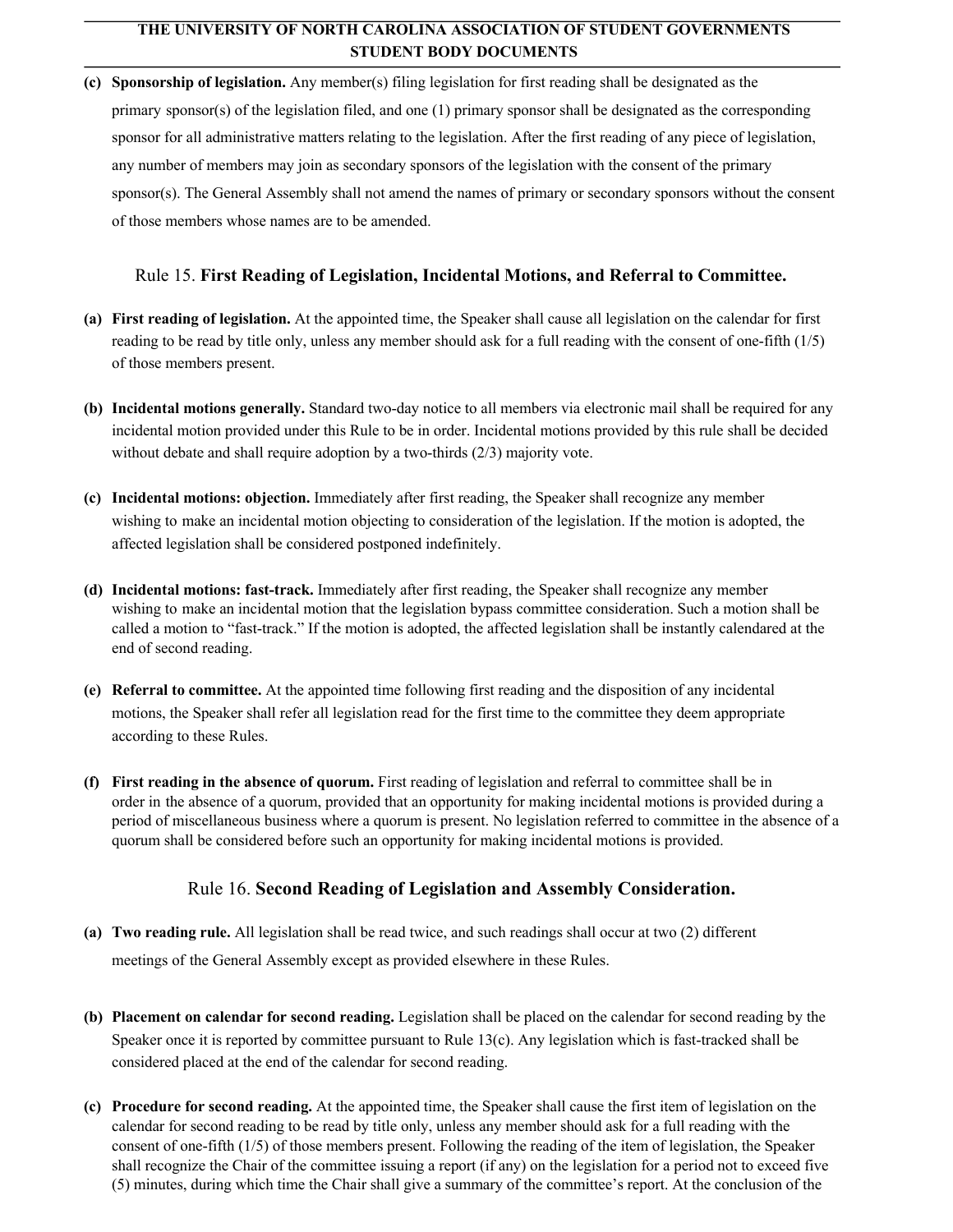report, the Speaker shall state the question on the adoption of the legislation and the motion to object to its consideration shall be out of order.

- **(d) Sponsor report and question period.** After stating the question on the adoption of an item of legislation, the Speaker shall then recognize the corresponding sponsor of the legislation under consideration for a period not to exceed five (5) minutes, during which time the corresponding sponsor may yield to other members for questions. It shall be out of order for any querying member to use such time for debate.
- **(e) Amendment of legislation.** All motions to amend legislation during second reading shall be written and shall be submitted to the Secretary prior to their introduction.

# Rule 17. **Third Reading for Annual Budgets and Constitutional Amendments.**

- **(a) Third reading required for specific legislation.** Finance Bills adopting the recurring budget of the Association and Government Bills proposing amendments to the Association Constitution shall be read three times, with such readings to occur at three different meetings except as provided elsewhere in these Rules.
- **(b) Placement on calendar for third reading.** Upon passage after second reading, affected legislation shall be automatically calendared for third reading to occur at the next successive meeting of the General Assembly.
- **(c) Rule suspension limited.** This rule shall not be suspended with respect to Finance Bills adopting the non-recurring budget of the Association and Government Bills proposing amendments to the Association Constitution. For Finance Bills adopting the recurring budget of the Association, this rule may only be suspended in the event it is impossible for a third reading to occur prior to the start of the fiscal year.

# Rule 18. **Closed Rule on Amendments.**

- **(a) Effect of the closed rule on amendments.** When under the closed rule on amendments, no amendments to a given act of legislation shall be in order in the General Assembly except by general consent.
- **(b) Invocation of the closed rule on amendments.** Legislation may be placed under the closed rule on amendments (1) by the corresponding sponsor at any time prior to first reading, upon a statement to that effect submitted in writing to the Speaker; (2) by a committee upon recommending legislation favorably to the General Assembly for second reading; or (3) by the Assembly, following the sponsor's report but before debate has begun, upon a motion to that effect adopted by a majority vote of the Assembly. Such a motion shall be considered without debate.
- **(c) Revocation of the closed rule on amendments.** The closed rule on amendments for any given piece of legislation may be revoked at any time upon a motion to that effect adopted by a two-thirds (2/3) majority of the body currently considering the legislation. Such a motion shall be considered without debate.

# Rule 19. **Engrossment and Enrollment of Legislation.**

- **(a) Engrossment of bills and resolutions.** Within seven (7) days of the adoption of a bill or resolution which must be submitted to the President, the Speaker shall cause a copy of the bill or resolution, corrected by the Secretary, to be engrossed and submit an engrossed and signed copy of the bill or resolution to the President for their signature.
- **(b) Enrollment of legislation.** The Speaker shall cause legislation to be enrolled and distributed as necessary to achieve its purpose within seven (7) days of: (1) the receipt of a bill or resolution signed by the President; (2) the adoption of a motion to override a veto by the President; (3) the expiration of the tenth day following the submission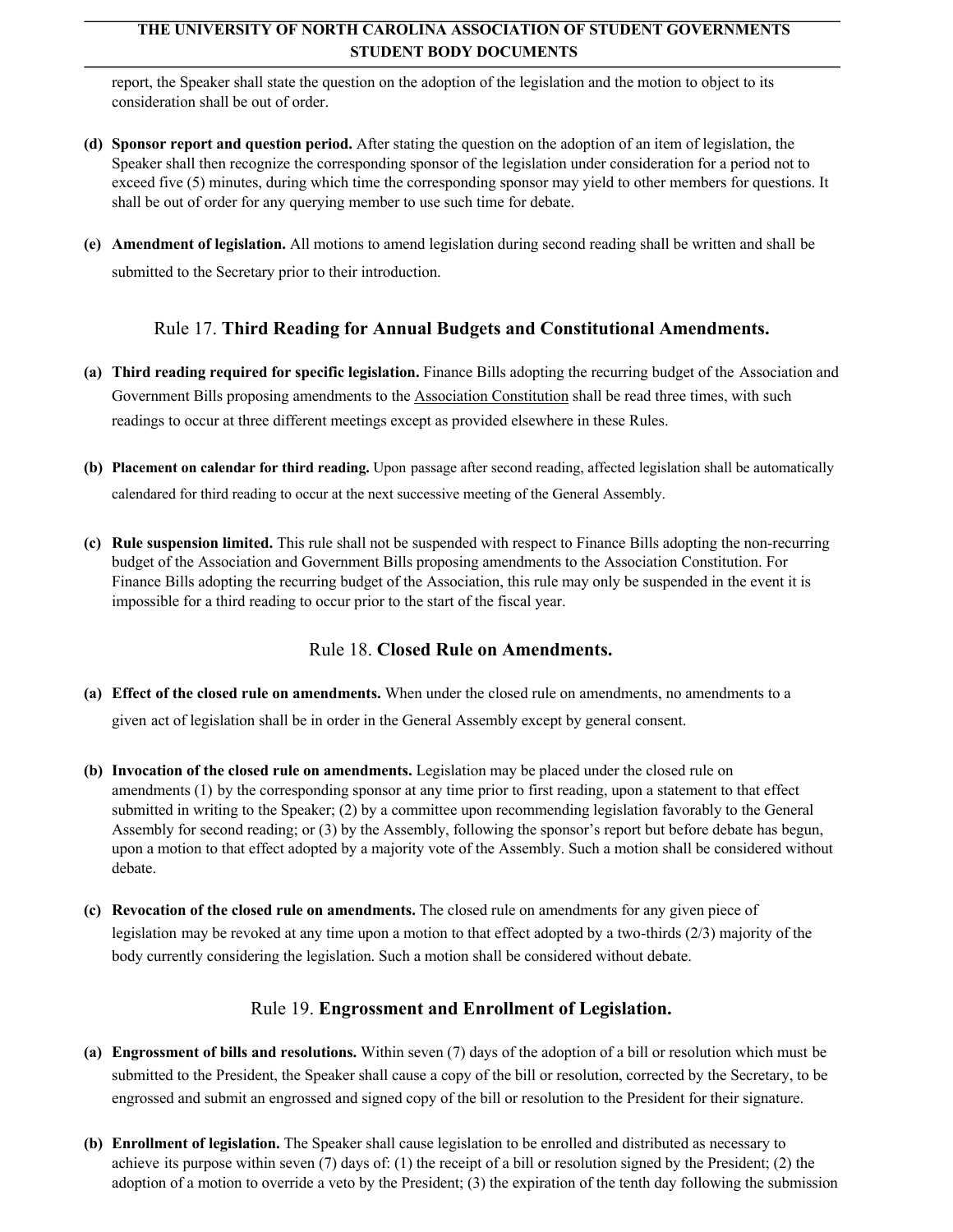of a bill or resolution to the President with no communication from them; or (4) the adoption of legislation not requiring presentment to the President.

# Rule 20. **Ethics in Leadership Requirement.**

**(a)** No member of the General Assembly who has previously been impeached in an office of the Assembly shall be permitted to hold any position beyond that of member, including, but not limited to, any committee chair, or any other officer position within any committee. Additionally, no such members shall be permitted to serve on any select committee.

# Rule 21. **Confirmation of Appointments.**

- **(a) Presentation of appointments.** The President shall give notice to the Speaker of the intention to present an appointee to the General Assembly no later three (3) days prior to the meeting date. The Speaker shall place the appointee, with name and position of appointment, on the agenda for consideration at the meeting in the form of an Assembly Resolution.
- **(b) Introduction of confirmation resolutions**. Upon notice to the Speaker of an appointment, an Assembly Resolution bearing the President's name as sponsor shall be automatically introduced providing for the confirmation of the individual appointment. The Assembly Resolution shall be considered for first reading, subject to any incidental motions properly noticed, and automatically calendared for second reading pursuant to the Association Constitution.
- **(c) Confirmation of appointments**. The appointee shall be allowed to speak for a period not to exceed three (3) minutes, followed by a period of questions for the appointee that will not exceed ten (10) minutes. Appointees shall be escorted from the meeting room prior to a period of debate, and debate shall not exceed ten (10) minutes. Consideration of an appointment confirmation on the floor shall proceed by the same manner regardless if a simple motion is under consideration or a confirmation resolution is on second reading.
- **(d) Administration of Oath**. All confirmed appointees shall be administered the oath of office prior to the conclusion of the period of appointments.

# Rule 22. **Matters Regarding These Rules.**

- **(a) Suspension of these Rules.** The General Assembly may, by a two-thirds (2/3) majority vote, temporarily suspend one or more of the Rules of the Assembly. However, no Rule may be suspended which specifies otherwise, or derives its authority from any other portion of the Association Constitution, these Statutes, or local, state or federal law. Furthermore, no Rule mandating advance notice may be suspended, unless suspended prior to the advance notice deadline.
- **(b) Amendment of these Rules.** The General Assembly may permanently amend one or more of the Rules of the Assembly, upon adoption by a simple majority vote of a Government Bill stipulating the amendment(s).
- **(c) Matters not covered by these Rules.** All procedures not covered by these Rules shall be governed by *Robert's Rules of Order, Newly Revised*. In cases where a conflict arises, these Rules shall govern. Article 2. Punitive Powers of the General Assembly.

# **Contents**

#### §2-2.1. **Definitions and Conventions***.*

- §2-2.2. **Purpose of Punitive Process.**
- §2-2.3. **Scope of Punitive Powers.**

#### §2-2.4. **Standard of Proof.**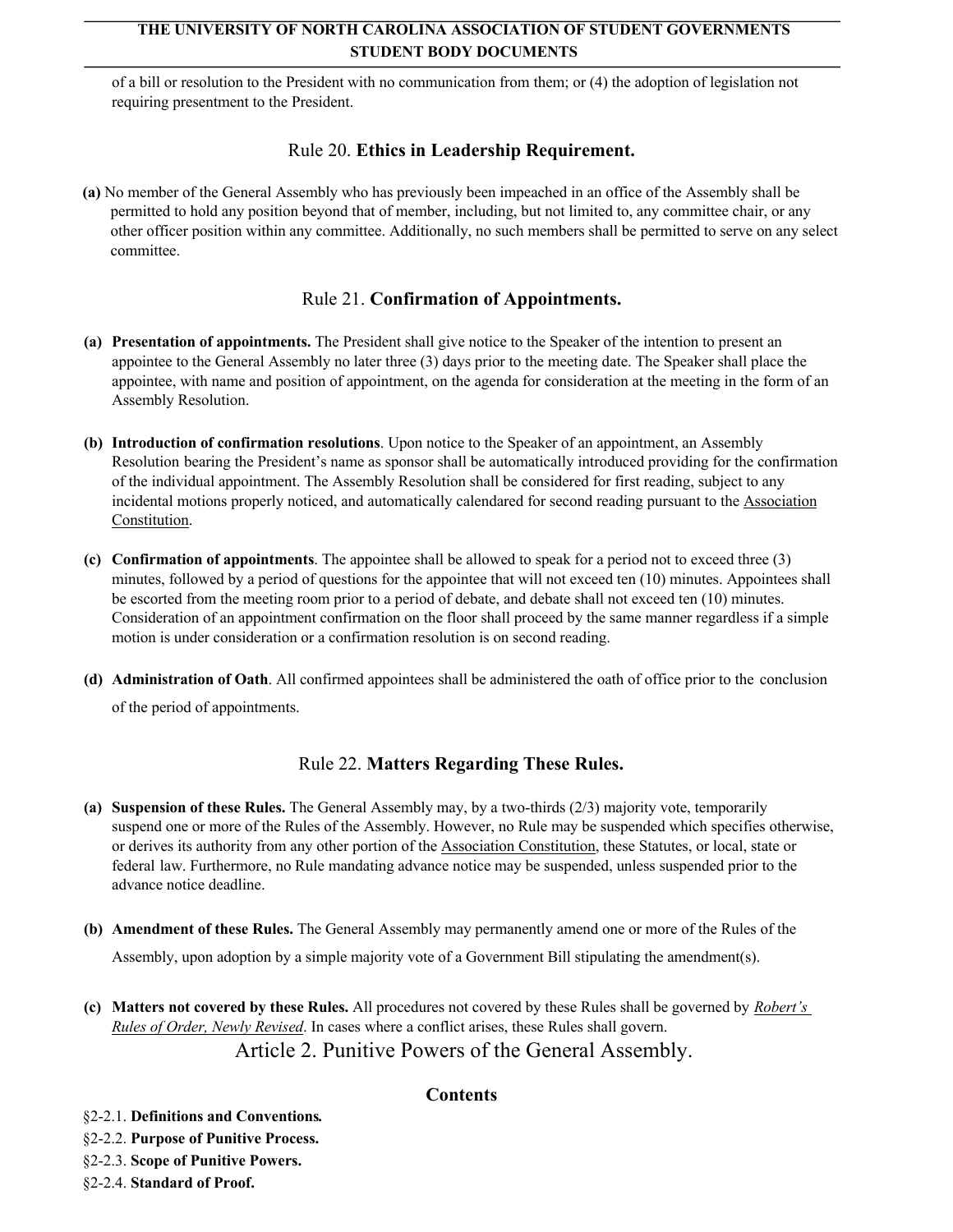- §2-2.5. **Effective Date of Punitive Statutes.**
- §2-2.6. **Format of Formal Charges.**
- §2-2.7. **Introduction of Formal Charges.**
- §2-2.8. **Retention of Sponsorship.**
- §2-2.9. **Notification of Charges.**
- §2-2.10. **Charges Concerning the Senior Vice President.**
- §2-2.11. **First Reading and Referral.**
- §2-2.12. **Committee Consideration.**
- §2-2.13. **Discharge of Committee Consideration.**
- §2-2.14. **Second Reading.**
- §2-2.15. **Impeachment Trial.**
- §2-2.16. **Sanctions Generally.**
- §2-2.17. **Censure and Optional Suspension of Stipend.**
- §2-2.18. **Removal from Office.**
- §2-2.19. **Applicability of Ethics in Leadership Requirement.**
- §2-2.20. **Charges Generally.**
- §2-2.21. **Improper Qualifications.**
- §2-2.22. **Neglect of Duty (Nonfeasance).**
- §2-2.23. **Breach of Ethical Duty.**
- §2-2.24. **Fraudulent Misrepresentation on Official Documents.**
- §2-2.25. **Abuse of Power.**
- *§§2-2.26 to 2-2.30. Reserved for future use.*
- §2-2.31. **Dismissal by Officer.**
- §2-2.32. **Resignation.**
- §2-2.33. **Exclusivity.**

# §2-2.1. **Definitions and Conventions.**

Within this article, the following definitions shall apply:

- **(a)** A **"charge"** is an allegation that some specific regulation on official conduct, as listed within this article, has been violated by an Association Official.
- **(b)** A **"specification"** is an allegation of some action by an Association Official that supports a particular charge.
- **(c) "Evidence"** is some form of testimony or document that supports or refutes an allegation made in a specification.
- **(d)** The punitive process outlined in this article is inherently a political, and not criminal, proceeding. All terms of adjudication used refer to this punitive process and not criminal prosecution.
- **(e)** An "**Association Official**" is any position that receives a stipend or funds from ASG.

# §2-2.2. **Purpose of Punitive Process.**

Recognizing that the Student Body places a certain trust in this Association and its Officials, it is appropriate and necessary to maintain a process wherein sanctions may be duly leveled against those who violate that trust.

# §2-2.3. **Scope of Punitive Powers.**

The punitive powers of the General Assembly shall extend to all elected and appointed Association Officials, including those in which the Association Constitution and *Association Statutes* do not require confirmation of the General Assembly for appointment.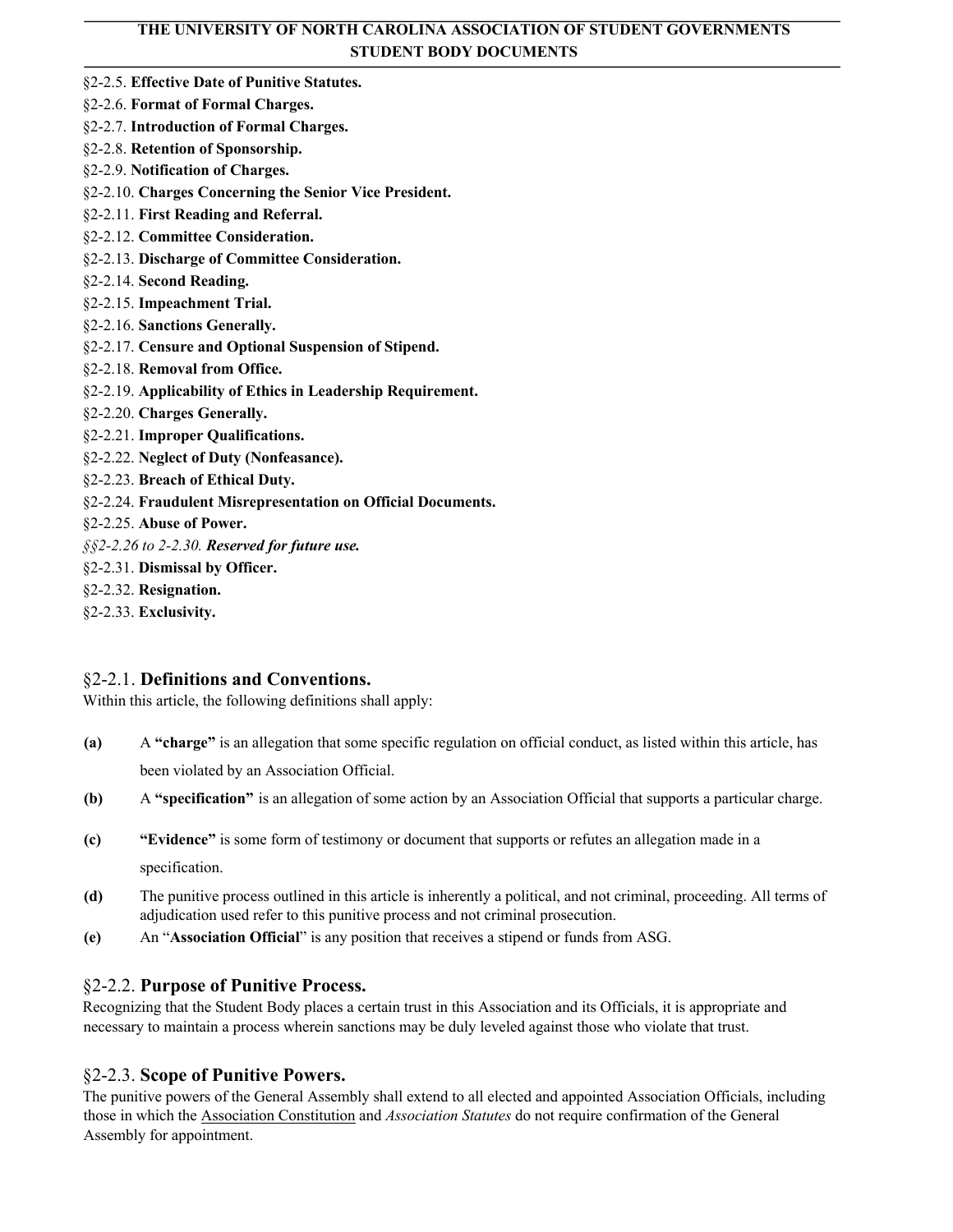# §2-2.4. **Standard of Proof.**

The Select Committee on Internal Operations shall only report to the General Assembly those charges supported by a preponderance of the evidence; that is, those charges that, based on the evidence provided, are more likely to have occurred than not.

# §2-2.5. **Effective Date of Punitive Statutes.**

Amendments made to this article shall not take effect until the adjournment *sine die* of the session in which the amendment is adopted. No punitive resolution shall specify charges not contained in this article at the time of the alleged infraction.

# §2-2.6. **Format of Formal Charges.**

All formal charges shall be in the form of Assembly Resolutions containing, at minimum:

- **(a)** the name and position of the Association Official against whom sanctions are sought;
- **(b)** a resolving clause for each specific charge alleged against the Association Official, including corresponding specifications adequately supported by evidence; and,
- **(c)** the specific sanction(s) sought.

Any resolution lacking any of the foregoing elements shall be out of order.

# §2-2.7. **Introduction of Formal Charges.**

All Assembly Resolutions containing formal charges shall be filed with either:

- **(a)** the sponsorship and signatures of the Chair and Vice Chair of the Council of Student Body Presidents, following a motion made and adopted by the Council to file formal charges against an Association Official; or
- **(b)** the sponsorship and signatures of five (5) delegates of the General Assembly, provided that no such sponsors are members of the Select Committee on Internal Operations.

# §2-2.8. **Retention of Sponsorship.**

Throughout its consideration, an Assembly Resolution containing formal charges shall retain at least the same number of sponsors as when it was introduced. Remaining sponsors shall be provided a reasonable amount of time, not to extend beyond the time of adoption, to replace sponsors who withdraw. Any resolution lacking the required number of sponsors after this time shall be considered postponed indefinitely.

# §2-2.9. **Notification of Charges.**

As soon as practicable following the filing of formal charges, the Sergeant-at-Arms shall notify the accused Association Official in writing. The notice shall include the filed Assembly Resolution in its entirety and shall be delivered by hand or by certified mail; except that, in the event the accused deliberately avoids notice for at least two (2) weeks, notice may be mailed to the Student Government office of the institution the official attends. The Select Committee on Internal Operations shall not report a resolution containing formal charges, nor shall the General Assembly consider such a resolution on second reading, until notice has been provided.

# §2-2.10. **Charges Concerning the Senior Vice President.**

In the event the Senior Vice President is accused in any formal charges, all duties affecting the involved Assembly Resolution usually discharged by the Senior Vice President shall instead be discharged by the Speaker *Pro Tempore* .

# §2-2.11. **First Reading and Referral.**

All Assembly Resolutions containing formal charges shall be referred to the Select Committee on Internal Operations following first reading. Such Assembly Resolutions may not be fast-tracked under any circumstances.

# §2-2.12. **Committee Consideration.**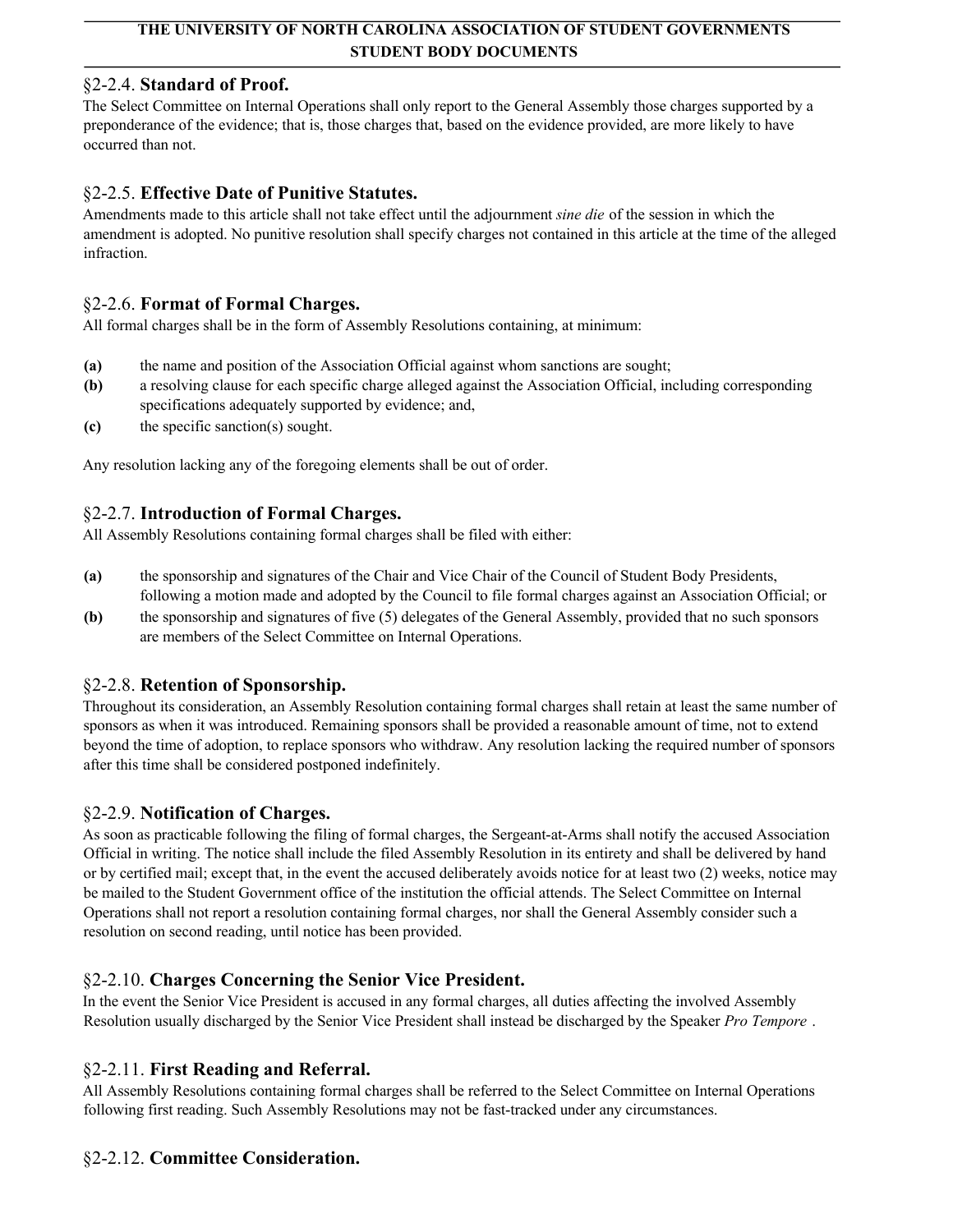- **(a)** Within one (1) month of referral, the Select Committee on Internal Operations shall schedule a hearing on the charges, at which time the accused official shall have the right to present their initial defense. The accused official shall have the right to seek and receive clarification to any charge or specification while at this hearing.
- **(b)** If, after the initial hearing, the Committee believes that the charges merit additional investigation, the Committee shall schedule one or more evidentiary hearings at which the sponsors and the accused shall both be permitted to present evidence supporting or refuting the specifications supporting the charges.
- **(c)** The committee shall attempt to have the accused official present for all hearings. Accordingly, all hearings shall be announced with standard two-day notice as provided in Article 1 of this Chapter.
- **(d)** At any point in its deliberation of formal charges, the Committee shall be empowered to remove or reduce any specification, charge, or sanction contained in the Assembly Resolution.
- **(e)** At the conclusion of its deliberations, the Committee shall issue a final report either dismissing the charges or recommending them to the General Assembly for consideration. In a report recommending General Assembly action, the Committee shall detail the evidence supporting the specifications, justify the charges based on those specifications, and explain why the charges merit the ordered sanction.

# §2-2.13. **Discharge of Committee Consideration.**

It shall be the policy of the General Assembly to allow the Select Committee on Internal Operations adequate discretion on the length of committee investigation into formal charges. However, if the interests of justice so require, the General Assembly may by a two-thirds (2/3) vote discharge an Assembly Resolution containing formal charges from committee, provided that at least two (2) weeks have elapsed since the date of referral.

# §2-2.14. **Second Reading.**

Seconding reading of Assembly Resolutions containing formal charges shall proceed according to the Standing Rules of the Assembly, provided:

- **(a)** Following the presentation of the committee report and the sponsors' report, the accused official shall have no less than fifteen (15) minutes to present a defense;
- **(b)** Adoption of a resolution providing censure as a sanction shall require a two-thirds (2/3) vote;
- **(c)** Adoption of a resolution rescinding an appointment as a sanction shall require a three-fourths (3/4) vote;
- **(d)** Adoption of a resolution providing impeachment as a sanction shall require a three-fourths (3/4) vote, and shall have the effect of indicting the accused official on the specified charges and scheduling a trial on the date specified within the resolution, or at the next regularly-scheduled meeting of the Association, whichever is later.

# §2-2.15. **Impeachment Trial.**

Should an impeached official fail to attend their trial, the trial shall be conducted *in absentia*. The procedure for the

impeachment trial shall be as follows:

- **(a)** The Chair of the Select Committee on Internal Operations, or another author of the final report of the committee, shall present a report of the evidence found during the investigation of the accused.
- **(b)** The accused shall then respond to the charges and may call witnesses on their behalf. Members of the General Assembly may question the accused or any witness that may be summoned.
- **(c)** Following the hearing of evidence, the accused shall be escorted from the chambers by the Sergeant-at-Arms and the General Assembly shall enter into its deliberations.
- **(d)** Senators shall have unlimited debating privileges during deliberations, and upon conclusion of debate shall proceed to a vote on whether to remove the impeached official from office.
- **(e)** When voting is completed, the meeting shall be opened and the presiding officer shall immediately announce the result of the vote before the General Assembly.
- **(f)** An impeached official shall only be convicted and removed from office by a three-fourths (3/4) majority vote of the General Assembly.

# §2-2.16. **Sanctions Generally.**

No sanction shall be levied that is not explicitly provided for by this article.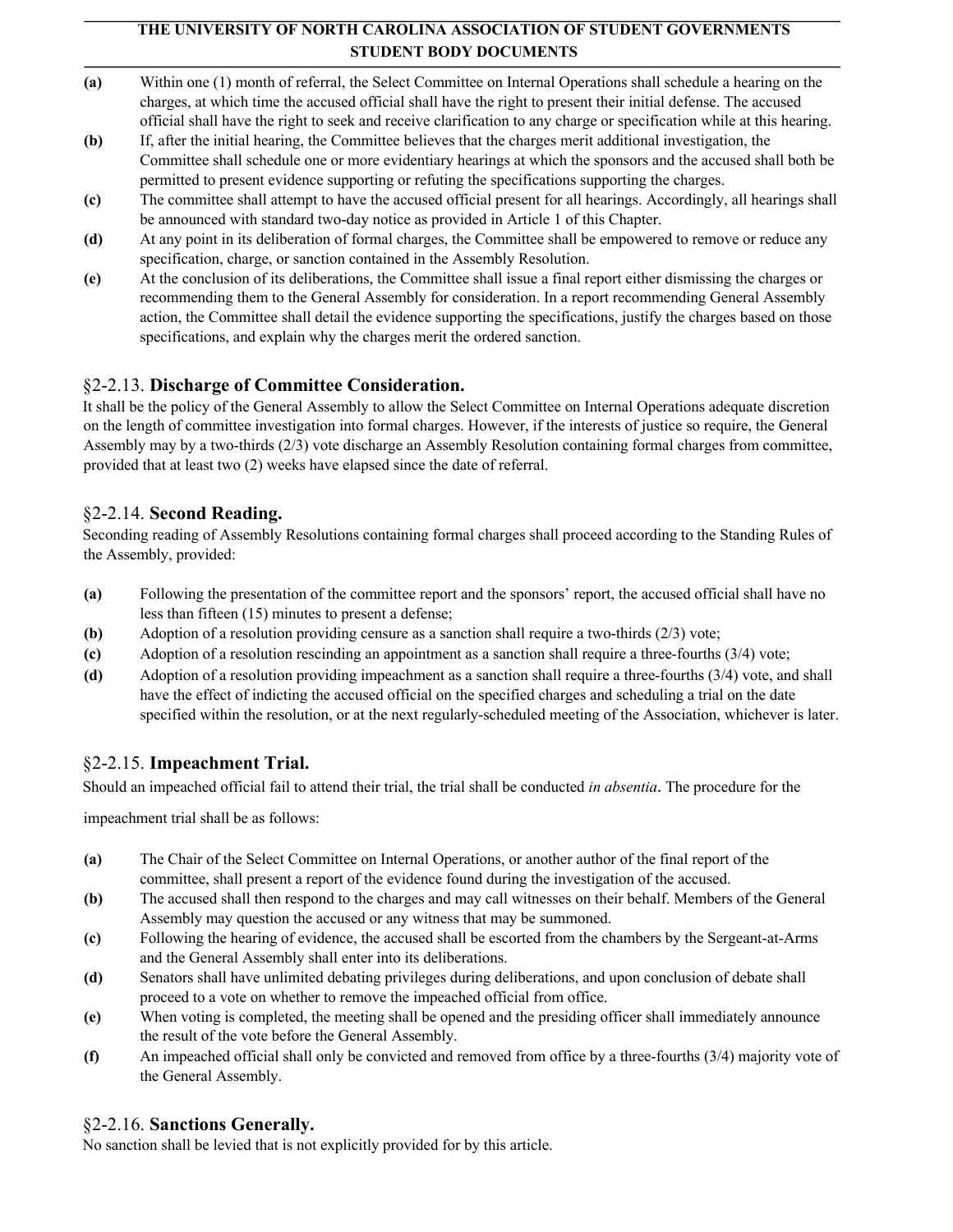# §2-2.17. **Censure and Optional Suspension of Stipend.**

A censure shall be considered the strongest possible rebuke provided by this article short of removal from office. In addition, a sanction censuring an Association Official may optionally include the suspension of any stipend received by the Official.

# §2-2.18. **Removal from Office.**

Removal from office shall result upon the adoption of an Assembly Resolution rescinding an appointment or upon conviction in an impeachment trial. No removal from office shall include a ban on future service, except as provided by §2-2.19 below.

# §2-2.19. **Applicability of Ethics in Leadership Requirement.**

All officials affected by this Part shall consequently be affected by the Ethics in Leadership provisions contained in *Association Statutes* §1-2.3 and in Assembly Standing Rule 24.

### §2-2.20. **Charges Generally.**

No charge shall be levied that is not explicitly provided for by this article.

# §2-2.21. **Improper Qualifications.**

The charge of Improper Qualifications to Hold Office shall apply where an Association Official lacks one or more qualifications required to hold the office in which they serves.

# §2-2.22. **Neglect of Duty (Nonfeasance).**

The charge of Neglect of Duty or Nonfeasance shall apply where an Association Official fails to perform a required duty to the best of their ability.

# §2-2.23. **Breach of Ethical Duty.**

The charge of Breach of Ethical Duty shall apply where an Association Official violates the Association Ethics Act provided in Chapter 1, Article 2 of the *Association Statutes* in a manner that is both substantial and willfully malicious.

#### §2-2.24. **Fraudulent Misrepresentation on Official Documents.**

The charge of Fraudulent Misrepresentation on Official Documents shall apply where an Association Official files an official document containing knowingly false information or files an official document under false pretenses.

#### §2-2.25. **Abuse of Power.**

The charge of Abuse of Power shall apply where an Association Official exercises their official power in a manner inconsistent with its just purpose or fair use, to the detriment of the Association and the Student Body.

# *§2-2.26 to §2-2.30. Reserved for future codification purposes.*

#### §2-2.31. **Dismissal by Officer.**

Association Officials empowered to make appointments shall generally have the authority to terminate said appointments.

#### §2-2.32. **Resignation.**

All Association Officials shall be permitted to resign their office in writing. Such resignations shall be effective at the date specified by the resignation, and shall be accepted by:

- **(a)** the General Assembly, in the case of the President or Senior Vice President;
- **(b)** the institution's delegation leader, in the case of delegates; or,
- **(c)** by the supervising official, in all other cases.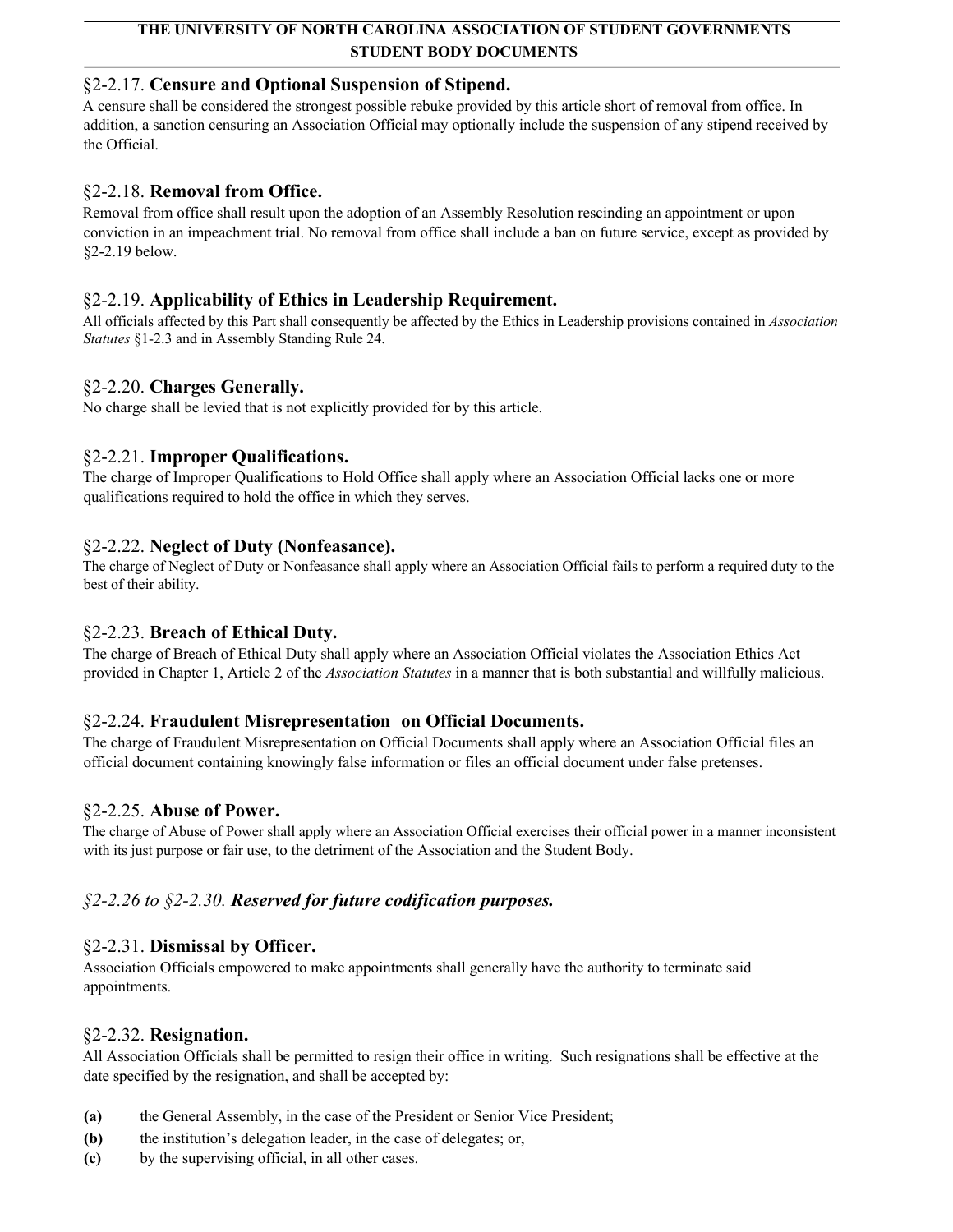# §2-2.33. **Exclusivity.**

Except as provided elsewhere in these statutes for discipline within Divisions, the provisions contained in this article shall be the exclusive processes for termination of any Association Office.

#### *1 Chapter revision history*

- Created by: AB 18, 38th Session (2009-2010), adopted 10/24/2009.
	- Amended by:
		- GB 26 (creates Article 2), 38th Session (2009-2010), adopted 01/30/2010;
		- AB 27 (amends Article 1, Rule 20(b) and creates Article 1, Rule 22(f)), 38th Session (2009-2010), adopted 01/30/2010.
		- $\circ$  AB 18 (amends Article 1, Rule 3(a, b, c, d), 40th Session (2011-2012), adopted 02/25/2012.
		- $\circ$  AB 01 (amends Article 1, Rule 4(a), repeals Article 1, Rule 4(g), amends Article 1, Rule 6(a), repeals and replaces Article 1, Rules 10, 11, 12, creates Article 1, Rules 12A, amends Article 1, Rule 16(a), Article 1, Rule 19(a), and Article 1, Rule 22(c)), 41st Session (2012-2013), adopted 08/25/2012.
		- GB 23 (amends Rule 3b, creates Rule 3e), 41st Session (2012-2013), adopted 10/06/2012.
		- $\circ$  GB 32 (amends Article 2 to reassign punitive powers from the defunct Committee on Government Operations and Community Services to the Select Committee on Internal Operations), 41st Session (2012-2013), adopted 11/10/2012, implemented 04/20/2013 per §2-2.5.
		- GB 3 (creates Rule 4bi), 42nd Session (2013-2014), adopted 2/22/2014.
		- GB 5 (creates Rule 16d), 42nd Session (2013-2014), adopted 2/22/2014.
		- GB 1 (amends Rule 11 a-d), 43rd Session (2014-2015), adopted 9/6/2014.
		- GB 7 (amends Article 1, Rules 1b, 2c, 3a-c, 3e, 5-8, 9c, 10b, 10e, 10A a-c, 12a, 13a, 13c, 14b; repeals and replaces Rules 4, 10d, and 11; repeals Rule 14d, Rule 22 and Rule 23; amends Article 2, 2-2.1(e),

2-2.11, and 2-2.12), 43rd Session (2014-2015), adopted 3/21/2015.

- GB 03: amends Rule 4d, Rule 13b, Rule 18b, Rule 22b, §2-2.11., §2-2.12., §2-2.18; creates Rule 13c and 13d; 48th Session (2019-2020), adopted 11/23/2019.
- GB 04: creates Rule 11f, §3-2.10; 48th Session (2019-2020), adopted 11/23/2019.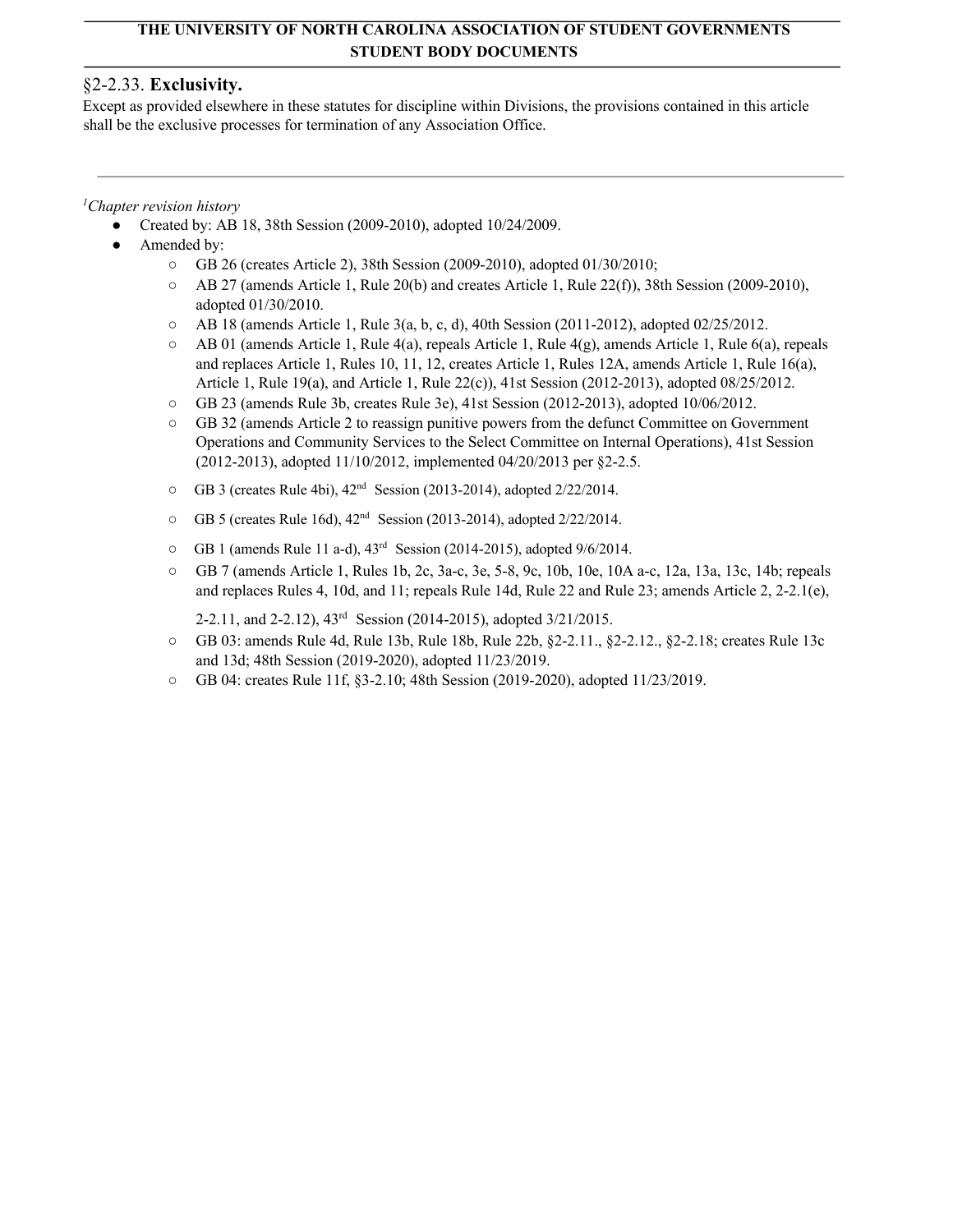# **CHAPTER 3.**

# **Executive Branch.1**

Article 1. Executive Branch generally.

# **Contents**

- §3-1.1. **Definitions and conventions.**
- §3-1.2. **General organization.**
- §3-1.3. **Departments; purposes and organization.**
- §3-1.4. **Departments; list.**
- §3-1.5. **Offices; purposes, creation and organization.**
- §3-1.6. **President.**
- §3-1.7. **Executive orders.**
- §3-1.8. **Office of the President.**
- §3-1.9. **Chief of Staff.**
- §3-1.10. **Office of the Chief of Staff.**
- §3-1.11. **Other Executive Officers.**
- §3-1.12. **Mission.**
- §3-1.13. **Role of strategic planning.**
- §3-1.14. **Strategic and Advocacy Plans.**
- §3-1.15. **Objectives established.**
- §3-1.16. **Monthly report.**
- §3-1.17. **Transition (Annual) report.**
- §3-1.18. **Council review.**

# §3-1.1. **Definitions and conventions.**

Within these Statutes, the following definitions and conventions shall apply:

- **(a)** A "**delegate**" is one of the four representatives of a constituent institution.
- **(b)** The "**Campus Liaison**" is one of the four representatives from a constituent institution which has at least fifty percent of their work dedicated to ASG and receives a stipend from ASG.
- **(c)** The "**Department Chair**" is an elected position of each Department which shall help the Vice President of each Department coordinate the meetings of that Department.

# §3-1.2.**General organization.**

The executive of the Association shall be organized into departments and offices, each created for the purpose of fulfilling certain specific duties relating to the Association's mission and operations. Each delegate shall be assigned within a specific department or office under the supervision of an executive officer.

# §3-1.3. **Departments; purposes and organization.**

Each department shall be tasked with the accomplishment of a major component of the Association's core mission. Each department shall be headed by a Vice President or equivalent officer, who may be assisted by an Associate Vice President, and responsible for implementing the statutory mission and recurring programs of that department.

# §3-1.4.**Departments; list.**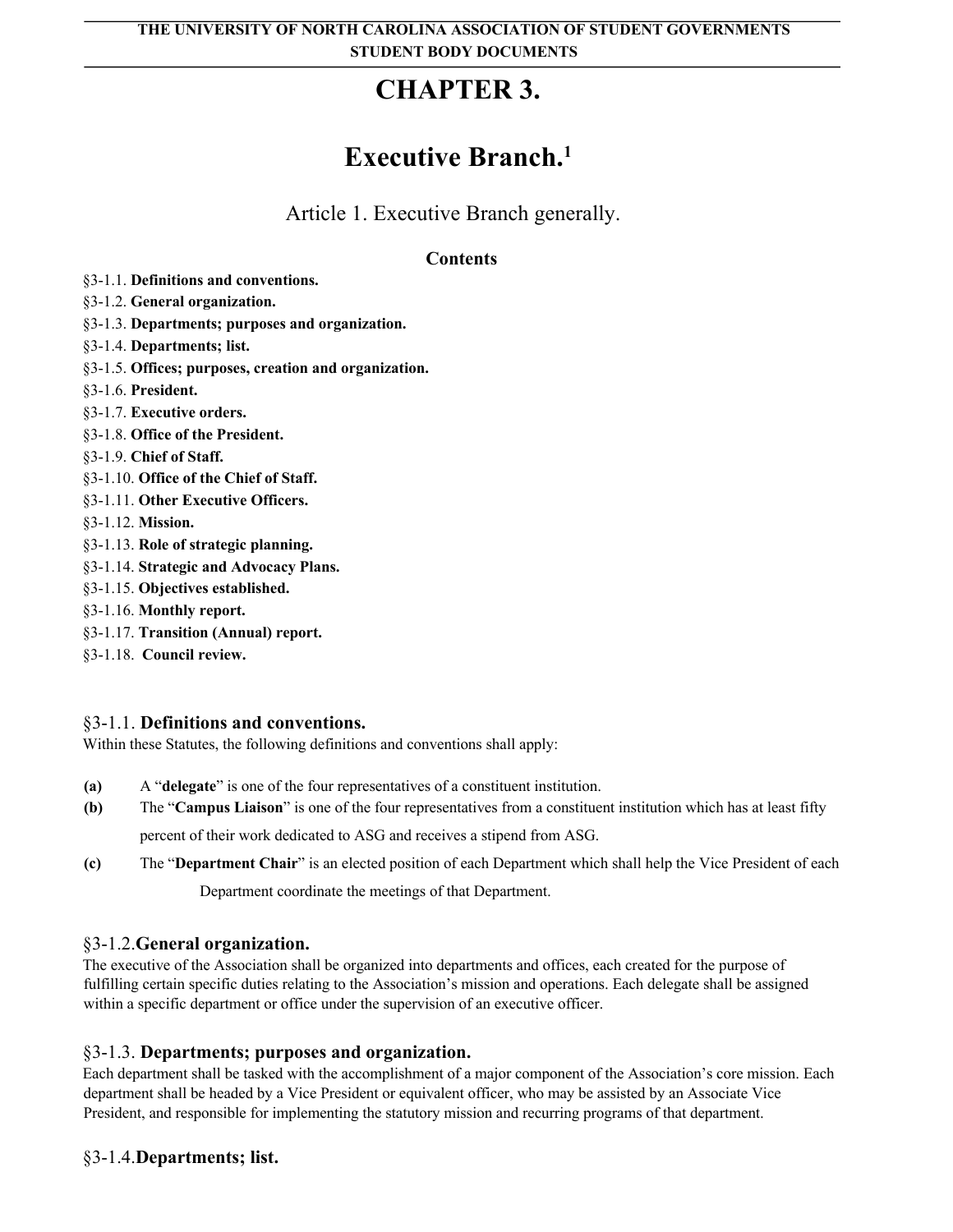As explained further in Chapter 3, Article 2 the departments of the Association are: Budget and Finance, Governmental Outreach, Media Outreach, Graduate Student Relations, HBCU and MSI Relations, and Campus Outreach.

# §3-1.5. **Offices; purposes, creation, and organization.**

Offices shall be responsible for the accomplishment of specific goals or initiatives, or for the accomplishment of duties relating to the operations of the Association. Offices may be established by statute or executive order. Unless otherwise provided, each office shall be headed by a Director and shall report to the President.

# §3-1.6. **President.**

The President, in accordance with Article 3, Section 5 of the Association Constitution, shall be the chief executive officer of the Association. Subject to the Constitution and these statutes, the President shall be responsible for formulating and administering the policies of the executive branch.

# §3-1.7.**Executive orders.**

The President shall have the authority to issue Executive Orders, or formal written documents relating instructions based on presidential powers. Each order shall include:

- **(1)** in its introduction, a title faithfully indicating its effect or subject area and a number indicating the session during which it was issued and the sequence in which it was ordered;
- **(2)** a clause citing the President's authority to issue the order under the governing documents;
- **(3)** a clause outlining the background of or events prompting its promulgation;
- **(4)** one or more clauses containing the order itself; and,
- **(5)** in its conclusion, the date of its promulgation and the President's signature.

# §3-1.8.**Office of the President.**

There shall be an Office of the President (with the attributes of an office conferred by §3-1.5.) headed by the President and comprised of the President, Senior Vice President, the Chief of Staff, and such other officers as may be appointed thereto, except that officers appointed to other offices or departments shall not be resident within the Office of the President.

# §3-1.9. **Chief of Staff.**

The Chief of Staff shall be chief logistics officer of the executive branch, reporting to the President and Senior Vice President. The Chief of Staff shall be responsible for executive accountability, reporting, transition, and the executive officer review.

# §3-1.10. **Office of the Chief of Staff.**

There shall be an Office of the Chief of Staff (with the attributes of an office conferred by §3-1.5.) headed by the Chief of Staff and comprised of the Chief of Staff and such other officers as may be appointed thereto, except that officers appointed to other offices or divisions shall not be resident within the Office of the Chief of Staff.

# §3-1.11. **Other Executive Officers**

During the first meeting of The Association the following officers shall be elected:

#### **(a)** Association Head Delegate

- **(i)** The Association Head Delegate shall:
	- **(1)** assist the Senior Vice President and Chief of Staff in the logistics and coordination of meetings of the Association;
	- **(2)** coordinate with the Department Chairs of each of the Executive Departments to maximize efficiency and joint projects;
	- **(3)** fulfill the role of the Senior Vice President when the Senior Vice President is unavailable
	- **(4)** any other duties that The Association may deem appropriate.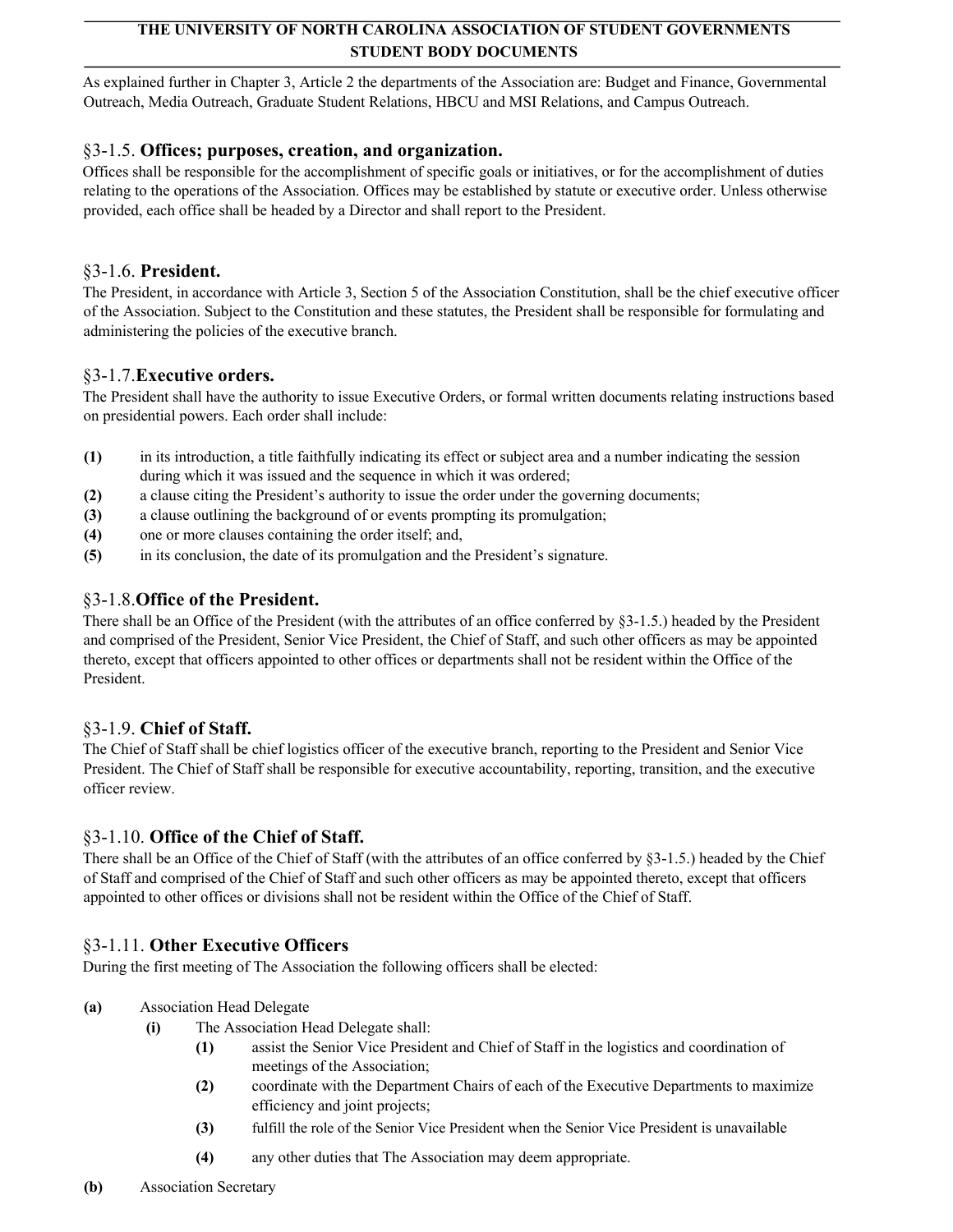- **(i)** The Association Secretary shall:
	- **(1)** help coordinate communication between ASG Delegations before, after and during meetings of The Association;
	- **(2)** take minutes during meetings of The Association and compile minutes of all the Executive departments and General Assembly committees for publishing

# §3-1.12. **Mission.**

Founded and funded by students, the University of North Carolina Association of Student Governments champions the concerns of students and ensures affordability and accessibility to quality education today and tomorrow.

# §3-1.13. **Role of strategic planning.**

Strategic planning shall be those activities in which the Association engages in order to guide decision making. The Board of Directors shall approve a new Strategic Plan after the conclusion of the current Strategic Plan which is compiled by the Office of the President with consultation from the Board of Directors. The executive shall engage in strategic planning in order to:

- **(1)** achieve the core mission of the Association during each session through specific objectives;
- **(2)** implement the specific objectives of the current administration;
- **(3)** operate in a way that is accountable to its constituents and the General Assembly; and,
- **(4)** equip the next generation of student leaders with the tools to fulfill the Association's core mission.

# §3-1.14. **Strategic and Advocacy Plans.**

At the September meeting of each session, the President shall give a report containing:

- **(1)** a summary and update of the current multi-year strategic plan (referred to as the Strategic Plan) and;
- **(2)** a comprehensive vision and goals for the executive for the following year including that year's contribution to the Strategic Plan (referred to as the Annual Advocacy Plan). The Board of Directors must endorse the Annual Advocacy Plan. These goals shall be organized in a logical and consistent manner.

# §3-1.15. **Objectives established.**

- **(a)** Each department shall establish formal objectives based on the Strategic and Annual Advocacy Plans in order to evaluate progress. These objectives shall be reported to the Council of Student Body Presidents at the next meeting following the adoption of the Annual Advocacy Plan.
- **(b)** Objectives should reflect the following criteria: specific, measurable, ambitious, realistic, and time-specific.

# §3-1.16. **Monthly report.**

Each department and office shall issue a report each month by a date established by the Chief of Staff. This report shall contain:

- **(1)** plans for the next month, including objectives to be addressed;
- **(2)** progress in the previous month, including objectives that were addressed;
- **(3)** timelines and important dates for the remainder of the session; and,
- **(4)** contact information for executive officers and committee officers,
- **(5)** and sent out to the General Assembly listserv.

# §3-1.17. **Transition (Annual) report.**

By the April business meeting, each department and office shall issue a transition report. This report shall replace the monthly report for April and shall contain documents necessary for the executive officers of the next session. The transition report shall include, but be not limited to:

- **(1)** a summary of actions taken by the department or office during the session;
- **(2)** recommendations to improve or expand upon the operations of the department or office;
- **(3)** legislation considered during the session relevant to the operations of the department or office; and,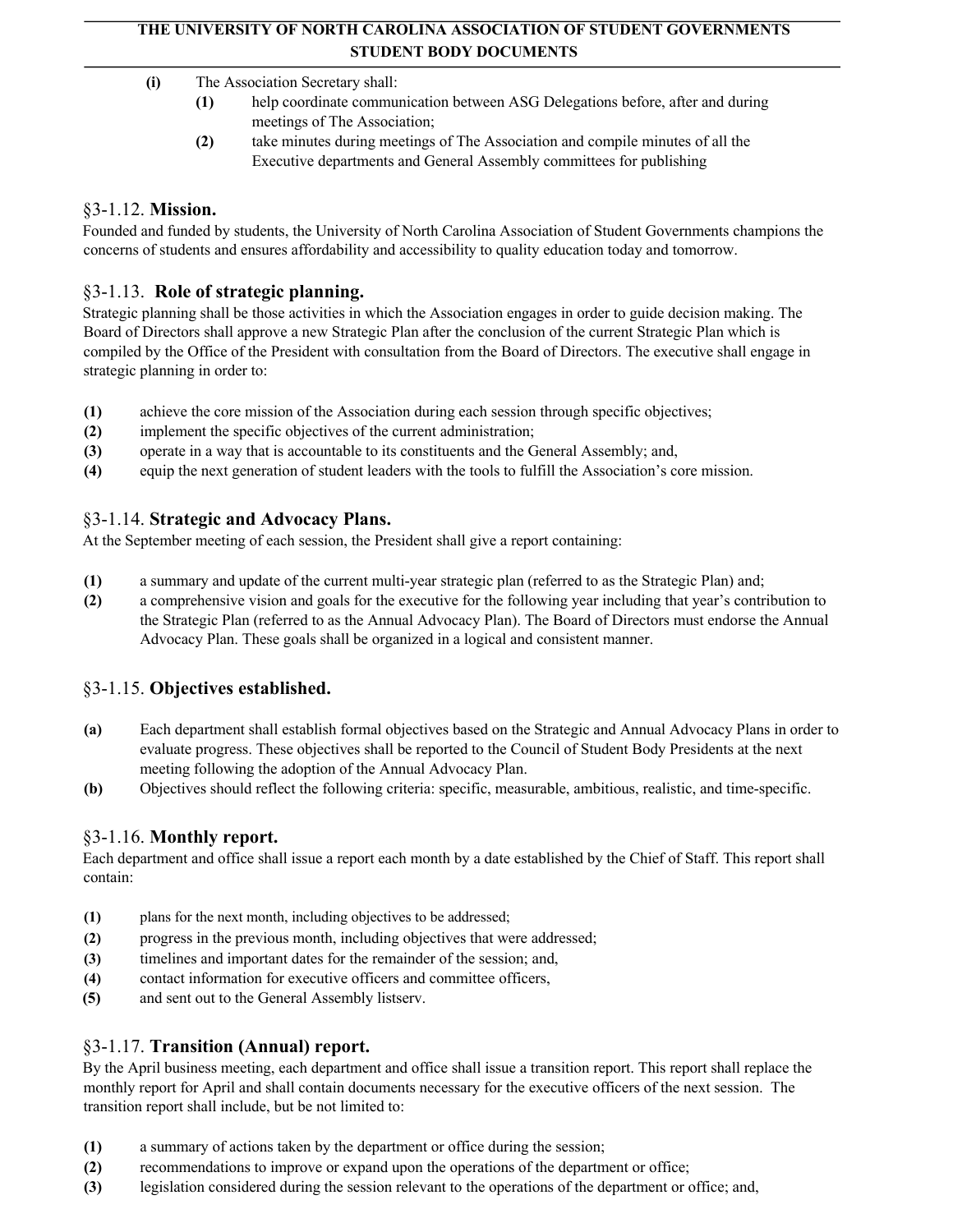**(4)** other formal documents issued or used by the department or office, including forms and letters.

#### §3-1.18. **Council review.**

During the December Council of Student Body Presidents meeting, the Council shall conduct a review of executive officer performance with the support of the Chief of Staff and the Association Advisor.

# Article 2. Appointments.

# **Contents**

- §3-2.1. **Definitions and conventions.**
- §3-2.2. **Department's mission.**
- §3-2.3. **Department Leadership.**
- §3-2.4. **Department of Governmental Outreach.**
- §3-2.5. **Department of Media Outreach.**
- §3-2.6. **Department of Graduate Student Relations.**
- §3-2.7. **Department of HBCU and MSI Relations.**
- §3-2.8. **Department of Campus Outreach.**
- §3-2.9. **Department Officers.**
- §3-2.10. **Distribution of Delegations.**
- §3-2.11. **Election of Department Officers.**

#### §3-2.1. **Definitions and conventions.**

Within this Article, the following definitions and conventions shall apply:

- **(a)** A "**delegate**" is one of the four representatives of a constituent institution.
- **(b)** The "**Campus Liaison**" is one of the four representatives from a constituent institution which has at least fifty percent of their work dedicated to ASG and receives a stipend from ASG.
- **(c)** The "**Department Chair**" is an elected position of each Department which shall help the Vice President of each Department coordinate the meetings of that Department.
- **(d)** The "**Department**" is an executive branch function that has a task-oriented mission.
- **(e)** A "**MSI** " or "**Minority Serving Institution**" is defined as an institution of higher education that serves high concentrations of minority and marginalized students who, historically, have been underrepresented in higher education.
- **(f)** A "**HBCU**" or "**Historically Black College or University**" is defined as an institution of higher learning that was accredited and established before 1964, whose primary mission was, and is to provide an equitable

approach to education and a cultural experience for African-American students.

# §3-2.2.**Department's mission.**

Departments will be administered by a Vice President as assigned by the President and composed of delegates of the Association. Each Department will be in charge of implementing one of the core advocacy functions of the Association.

# §3-2.3.**Department Leadership.**

Each department will be led by a Vice President assisted by an Associate Vice President when applicable and other such officers as the Department is prescribed or elects to choose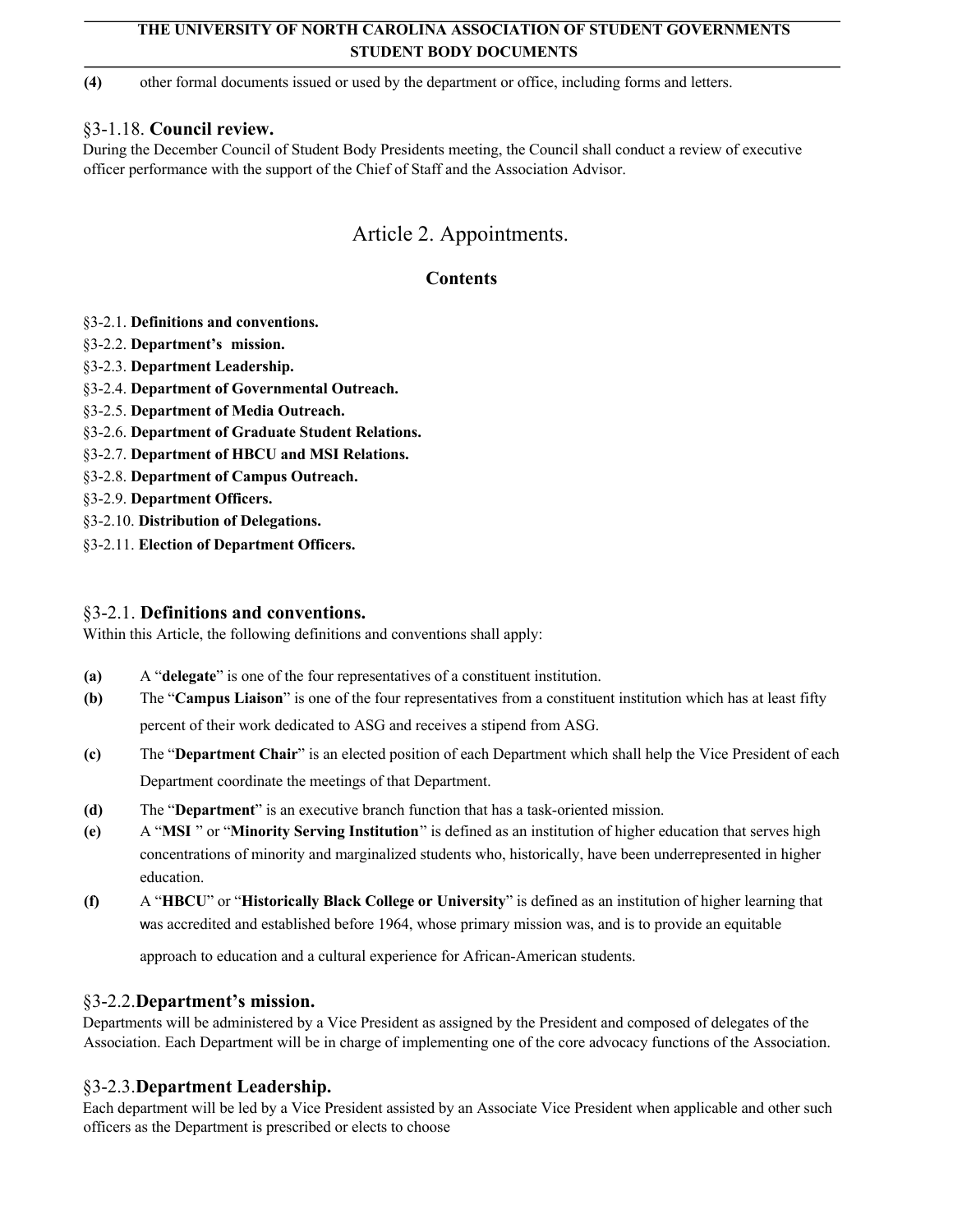# §3-2.4. **Department of Governmental Outreach.**

- **(a)** This Department shall be led by the Vice President of Governmental Outreach.
- **(b)** The Department of Governmental Outreach shall:
	- **(i)** draft open letters;
	- **(ii)** plan advocacy trips;
	- **(iii)** monitor legislative and governmental actions;
	- **(iv)** and other such actions deemed appropriate by the President, Council of Student Body Presidents, General Assembly and Department..

# §3-2.5. **Department of Media Outreach**

- **(a)** This Department shall be led by the Vice President of Media Outreach.
- **(b)** The Department of Media Outreach shall:
	- **(i)** draft press releases;
	- **(ii)** craft multi-media campaigns;
	- **(iii)** create videos related to initiatives of the Association;
	- **(iv)** engage in social and traditional media on behalf of the Association;
	- **(v)** draft and send out newsletters to interested constituents;
	- **(vi)** shall be responsible for web development and the maintenance of the Association website;
	- **(vii)** and other such actions deemed appropriate by the President, Council of Student Body Presidents, General Assembly and Department

# §3-2.6. **Department of Graduate Student Relations.**

- **(a)** This Department shall be led by the Vice President of Graduate Student Relations who shall be currently enrolled or accepted into a Graduate or Professional Program at a member institution.
- **(b)** The Department of Graduate Student Relations shall:
	- **(i)** have the option to conduct surveys and polling to gauge the opinions of the Graduate and Professional Student Body;
	- **(ii)** facilitate interaction and collaboration between graduate and professional student organizations across the UNC System;
	- **(iii)** advise the President on initiatives and issues facing graduate students;
	- **(iv)** and other such actions deemed appropriate by the President, Council of Student Body Presidents, General Assembly and Department.

# §3-2.7. **Department of HBCU and MSI Relations.**

- **(a)** This Department shall be led by the Vice President of HBCU and MSI Relations who shall be currently enrolled or accepted at a HBCU or MSI.
- **(b)** The Department of HBCU and MSI Relations shall:
	- **(i)** encourage the collaboration between various Minority Serving Institutions, Historically Black Colleges and Universities, and Predominantly White Institutions;
	- **(ii)** have the option to conduct surveys and polling to gauge the opinions of students at HBCUs and MSIs;
	- **(iii)** facilitate interaction and collaboration between Historically Black Colleges and Universities and Minority Serving Institutions within UNC system;
	- **(iv)** advise the UNCASG President on initiatives and issues facing HBCU and MSI students;
	- **(v)** allocate budgeted funds to initiatives and projects relevant and impactful to HBCUs and MSIs;
	- **(vi)** and other such actions deemed appropriate by the President, Council of Student Body Presidents, General Assembly, and Department.

# §3-2.8. **Department of Campus Outreach.**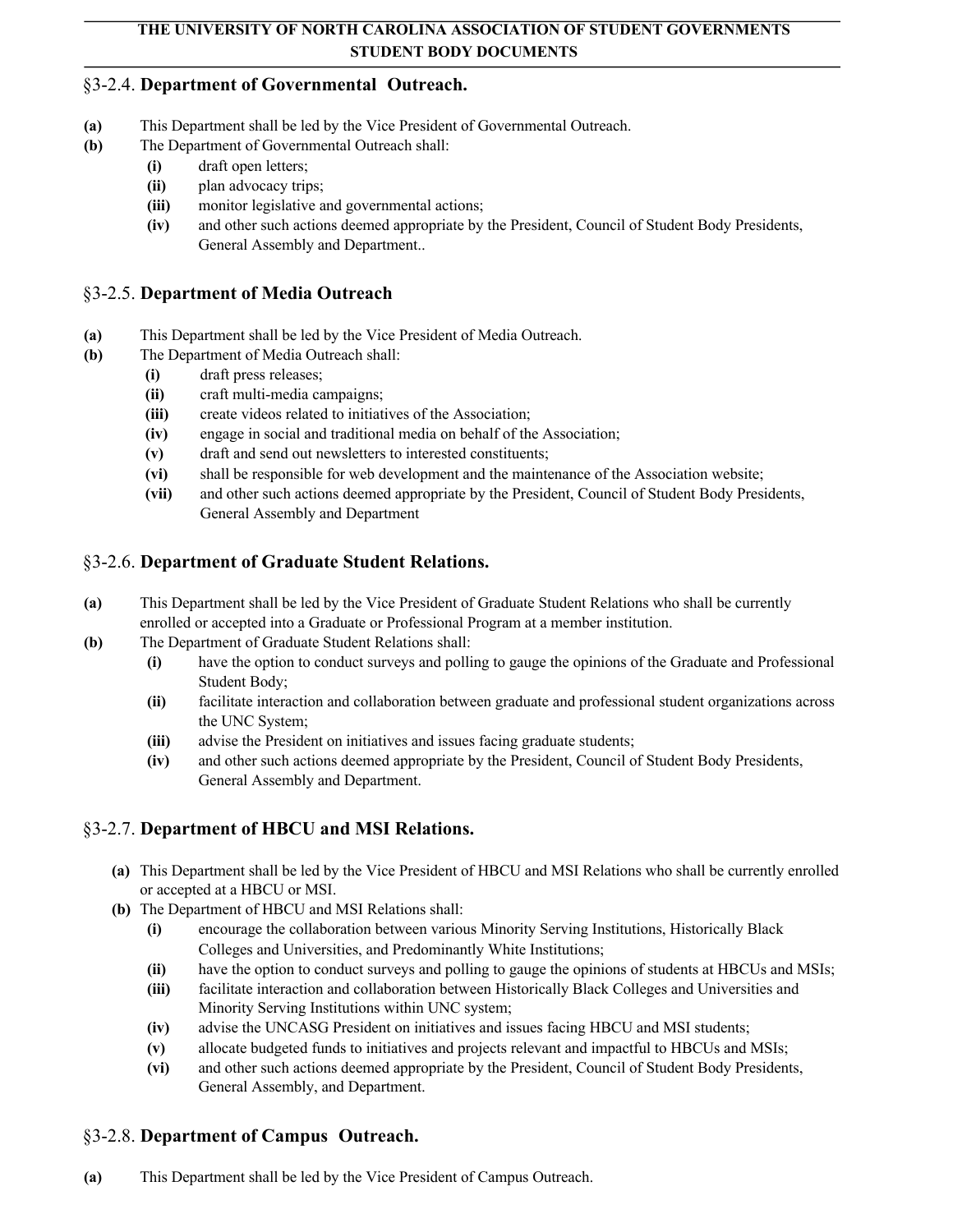- **(b)** The Department of Campus Outreach shall:
	- **(i)** conduct campus visits;
	- **(ii)** perform surveys and polls to collect data concerning the opinion of the Student Body;
	- **(iii)** facilitate interaction and collaboration between similar student organizations across the UNC system;
	- **(iv)** and other such actions deemed appropriate by the President, Council of Student Body Presidents, General Assembly and Department.

# §3-2.9. **Department Officers.**

- **(a)** Each Department shall elect from its membership on its first meeting:
	- **(i)** a Department Chair to assist the Vice President in coordinating the efforts of the members of the and other such duties that is needed for the Department,
	- **(ii)** a Secretary to keep record of the work done by the Department in each meeting and coordinate meeting agendas and drafting documents needed by the Department.
	- **(iii)** Any other officers deemed appropriate by the Vice President of the Department.
- **(b)** Paid ASG Campus Liaison are encouraged to seek officer roles in their Department but officers are not required to be paid ASG Campus Liaisons.

# §3-2.10. **Distribution of Delegations.**

As nearly as is practicable, each member institution shall send at least one (1) delegate to the meeting of each department.

# §3-2.11. **Election of Department Officers.**

The election process shall be governed by the General Assembly Standing Rules and applied to the membership of the Department.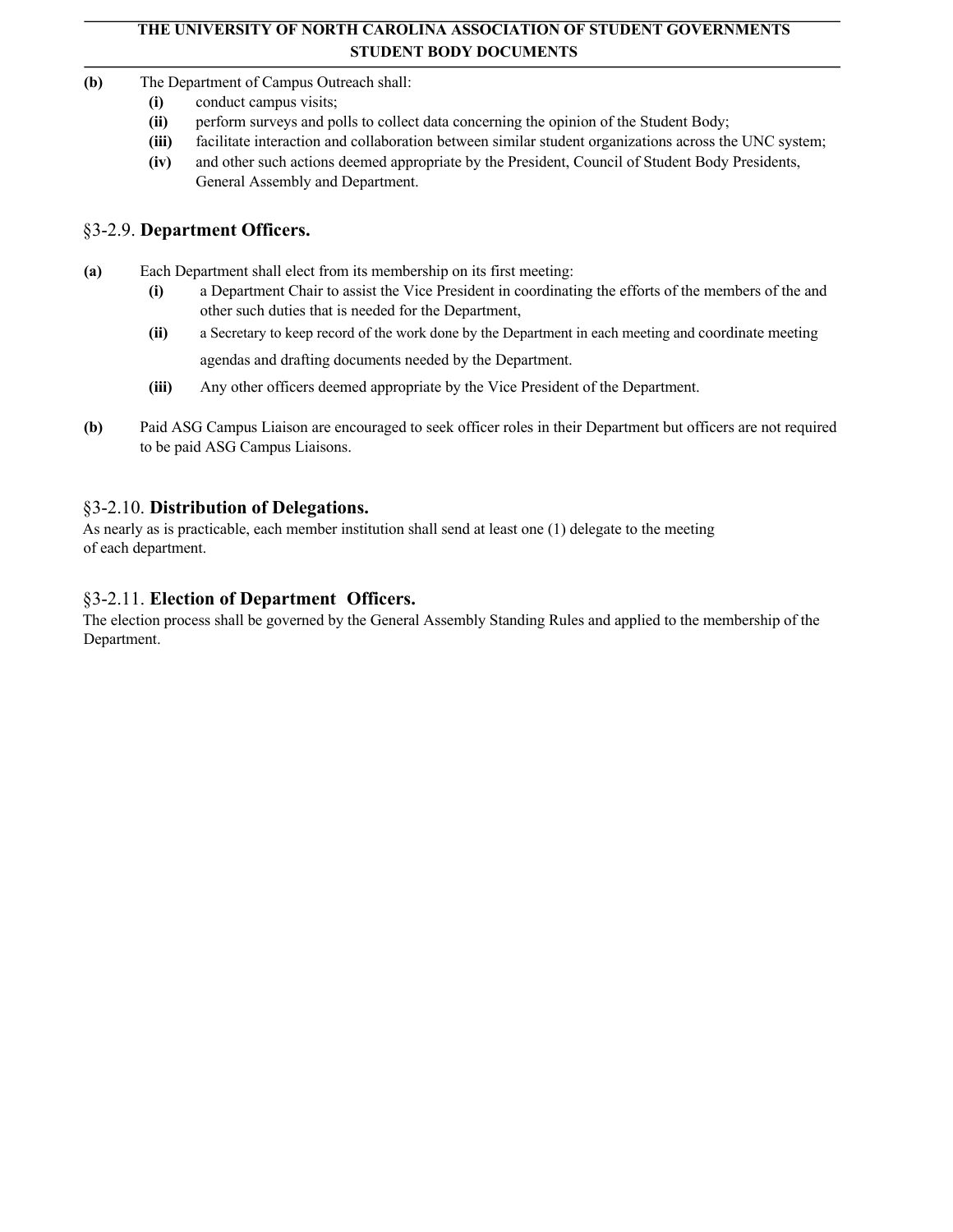# Article 3. Appointments and ASG Campus Liaisons.

## **Contents**

- §3-3.1. **Definitions and conventions.**
- §3-3.2. **Position announcement.**
- §3-3.3. **Appointment announcement.**
- §3-3.4. **Effective date of appointments.**
- §3-3.5. *Reserved for future use.*
- §3-3.6. **Appointments to vacated positions.**
- §3-3.7. **Initiation of confirmation review.**
- §3-3.8. **Confirmation process.**
- §3-3.9. **ASG Campus Liaisons.**
- §3-3.10. **Campus Liaison Checklist.**
- §3-3.11. **ASG Campus Liaisons.**
- §3-3.12. **Punitive Process for Campus Liaisons.**

# §3-3.1.**Definitions and conventions.**

Within this Article, the following definitions and conventions shall apply:

(a) The term "**ASG Delegate**" shall refer to the paid delegate representing each institution.

# §3-3.2. **Position announcement.**

At least seven days prior to making any appointment requiring confirmation by the General Assembly, the appointing official shall announce that the position is available by means of the electronic mailing list.

# §3-3.3. **Appointment announcement.**

Appointments shall be announced by the appointing official within one calendar day of appointment by means of the

electronic mailing list of the General Assembly.

# §3-3.4. **Effective date of appointments.**

- (a) All appointments not requiring confirmation shall take effect upon announcement of the appointment.
- (b) All appointments requiring confirmation by the General Assembly shall take effect upon confirmation, but shall be considered acting until such time as they are confirmed or rejected.

§3-3.5. *Reserved for future use.* 

# §3-3.6. **Appointments to vacated positions.**

In the event that a stipended position is vacated, the appointing official shall appoint a replacement official no later than fifteen days thereafter.

# §3-3.7. **Initiation of confirmation review.**

Upon notice of an appointment requiring confirmation, the Senior Vice President shall cause appropriate confirmation legislation to be introduced in the General Assembly.

# §3-3.8. **Confirmation process.**

The confirmation process shall be governed by the General Assembly Standing Rules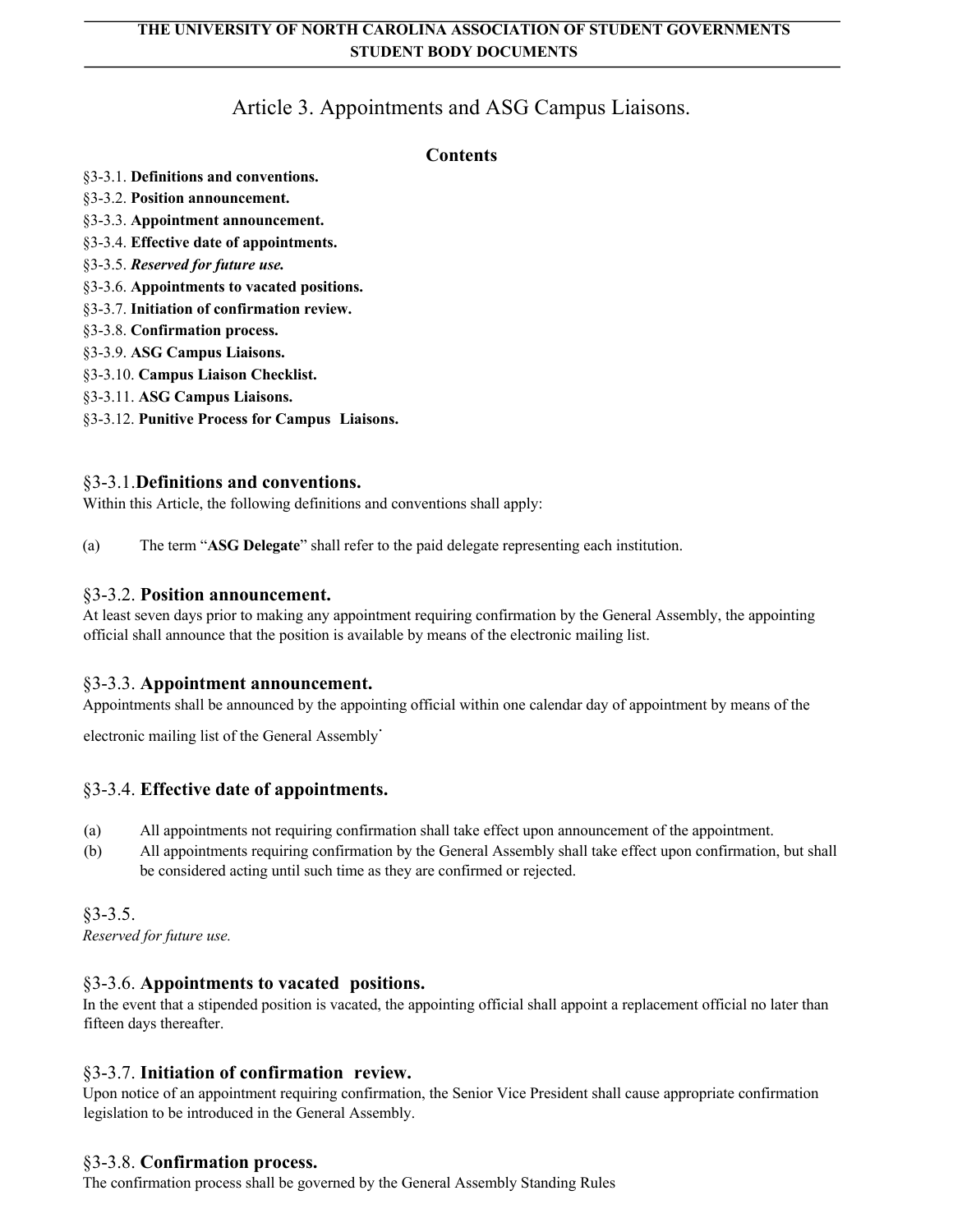# §3-3.9. **ASG Campus Liaisons.**

Any institution that creates a position in their student government which:

- **(a)** spends at least half of their role in student government dedicated to ASG-related activity;
- **(b)** assists the Student Body President coordinate the logistics needed for the ASG Campus Liaison from the respective institution;
- **(c)** ensures that work is being done by the delegation in each of the departments of the Association;
- **(d)** coordinates campus visits in consultation with the ASG President and Student Body President, shall receive a stipend, determined by the ASG Budget and Finance committee, which shall be included in the annual budget.

# §3-3.10. **Campus Liaison Checklist.**

The President, or their designee, shall present a checklist for review by the Council of Student Body Presidents at the beginning of each year to detail the specific expectations for each Vice President and Campus Liaison. The President shall hold all Association Officials accountable to these checklists, including the Campus Liaisons. Significant breach of these checklists, by a Campus Liaison, can result in the Student Body President or Board of Directors dismissing the Campus Liaison in accordance with §3-3.2.

# §3-3.11. **ASG Campus Liaisons.**

The appointment of ASG Campus Liaisons shall:

- **(a)** be governed by the same process of other appointed positions unless otherwise stated in this statute:
	- **(i)** interested applicants shall apply through ASG using the same system as applicants for Vice Presidents;
	- **(ii)** candidates shall be full-time students enrolled in a constituent institution in good academic and conduct standing;
	- **(iii)** the Senior Vice President shall share the applicants for ASG Campus Liaisons for each campus with the Student Body President prior to the summer SBP training;
	- **(iv)** each Student Body President shall choose an ASG Campus Liaison from the candidates who applied through the ASG process and relay their choice to the Senior Vice President before the first meeting of the Association;
	- **(v)** each appointed ASG Campus Liaison shall be confirmed by the General Assembly at the same time as the Vice Presidents;
	- **(vi)** if the appointed ASG Campus Liaison is failed to be confirmed then the Student Body President must choose another ASG Campus Liaison from the candidate pool;
	- **(vii)** if the Student Body President fails to make significant progress in choosing an ASG Campus Liaison before the first meeting of the Association or the meeting which the Vice Presidents are confirmed then the ASG President shall have the authority to appoint an ASG Campus Liaison subject to confirmation from the General Assembly

# §3-3.12. **Punitive Process for Campus Liaisons.**

Campus Liaisons are both delegates and stipended association officials:

- **(a)** The Student Body President of each institution shall have full control of who they bring to each ASG meeting and the Campus Liaison can be removed as a delegate from the campus' Student Body President, delegation head, or any process prescribed by that institution's governing documents.
- **(b)** The Board of Directors may hold a hearing to dismiss the stipends from a Campus Liaison provided substantial dereliction of duty on behalf of the Campus Liaison. If the Board of Directors removes the stipend from the Campus Liaison, then that student will still be allowed to attend ASG meetings provided they meet the qualifications of §2-1 Rule 1(a).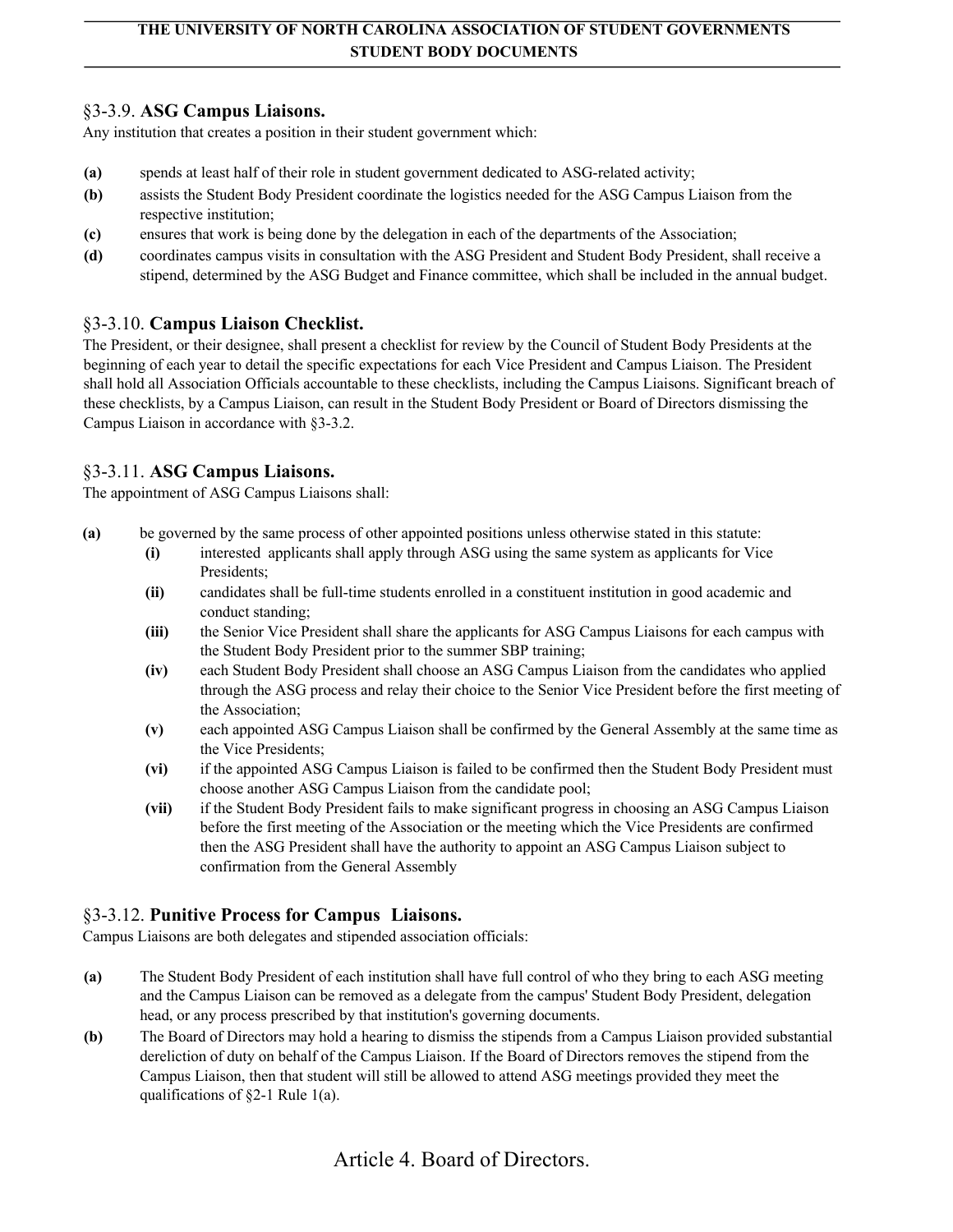#### **Contents**

- §3-4.1. **Definitions and conventions.**
- §3-4.2. **Powers and duties.**
- §3-4.3. **Membership.**
- §3-4.4. **Chair and vice chair.**
- §3-4.5. **Secretary.**
- §3-4.6. **Meetings.**

## §3-4.1. **Definitions and conventions.**

*Reserved for future use.* 

# §3-4.2. **Powers and duties.**

The Board shall have such powers and duties as are specified in the Constitution, and shall be generally responsible for preserving the operational autonomy of the Association between meetings of the General Assembly. Additionally, the Board shall:

- **(1)** be responsible for those duties related to employment and personnel as provided by Chapter 4 of these statutes; and
- **(2)** be responsible for those duties related to finance as provided by Chapter 5 of these statutes.

# §3-4.3. **Membership.**

As specified in the Association Constitution, the membership of the Board shall be the President, Senior Vice President, Speaker Pro Tempore of the General Assembly, Association Secretary, Chair and Vice Chair of the Council of Student Body Presidents, Chief of Staff, and Vice President of Budget and Finance.

# §3-4.4. **Chair and vice chair.**

At the first meeting of the Session, the Board shall elect the following officers from its membership:

- **(1)** Chair, who shall call and preside over meetings of the Board; and
- **(2)** Vice Chair, who shall preside over meetings of the Board in the absence of the Chair.

#### §3-4.5. **Secretary.**

The Association Secretary shall serve as secretary, and shall keep a journal of the proceedings of the Board, including a record of all votes.

# §3-4.6. **Meetings.**

Any member of the Board of Directors may call a meeting of the Board which shall be reported to the Board Secretary for scheduling with the Senior Vice President. The Board shall meet at the beginning of every session to endorse and approve the Annual Advocacy Plan in relation to the Strategic Plan.

*1 Chapter revision history*

- Created by: GB 14, 39th Session (2010-2011). Amended by:
	- GB 17 (creates §3.3-6), 39th Session (2010-2011), adopted 09/28/10;
	- GB 30 (amends §3.3-2), 39th Session (2010-2011), adopted 03/26/11;
	- GB 13 (creates §3.7-6,7,8), 40th Session (2011-2012), adopted 10/24/11;
	- $\circ$  GB 02 (amends §3.1-3, §3.1-4, §3.1-8, repeals and replaces §3.1-9 and §3.1-10, amends §§3.1-15, 16, 17, amends §3.3-3, and repeals Articles 4, 5, 6, 7), 41st Session (2012-2013), adopted 08/25/12;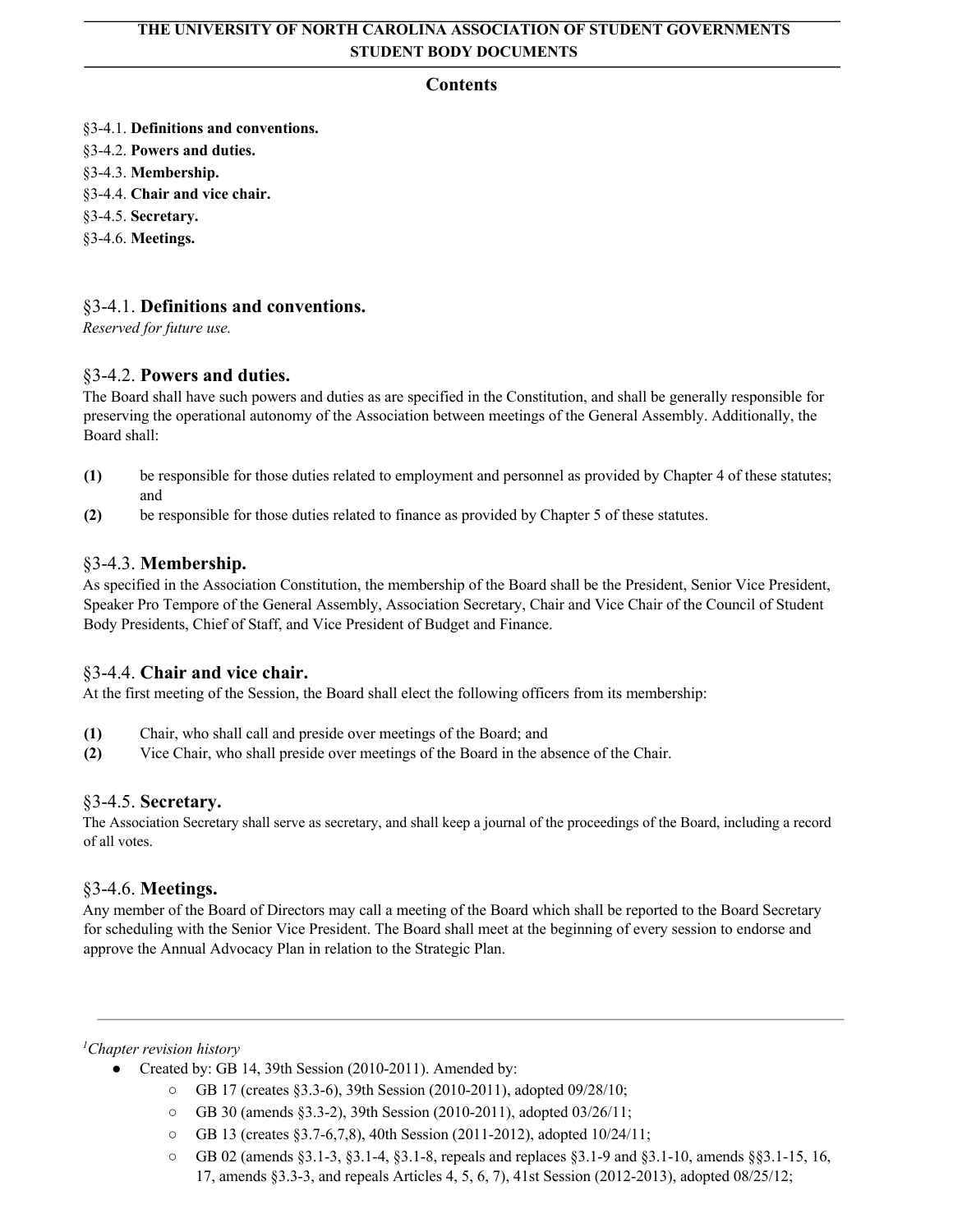- GB 32 (repeals §3-2.5), 41st Session (2012-2013), adopted 11/10/12;
- GB 6 (amends §3-1.1 to 3-1.4, §3-1.8 to 3-1.9, §3-1.12 to 3-1.17. §3-2.1; repeals and replaces §3-1.11, §3-2.2 to 3-2.8, Article 3; creates §3-1.18, Article 4), 43rd Session (2014-2015), adopted 3/21/2015

○ GB 01: amends §3-1.4., §3-2.1.; creates §3-2.7.; 48th Session (2019-2020), adopted 11/23/2019 ○ GB 02: amends §3-1.4.; creates §3-2.6.; 48th Session (2019-2020), adopted 10/19/2019 ○ GB

07 - Chapter Six and Three Update Act - 48th Session (2019-2020), adopted 1/25/2019 ■ Amends §3-2.5.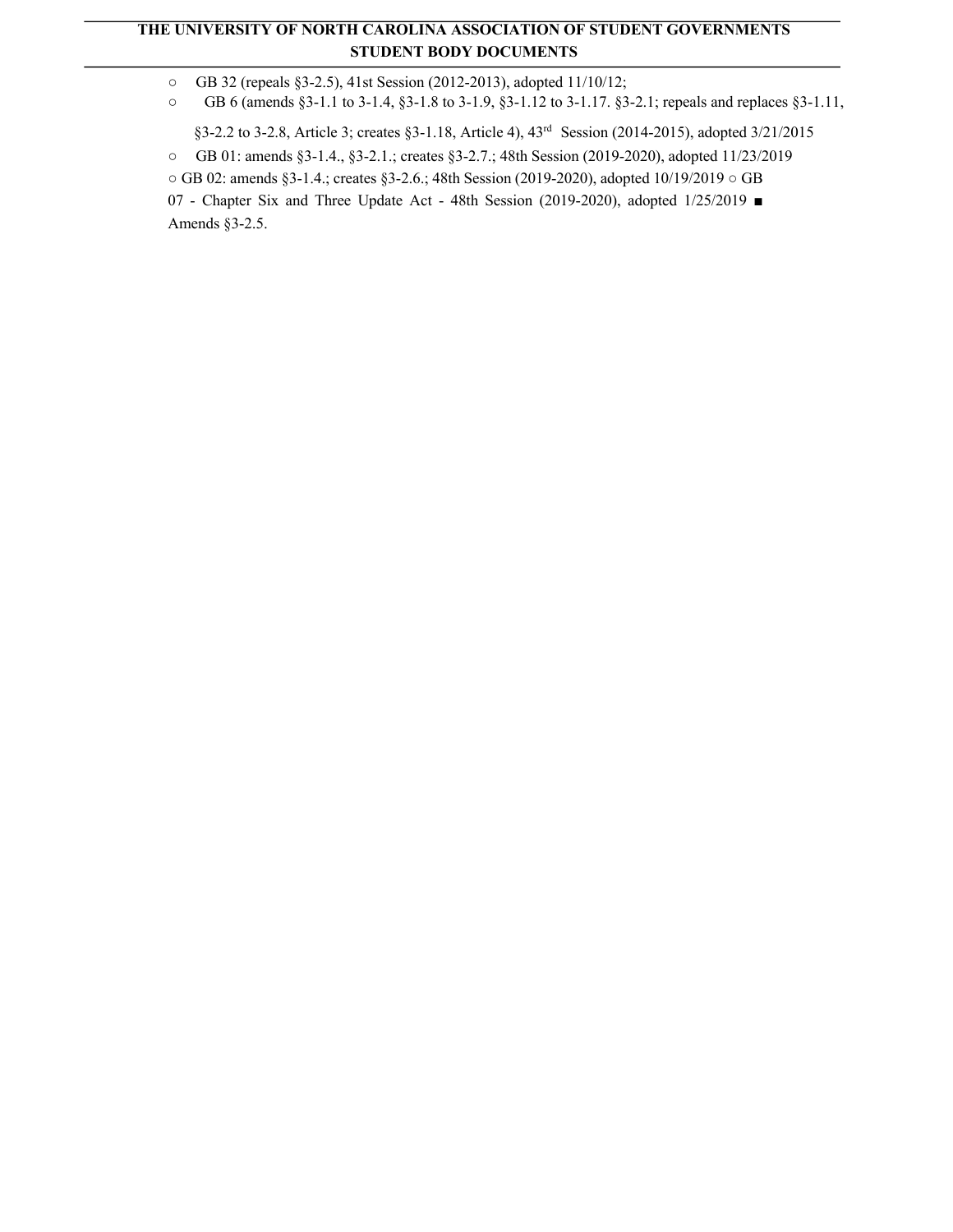# **CHAPTER 4.**

# **Employment and Personnel.1**

Article 1. Association Personnel Act.

# **Contents**

§4-1.1. **Definitions and conventions**. §4-1.2. **Board of Directors**. §4-1.3. **Association Ethics Act applied**. §4-1.4. **Employee positions.**  §4-1.5. **Compensation.**  §4-1.6. **Oversight**. §4-1.7. **Employee selection.**  §4-1.8. **Paid Association Offices.**  §4-1.9. **Compensation.**  §4-1.10. **Selection and termination.**  §4-1.11. **Other contracted positions.**  §4-1.12. **Compensation.**  §4-1.13. **Oversight.** 

# §4-1.1. **Definitions and conventions**.

Within these Statutes, the following definitions and conventions shall apply:

- **(a)** "**Personnel**" shall be those individuals receiving paid compensation for their work on behalf of the Association. Personnel is the sum of the "**employees**" and "**contractors**".
- **(b)** "**Employees**" shall be personnel who the University of North Carolina System classifies as such under State law.
- **(c)** "**Contractors**" shall be personnel who are not employees.

*Part 1. Policies and procedures.* 

# §4-1.2. **Board of Directors**.

The Board of Directors shall be responsible for:

- **(1)** the selection of employees and their administrative oversight in accordance with these statutes;
- **(2)** the administrative oversight of contractors; and
- **(3)** the administration of policies and processes established by this Chapter.

# §4-1.3. **Association Ethics Act applied**.

**(a)** The letter, spirit, and intent of the Association Ethics Act shall be applied in the administration of personnel policies and procedures.

*Part 2. Employees.*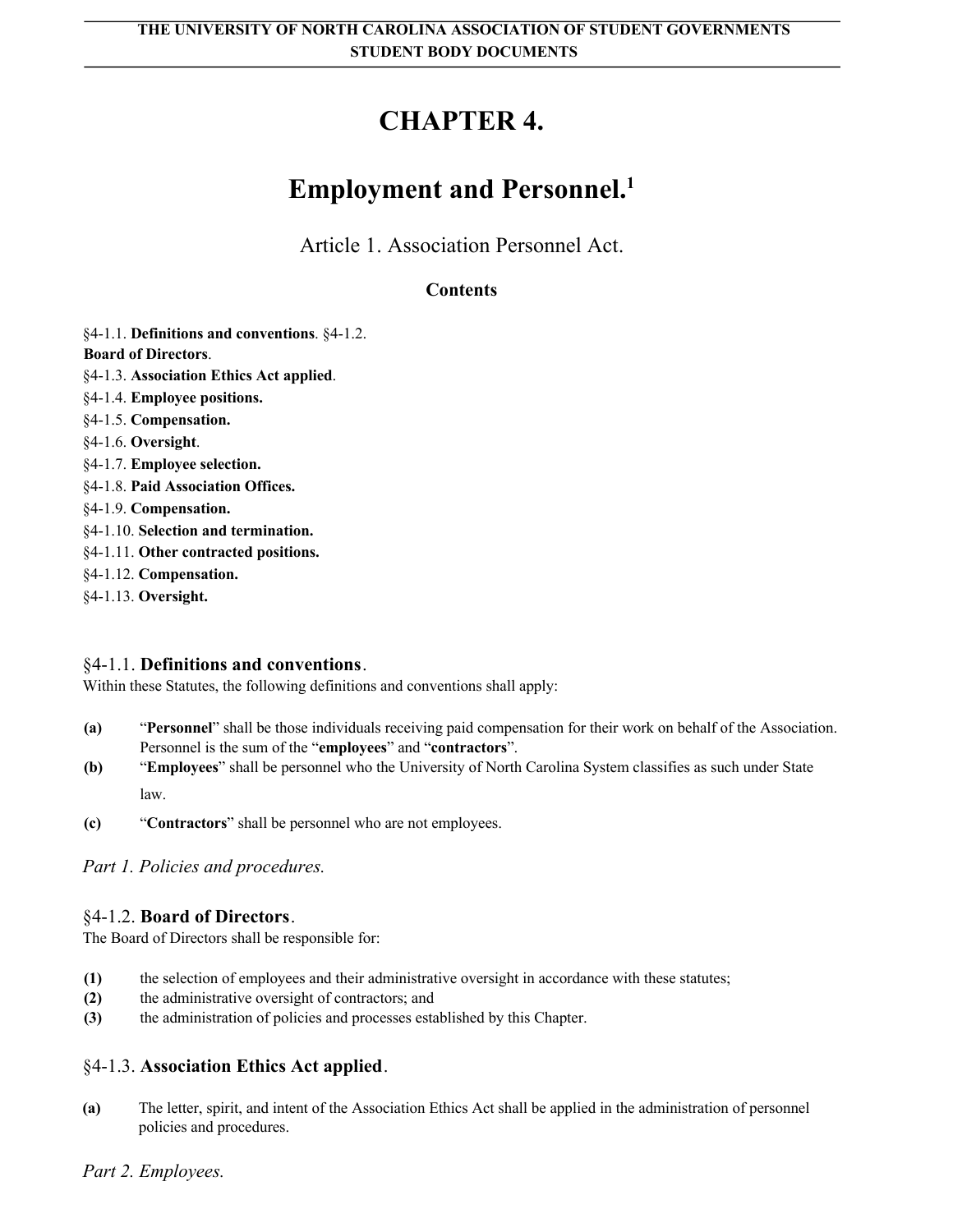# §4-1.4. **Employee positions.**

All employees are considered employed by the University, and are as such governed under all applicable university employment policies. Such staff shall report into the university hierarchy in such fashion determined by the President of the University of North Carolina System or their designee. Employees of the Association and positions thereof shall adhere to the following criteria:

- **(a)** employee positions shall be explicitly established by the recurring budget;
- **(b)** any employee positions shall be clerical in nature. No position shall be established with substantial policy or lobbying duties; and
- **(c)** the Association shall retain at least one administrative employee, the Advisor.

# §4-1.5. **Compensation.**

The Association shall provide for the compensation of employees at a rate consistent with State law. The Association shall also provide for overtime pay, benefits, tax contributions, and other compensation, if required by State law.

# §4-1.6. **Oversight**.

The Advisor shall report to the President. Any other employees shall report to the Advisor. The Board of Directors shall be empowered to exercise relevant supervisory and administrative authority on behalf of the Association as a University unit and the source of salary funds.

# §4-1.7. **Employee selection.**

**(a)** Candidates for employee positions shall be identified pursuant to applicable University procedures. The Board of Directors shall determine the candidate to be offered the position.

# *Part 3. Paid Association Officials.*

# §4-1.8. **Paid Association Offices.**

Association Offices shall be established pursuant to the Constitution and other portions of these statutes. The recurring or non-recurring budget shall establish which offices are to be paid. Paid Association Officials shall be contractors.

# §4-1.9. **Compensation.**

- **(a)** Paid Association Officials shall be compensated according to a tiered schedule at a rate established by the recurring or non-recurring budget. Paid Association Officials shall not be entitled to any compensation other than a stipend.
- **(b)** Stipends for any stipend tier shall not increase or decrease by more than ten percent (10%) between sessions.

# §4-1.10. **Selection and termination.**

- **(a)** Association Officials shall be selected pursuant to the Constitution and other portions of these statutes.
- **(b)** Elected Officials may be terminated by the General Assembly through the punitive processes established in Chapter 2 of these statutes.
- **(c)** Executive Officers shall be terminated upon:
	- **(i)** upon dismissal for any reason by the President;
	- **(ii)** upon majority vote of the Board of Directors for good cause shown, subject to reversal by a majority vote of the General Assembly; or
	- **(iii)** by the General Assembly pursuant to the punitive processes provided in Chapter 2 of these statutes.

# *Part 4. Other Contractors.*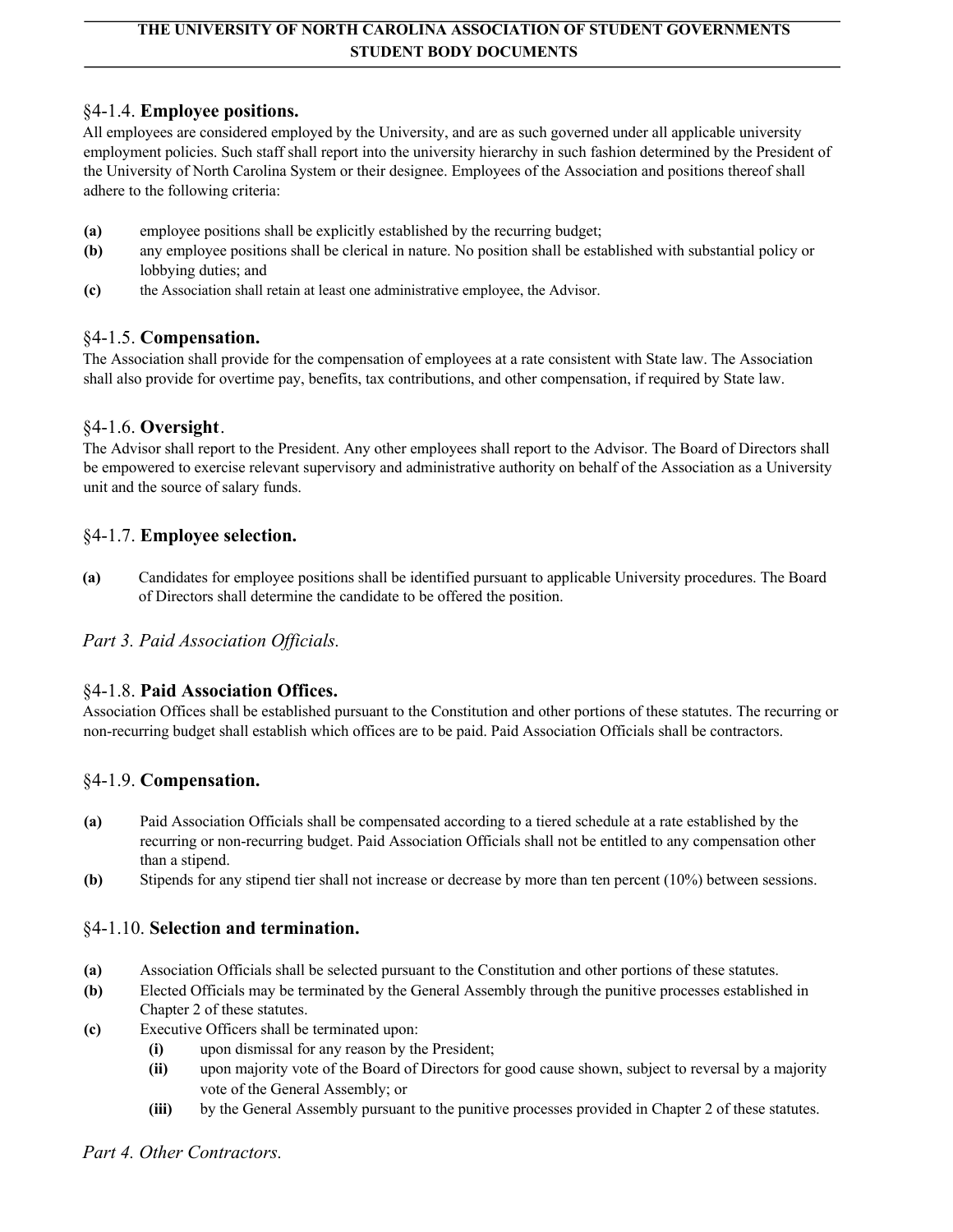## §4-1.11. **Other contracted positions.**

Contracted positions other than Association Offices shall be established by the recurring or non-recurring budget of the Association.

## §4-1.12. **Compensation.**

Contracted positions other than Association Officials shall be compensated at a rate established by the recurring or nonrecurring budget of the Association. Contractors who are not Association Officials shall not be entitled to any compensation other than a stipend.

## §4-1.13. **Oversight.**

Contractors other than Association Officials shall report to the President. The Board of Directors shall have administrative oversight of these contractors.

### §4-1.14. **Selection and Termination.**

Contractors other than Association Officials shall be selected as provided by the General Assembly. If no process is established, the Board of Directors shall establish procedures to identify candidates and select a candidate.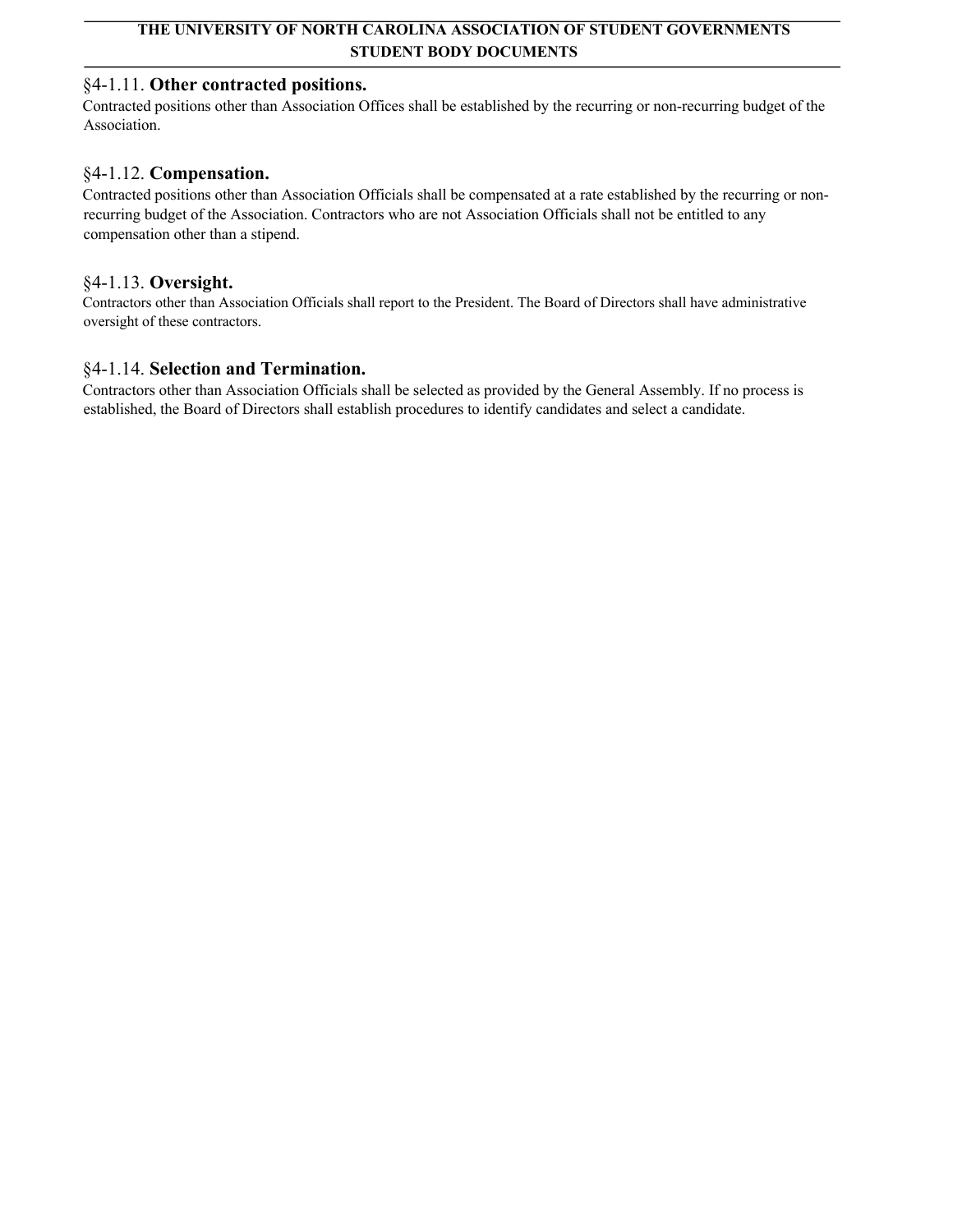# Article 2. Association Advisor.

#### **Contents**

#### §4-2.1. **Definitions and conventions**.

§4-2.2. **Association Advisor.**

# §4-2.1. **Definitions and Conventions.**

*Reserved for future use.* 

### §4-2.2. **Association Advisor.**

- **(a)** In accordance with University policy, there shall be an Association Advisor who shall be the chief employee and administrator, and who shall:
	- **(i)** administer the Association's office and the affairs of the same on a day-to-day basis;
	- **(ii)** oversee any other employees of the Association;
	- **(iii)** administer finance regulations in accordance with Chapter 5 of these Statutes and in cooperation with the President, the Vice President of Budget and Finance, and the University Finance and Administration Division; and
	- **(iv)** serve as a point of contact for matters of finance to the University of North Carolina System Office and other external entities.
- **(b)** The Advisor shall report to the President, the Board of Directors, and into the university hierarchy in such fashion determined by the President of the University of North Carolina System or their designee.

*1 Chapter revision history*

- Created by: GB 17, 39th Session (2010-2011).
- Amended by:
	- GB 30 (creates Article 2 and amends §4-1.9), 39th Session (2010-2011), adopted 03/26/11.
	- GB 32 (amends §4-1.9), 41st Session (2012-2013), adopted 11/10/2012.
	- GB 11 Chapter Four Update Act 48th Session (2019-2020), Adopted 2/15/2020
		- Amends §4-1.1.; §4-1.2.; §4-1.3.; §4-1.4.; §4-1.6.; §4-1.7.; §4-2.2;
			- Renames Article 2. Office and Operations. to Article 2. Association Advisor.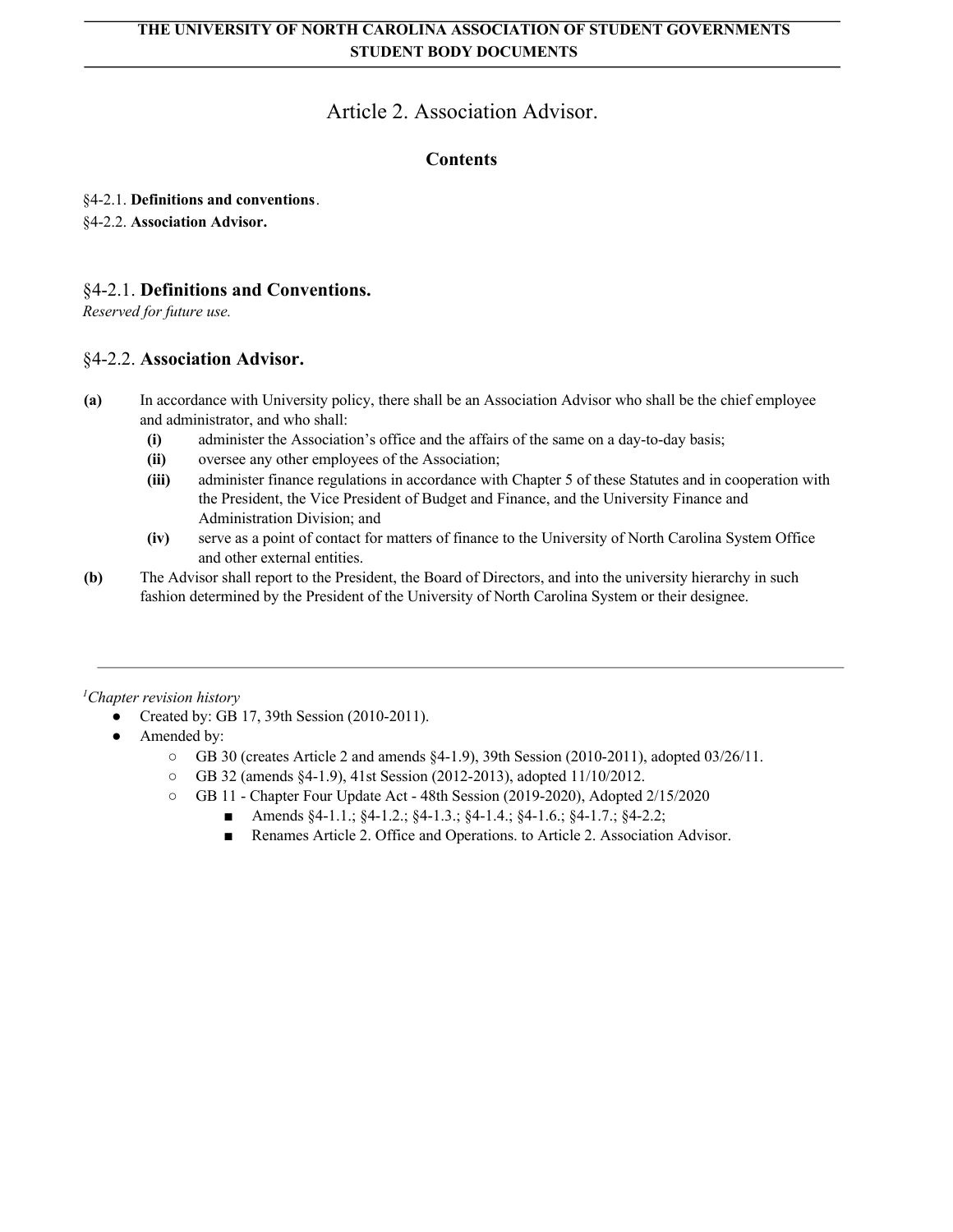# **CHAPTER 5.**

# **Finance.1**

Article 1. Department of Budget and Finance.

# **Contents**

- §5-1.1. **Definitions and conventions.**
- §5-1.2. **Purpose and mission.**
- §5-1.3. **Organization.**
- §5-1.4. **Vice President of Budget and Finance.**
- §5-1.5. *Reserved for future use.*
- §5-1.6. *Reserved for future use.*
- §5-1.7. **Legislative oversight.**

# §5-1.1. **Definitions and conventions.**

Within these Statutes, the following definitions and conventions shall apply:

**(a)** The "**department**" is the Department of Budget and Finance.

# §5-1.2. **Purpose and mission.**

The department shall administer finance regulations and assist the President to manage the financial obligations of the Association.

# §5-1.3. **Organization.**

The office shall be organized pursuant to §3-1.3.

# §5-1.4. **Vice President of Budget and Finance.**

The department shall be headed by the Vice President of Budget and Finance, who shall be responsible for the overall execution of the purpose and mission of the department.

§5-1.5. *Reserved for future use.* 

 $§5-1.6.$ *Reserved for future use.* 

# §5-1.7. **Legislative oversight.**

The Committee on Budget and Finance shall exercise oversight of the department.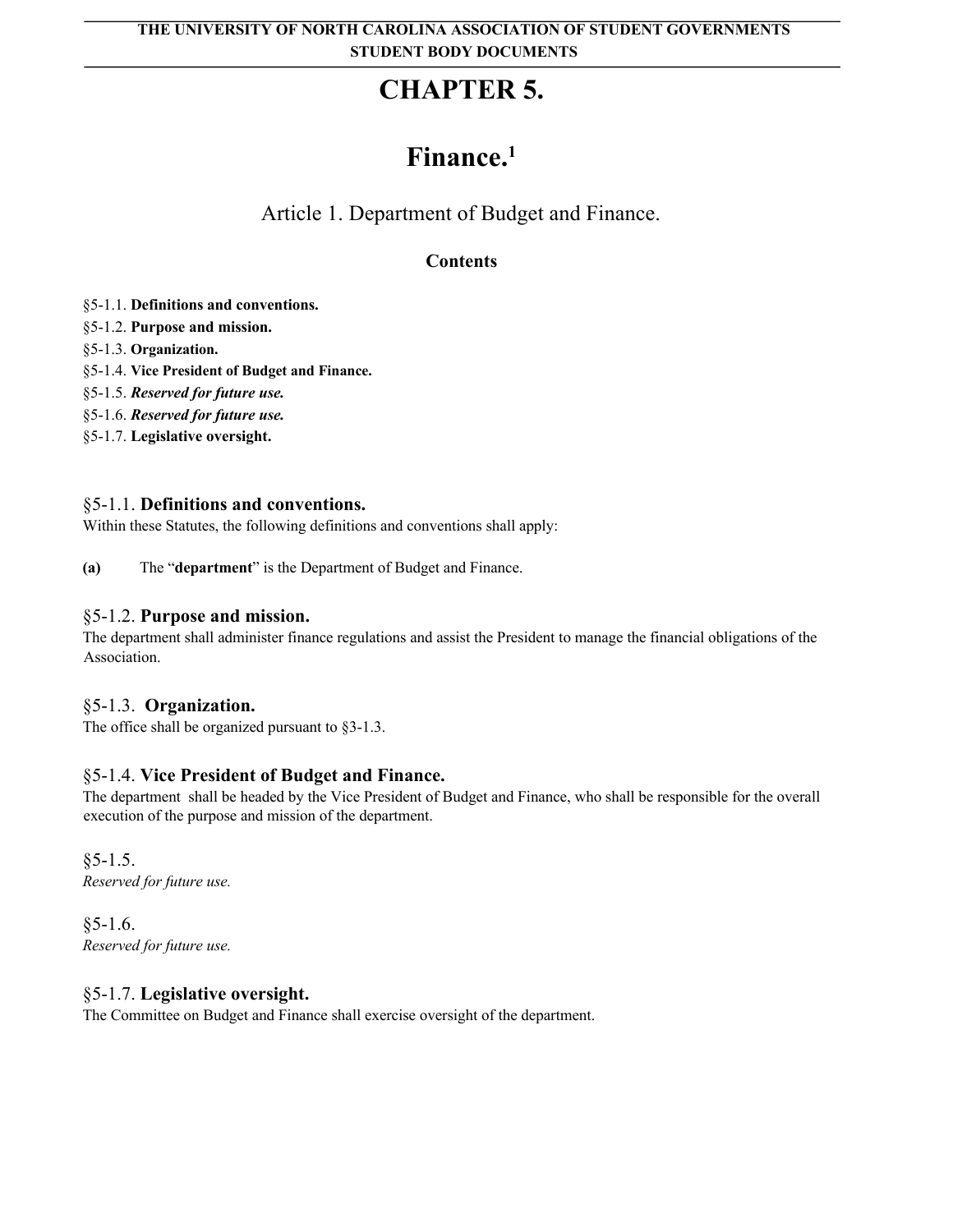# Article 2. Budget.

# **Contents**

- §5-2.1. **Definitions and conventions.**
- §5-2.2. **Budget of funds.**
- §5-2.3. **Budget timeline.**
- §5-2.4. **Line items.**
- §5-2.5. **Budget organization.**
- §5-2.6. **Tiered compensation schedule.**
- §5-2.7. **Amendments to budget.**

### §5-2.1. **Definitions and conventions.**

Within this Article, the following definitions and conventions shall apply:

- **(a)** The fiscal year of the Association shall be from July 1 to June 30 of the following calendar year.
- **(b)** The "**recurring funds**" are those from projected fee revenues for a given fiscal year.
- **(c)** The "**non-recurring funds**" are all other projected funds for a given fiscal year, including surpluses from previous fiscal years.
- **(d)** A "**line item**" is an itemized expense within the budget.

### §5-2.2. **Budget of funds.**

There shall be a budget of recurring and non-recurring funds for each fiscal year, which shall be binding on the Association. No funds shall be spent except in accordance with the budget. The budget shall be established by means of the General Assembly's legislative process according to the timeline in section 3 of this article.

# §5-2.3. **Budget timeline.**

- **(a)** No later than the second to last scheduled business meeting of each session, the President shall propose a budget of recurring funds for the following fiscal year to the General Assembly.
- **(b)** At the first scheduled business meeting of each session, the President shall propose a budget of non-recurring funds for the current fiscal year to the General Assembly.
- **(c)** If a budget of recurring funds is not adopted prior to adjournment, the President shall adopt a provisional budget prior to the beginning of the fiscal year, which shall be subject to approval by the General Assembly at its next scheduled meeting.

#### §5-2.4. **Line items.**

- **(a)** The budget shall be organized into line items, which shall be numbered, include a statement of their purpose, and be as specific as the General Assembly requires.
- **(b)** All employees and contractors paid a stipend or salary shall be explicitly included as an individual line item in the budget.

# §5-2.5. **Budget organization.**

Line items shall be organized into the following sections:

- **(1)** Income and base budget.
- **(2)** Stipends, salaries, and compensation.
- **(3)** Office and operating expenses.
- **(4)** Meetings, lodging, and travel.
- **(5)** Advocacy, outreach, and discretionary funds.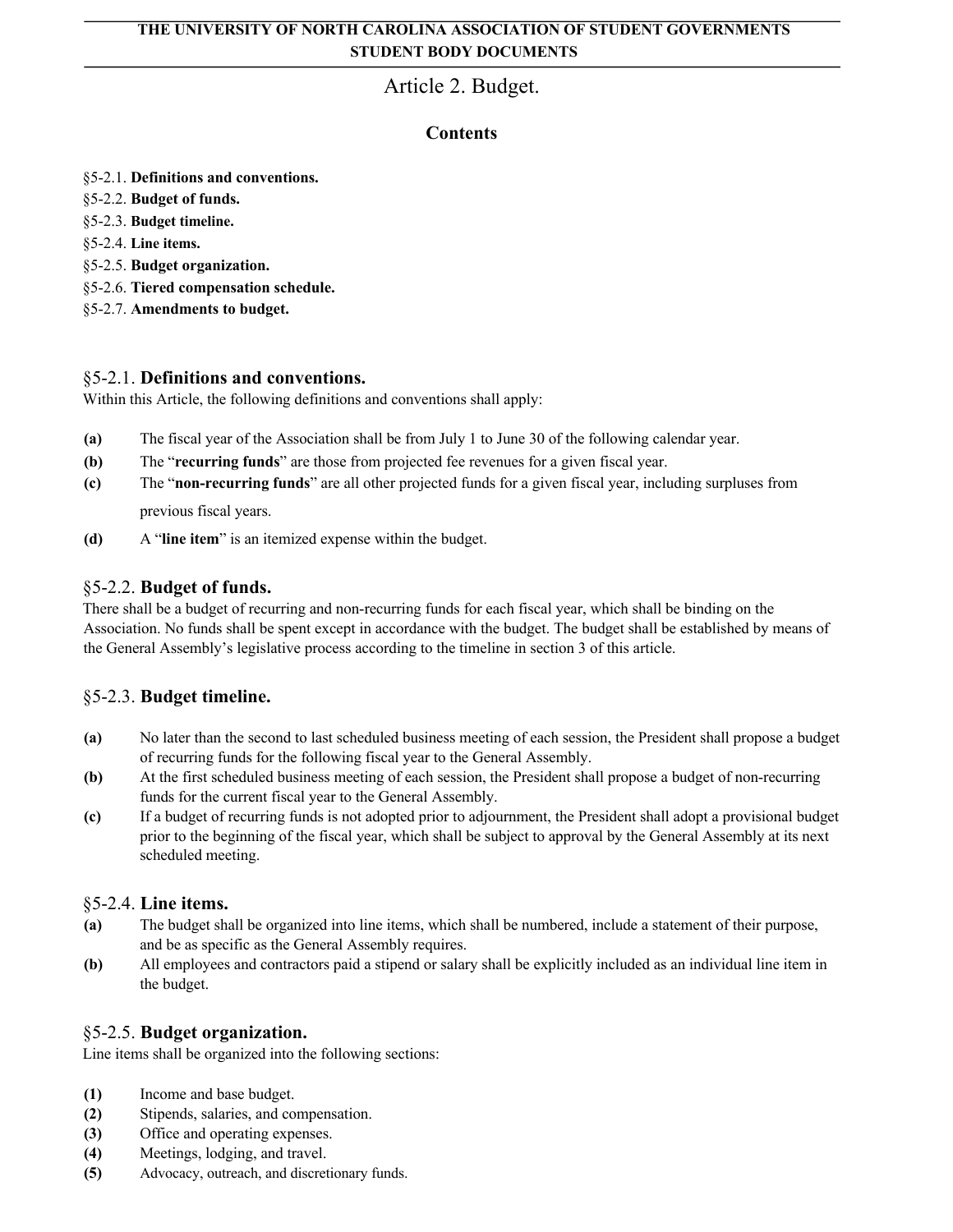**(6)** Administrative fees, expenses incurred by prior administrations, and reserve.

#### §5-2.6. **Tiered compensation schedule.**

Paid Association Officials shall be compensated according to a tiered schedule and at a rate established by the budget (§4-1.9.) The President shall set the tiers and assign each officer to them by executive order. In each tier, all positions shall be paid at the same rate. If one position in a tier is paid, all positions must be paid. No higher numbered tier shall be paid at an amount higher than a lower number tier.

# §5-2.7. **Amendments to budget.**

The budget may be amended by means of the General Assembly's legislative process.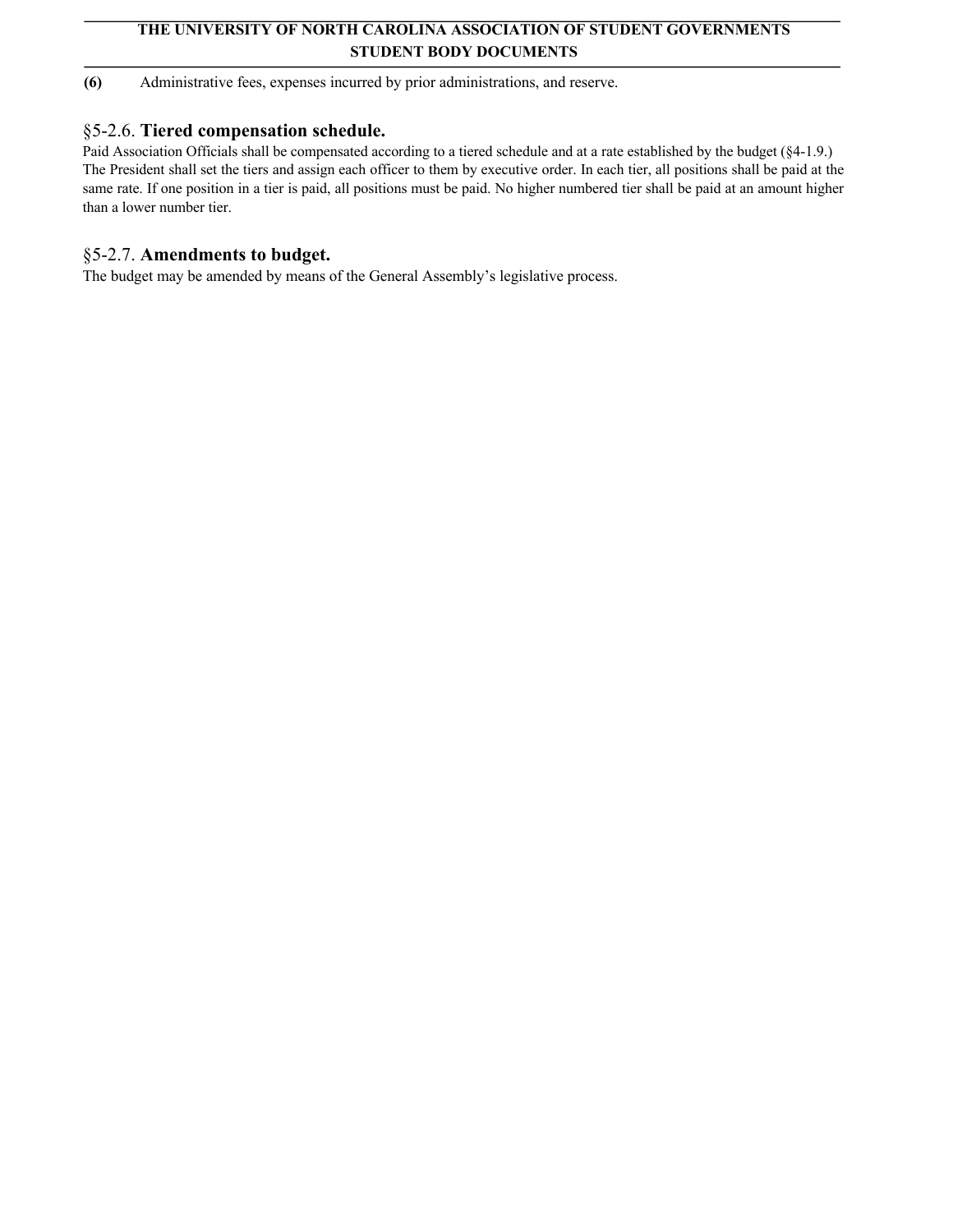# Article 3. Administration.

# **Contents**

#### §5-3.1. **Definitions and conventions.**

- §5-3.2. **Ledger of funds.**
- §5-3.3. **Financial statements and reports.**
- §5-3.4. *Reserved for future use.*
- §5-3.5. **Transfers between line items.**
- §5-3.6. **Over budget line items.**
- §5-3.7. **Credit of unexpected funds to line items.**
- §5-3.8. **Disbursement of funds generally.**
- §5-3.9. **Disbursement of salaries and stipends.**
- §5-3.10. **Disbursement of travel funds.** §5-
- 3.11. **Prohibited expenditures.**

#### §5-3.1. **Definitions and conventions.**

Within this Article, the following definitions and conventions shall apply:

- **(a)** the "**monthly report**" is the report described by §3-1.15.
- **(b)** "**authorized travel**" is travel:
	- **(i)** for which a travel authorization form has been submitted to the UNC System Office and approved, or
	- **(ii)** to a scheduled business meeting of the Association in accordance with all other policies."

# §5-3.2. **Ledger of funds.**

The Vice President of Budget and Finance shall maintain a ledger of funds based on the budget. The ledger shall account for each expense, and each expense shall be deducted from the appropriate line item.

# §5-3.3. **Financial statements and reports.**

In accordance with the requirement of Article 4, Section 3 of the Association Constitution, the financial records of the Association shall be a matter of public record. As a part of the monthly report, the Vice President of Budget and Finance shall publish a summary of all expenses incurred since the previous report, including the number and description of the line item from which funds were drawn. The Vice President of Budget and Finance shall also publish the ledger each month at the time of the monthly report.

#### $§5 - 3.4.$

*Reserved for future use.* 

# §5-3.5. **Transfers between line items.**

At the direction of the President, the Vice President of Budget and Finance shall transfer funds between line items in the budget. Any such transfers shall be included in the monthly report, and may be overturned by a vote of the Board of Directors.

# §5-3.6. **Over budget line items.**

If a line item is overdrawn, the Vice President of Budget and Finance shall note the circumstance in the monthly report, and which, if any, remedial actions were taken. Additionally, no further expenditures shall be authorized from an over budget line item.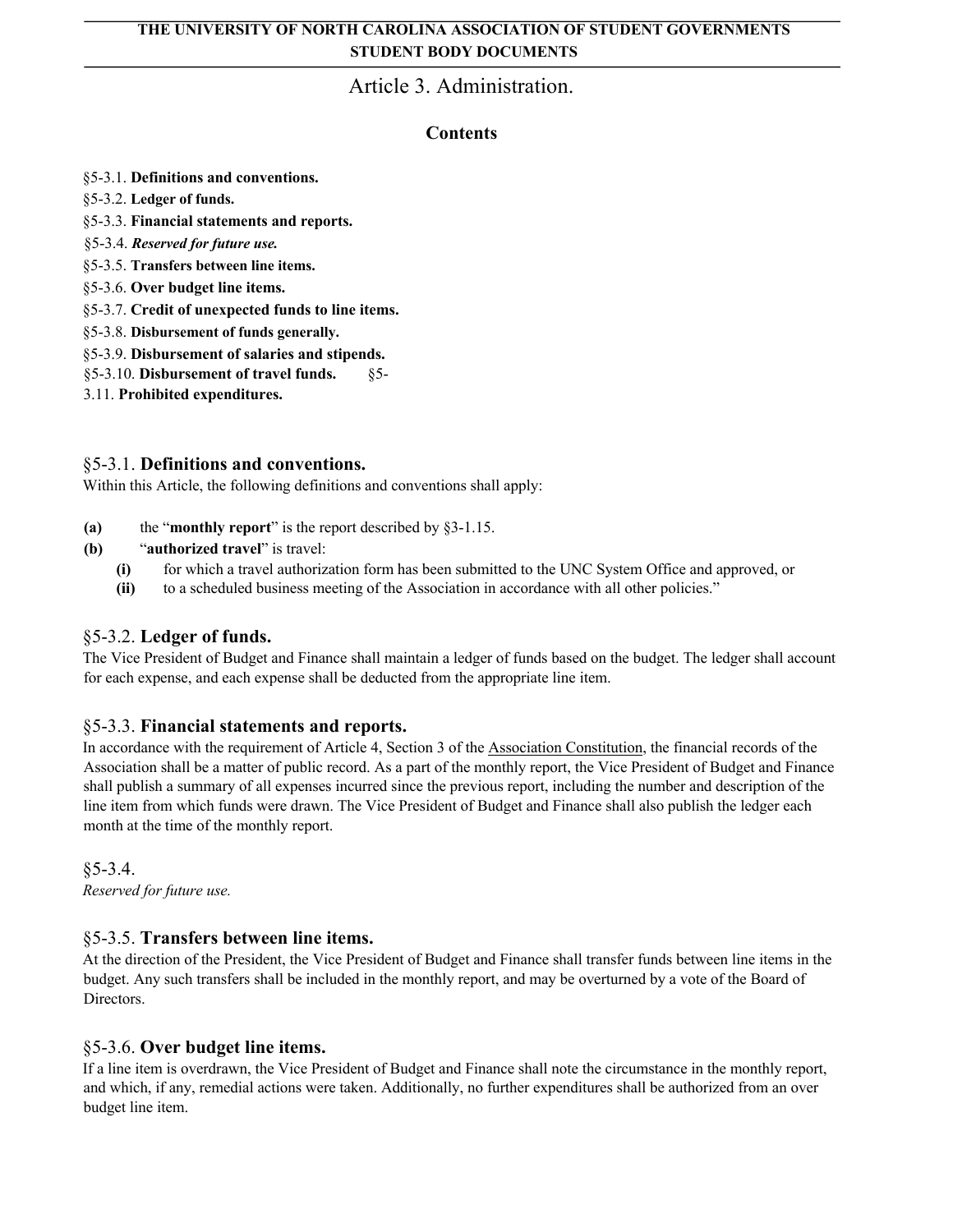# §5-3.7. **Credit of unexpected funds to line items.**

If the Association receives funds in excess of those budgeted, the President shall credit them to an appropriate line item in the budget of non-recurring funds. The Vice President of Budget and Finance shall note such an action in the monthly report. Such an action may be overturned by vote of the Board of Directors.

# §5-3.8. **Disbursement of funds generally.**

Except as otherwise noted, funds shall be disbursed by UNC General Administration at the direction of the Vice President of Budget and Finance. No funds shall be disbursed without a receipt or invoice for the goods or services purchased. No funds shall be disbursed except in accordance with the budget and these statutes.

# §5-3.9. **Disbursement of salaries and stipends.**

Salaries and stipends shall be disbursed over the course of the fiscal year by the UNC General Administration according to a regular monthly schedule.

# §5-3.10. **Disbursement of travel funds.**

Funds for travel shall be disbursed by the UNC System Office after the submission and approval of a travel reimbursement form. Travel shall be reimbursed at a rate equal to the prevailing reimbursement rate recognized across the UNC System. Only authorized travel shall be reimbursed.

# §5-3.11. **Prohibited expenditures.**

No Association funds shall be expended except in accordance with local, state, and federal law. No Association funds shall be expended on alcohol, tobacco, or donations to external organizations. Additionally, no funds shall be expended for individual gain.

# §5-3.12. **Policy on lodging expenditures.**

No later than seven (7) days prior to any regular business meeting, the delegation leader for each institution shall indicate whether their delegation intends to attend that meeting. If any delegation which has indicated their intent to attend the meeting subsequently fails to do so, the Vice President of Budget and Finance shall charge that institution's student government for the cost of unoccupied lodging. The President may, in cases of medical or personal emergency, or in other unforeseen circumstances, direct the Vice President of Budget and Finance to waive this charge. If any institution's student government is charged under this section, the President shall contact that institution's student government advisor and inform them of the circumstances under which the charge was made.

# §5-3.13. **Oversight by the Assembly.**

The General Assembly may, by Government Bill, have the Advisor and the Vice President of Budget and Finance turn over to the Assembly copies of all non-confidential financial records, including receipts and invoices, covering a period specified by the Assembly but not to exceed three (3) years. As nearly as is practicable, all of these documents shall be made available to the Assembly prior to the next scheduled business meeting.

# §5-3.14. **Internal Audit.**

The General Assembly may, by Government Bill, submit a request to UNC System Office Internal Audit for an audit of the Association's financial records. If accepted, designees of the General Assembly shall join the Advisor, President, and Vice President of Budget and Finance on conference committees throughout the duration of the audit, and either the auditors or these members shall jointly present Internal Audit's final report to the Assembly.

# §5-3.15. **External Audit.**

The General Assembly may, by Government Bill, and not preceding consultation with UNC System Office Internal Audit, request an external audit of the Association's financial records. The Advisor and Vice President of Budget and Finance shall contact external auditors and compile a list of no fewer than three (3) prospective auditors, including expected costs and a recommended course of action, on which the General Assembly may vote at the next scheduled business meeting. Funds for the audit must be appropriated by a Finance Bill before the audit may begin. Designees of the General Assembly shall join the Advisor, President, and Vice President of Budget and Finance on conference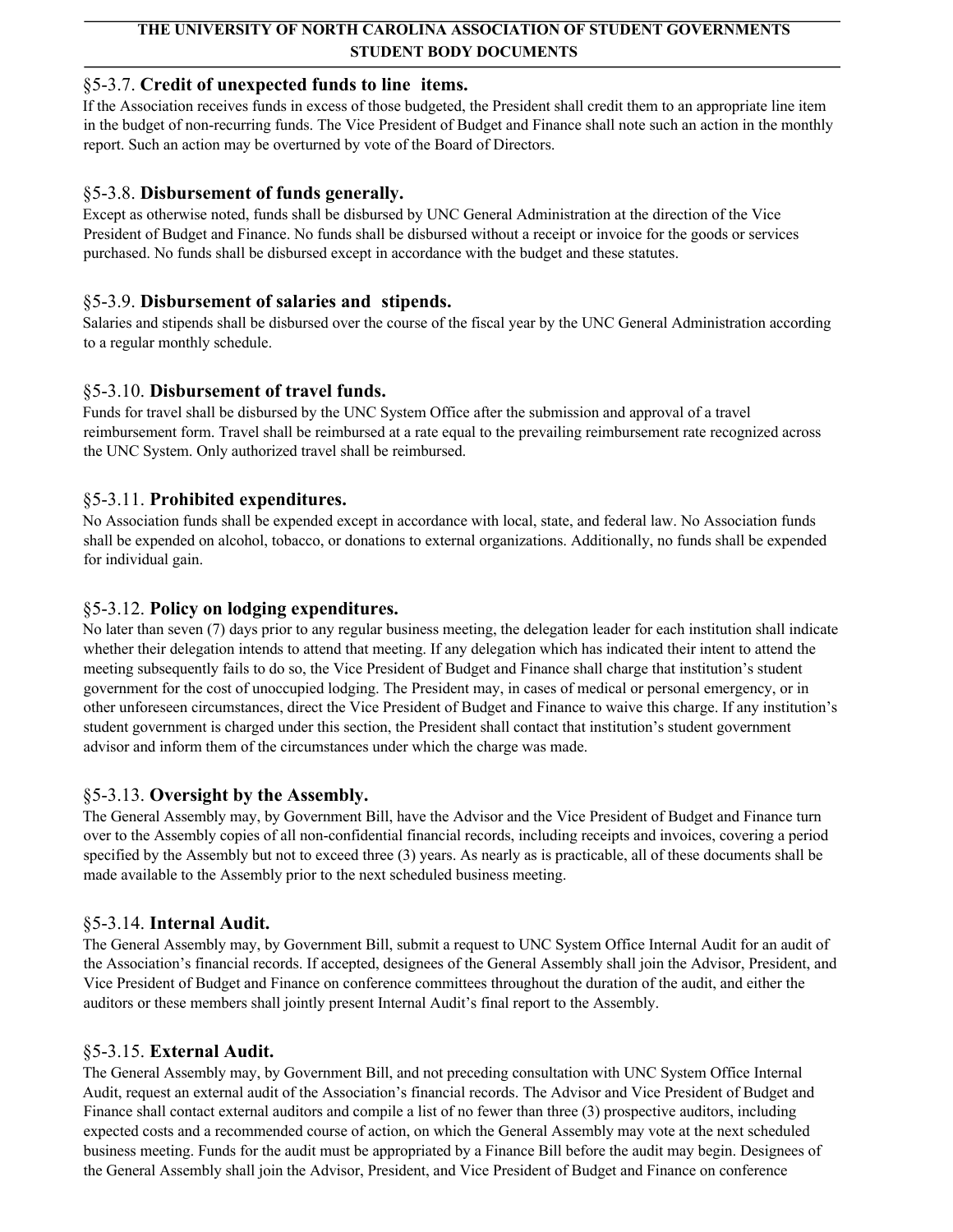committees throughout the duration of the audit, and either the auditors or these members shall jointly present Internal Audit's final report to the Assembly.

*1 Chapter revision history*

- Created by: GB 30, 39th Session (2010-2011). Amended by:
	- GB 13, amended §5-2.6.(2), 40th Session (2011-2012).
	- GB 17, amended §5-1.1, §5-1.2, §5-1.3, §5-1.4, repealed §5-1.5, §5-1.6, amended §5-1.7, §5-2.6, §5- 3.1, §5-3.3, §5-3.10, 41st Session (2012-2013), 09/15/2012.
	- GB 23, added §5-3.12, 41st Session (2012-2013), 10/06/2012.
	- GB 06, amended §5-1.1., §5-1.2., §5-1.4., §5-1.7., §5-2.1., §5-2.3., §5-3.1, §5-3.10, repealed §5-3.4., 48th Session (2019-2020), 11/23/2019.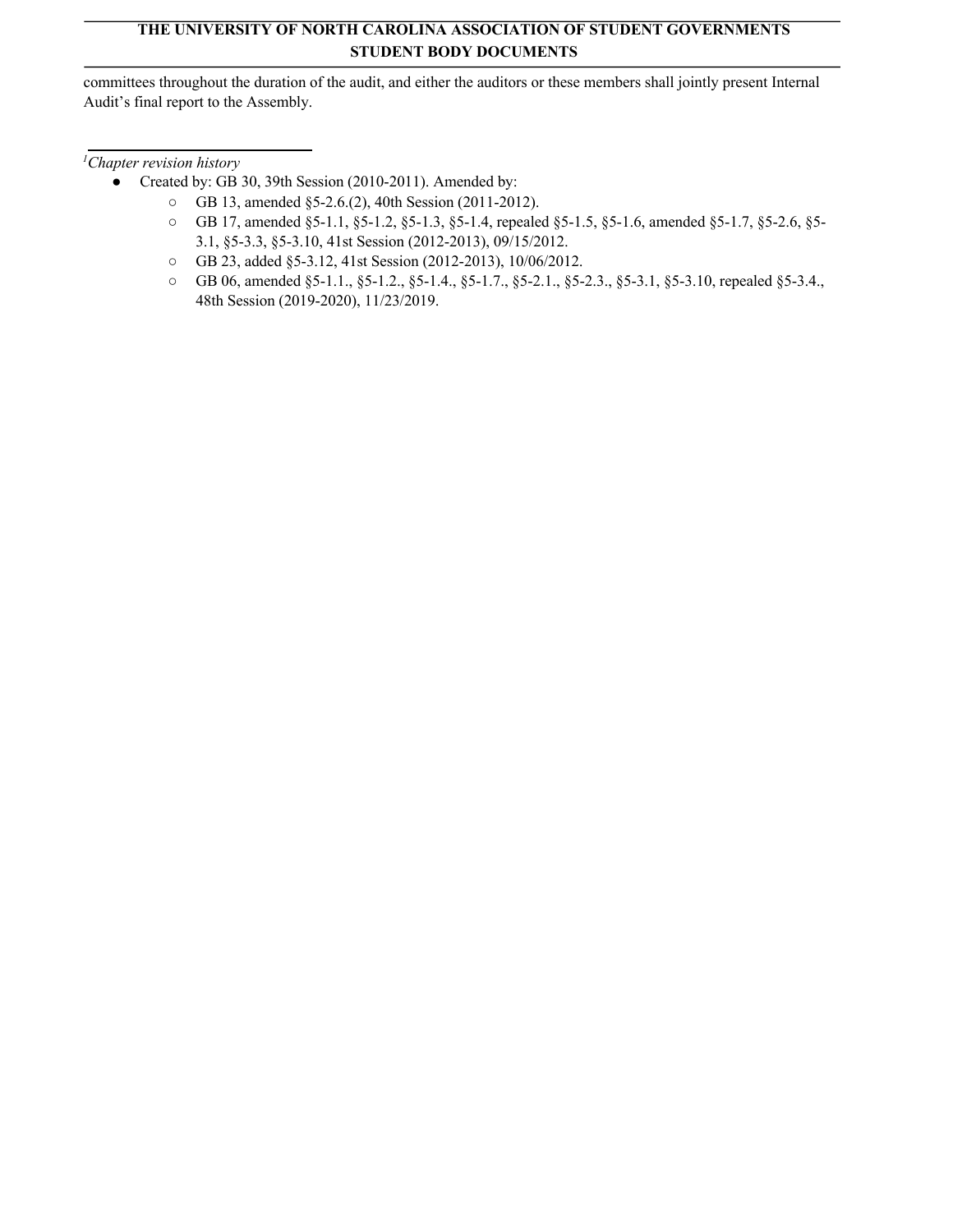# **CHAPTER 6.**

# *Reserved for future use.***<sup>1</sup>**

*1 Chapter revision history*

- Created by: GB 22, 39th Session (2010-2011). Amended by:
	- GB 13 creates: §6-2.3(a,b), 40th Session (2011-2012).
	- GB 32 amends: §6-1.2, 41st Session (2012-2013), November 10, 2012.
	- GB 3 amends; §6-1.2, §6-1.3, §6-1.6, §6-2.3, 42nd Session (2013-2014).
- Removed by:
	- GB 07 Chapter Six and Three Update Act 48th Session (2019-2020), adopted 1/25/2020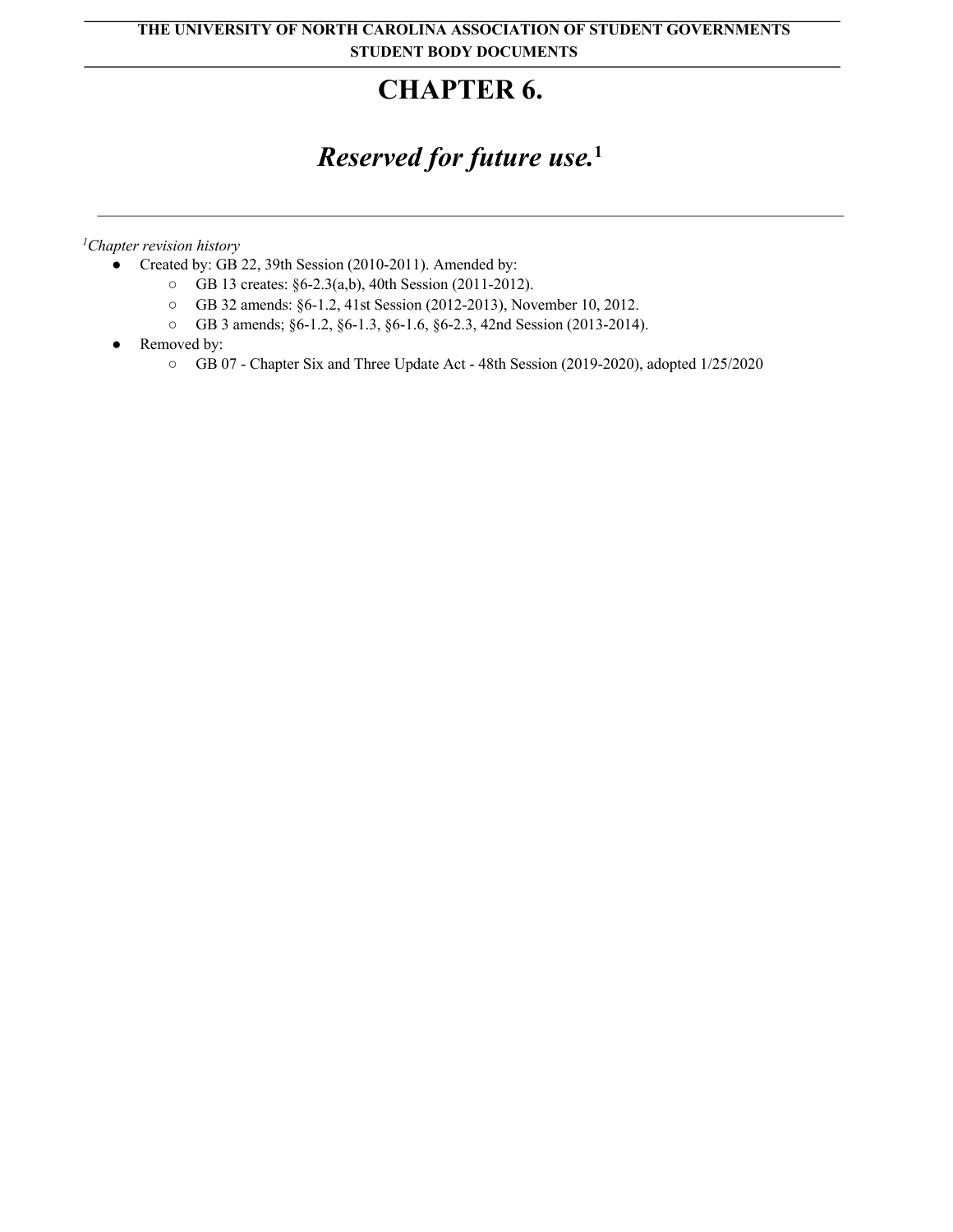# **CHAPTER 7.**

# **Elections.1**

Article 1. Elections Procedure.

# **Contents**

- §7-1.1. **Definitions and Conventions.**
- §7-1.2. **Annual Spring Election.**
- §7-1.3. **Candidate Nominations.**
- §7-1.4. **Information Session.**
- §7-1.5. **Nomination and Acceptance.**
- §7-1.6. **Campaigning.**
- §7-1.7. **Notification of Candidates.**
- §7-1.8. **Selection of Presiding Officer.**
- §7-1.9. **Conduct of Elections.**
- §7-1.10. **Majority Vote Required.**
- §7-1.11. **Runoff Election.**
- §7-1.12. **Basic Qualifications for Office.**
- §7-1.13. **Qualifications for President.**
- §7-1.14. **Qualifications for Senior Vice President.**
- §7-1.15. **Ballot Contents.**
- §7-1.16. **Ballot Signatures Required.**
- §7-1.17. **Write-in Candidates.**
- §7-1.18. **Spoiled Ballots.**
- §7-1.19. **Special Elections.**

# §7-1.1. **Definitions and Conventions.**

Within these Statutes, the following definitions shall apply:

- **(a)** A **"candidate"** is a qualified student who has been nominated for office and accepted the nomination.
- **(b)** A **"ticket"** is a candidate for President and a corresponding candidate for Senior Vice President.
- **(c)** A **"majority"** of a session shall be a simple majority of all calendar days between the first regularly scheduled business meeting of the General Assembly or Council of Student Body Presidents in a given session and the final meeting of either body in the same session.
- **(d) "Campaigning"** shall consist of the distribution of promotional materials or media, both physical and electronic.

# *Part I. Timeline of Elections.*

# §7-1.2. **Annual Spring Election.**

Pursuant to the Association Constitution, a combined election for both President and Senior Vice President shall occur during its March meeting. If the General Assembly does not have a quorum at that meeting, the election shall take place during its April meeting. This election shall be known as the annual Spring election.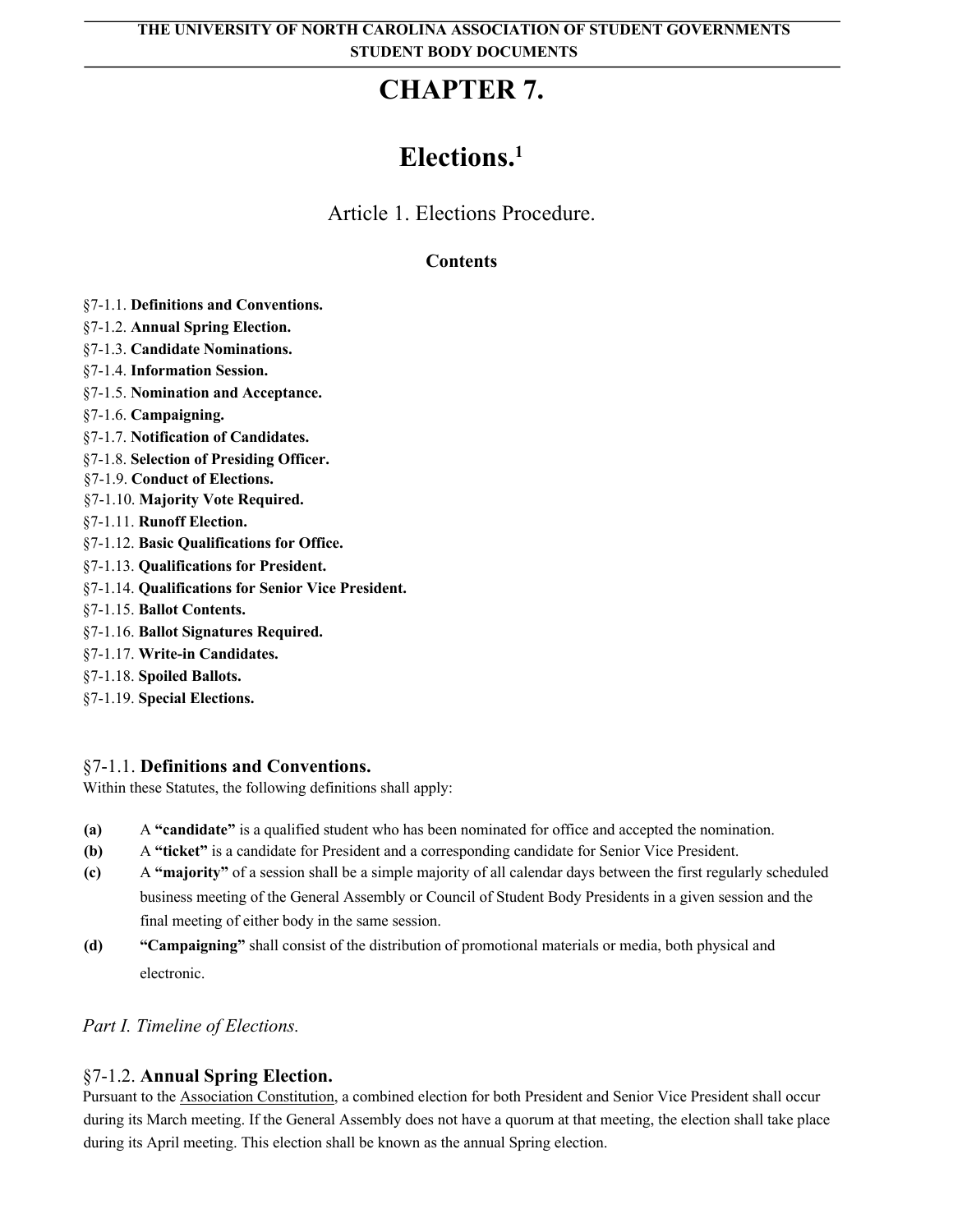# §7-1.3. **Candidate Nominations.**

Nominations of candidates for the offices of President and Senior Vice President shall occur in February during the last regularly scheduled business meeting of the General Assembly in the month.

# §7-1.4. **Information Session.**

During a regularly scheduled business meeting of the General Assembly, no earlier than January 1st and no later than the meeting where candidate nominations occur, the President and Senior Vice President shall hold an information session for all interested candidate(s) to explain the roles and responsibilities of each office, and the procedures for the election.

*Part II. General Election Procedures.* 

# §7-1.5. **Nomination and Acceptance.**

- **(a)** At the designated time, any delegate present may request the floor and shall be recognized to jointly nominate two candidates for President and Senior Vice President, respectively.
- **(b)** Every candidate so nominated must verbally accept the nomination or, if nominated *in absentia* , must provide a signed writing to the Senior Vice President and Secretary signifying acceptance at or before the time of their nomination.
- **(c)** Delegates shall be permitted to nominate themselves, and shall automatically be considered to have accepted if self-nominated.
- **(d)** Nominations for office shall be closed automatically upon the exhaustion of nominations or upon a two-thirds (⅔) vote of the General Assembly to close the period for nominations.
- **(e)** To reopen the floor for nominations requires a majority vote of the General Assembly.

# §7-1.6. **Campaigning.**

Candidates may begin campaigning following their nomination, subject to the restrictions provided by Article 2 of this Chapter.

# §7-1.7. **Notification of Candidates.**

No later than ten (10) calendar days prior to the election, the Secretary shall send to the delegates' electronic mailing list a comprehensive list of the accepted candidates and corresponding contact information.

# §7-1.8. **Selection of Presiding Officer.**

- **(a)** Generally, the Senior Vice President shall preside over the debate on candidates and the subsequent election.
- **(b)** If the Senior Vice President is a candidate, the Speaker *Pro Tempore* shall preside
- **(c)** If both the Senior Vice President and Speaker *Pro Tempore* are candidates, prior to candidate addresses the General Assembly shall elect from its membership a temporary presiding officer pursuant to the rules governing the election of a Speaker *Pro Tempore* as provided in Chapter 2 of the *Association Statutes* .

# §7-1.9. **Conduct of Elections.**

- **(a)** During the regularly scheduled business meeting when elections take place, but prior to any debate on the candidates, each candidate for President and Senior Vice President shall be allowed a fixed time to address the General Assembly. The General Assembly shall affix the time of address by majority vote. The Assembly may in its discretion similarly designate a fixed time for any delegate to ask questions of the candidates.
- **(b)** Immediately prior to the election, delegates shall be permitted to debate the merits and qualifications of any candidate pursuant to the rules governing debatable motions provided in Chapter 2 of the *Association Statutes*.
- **(c)** Following the conclusion of debate on the candidates, written ballots containing the names of each candidate shall be distributed to each delegate. Every active delegate, including candidates serving as delegates, shall be permitted to vote.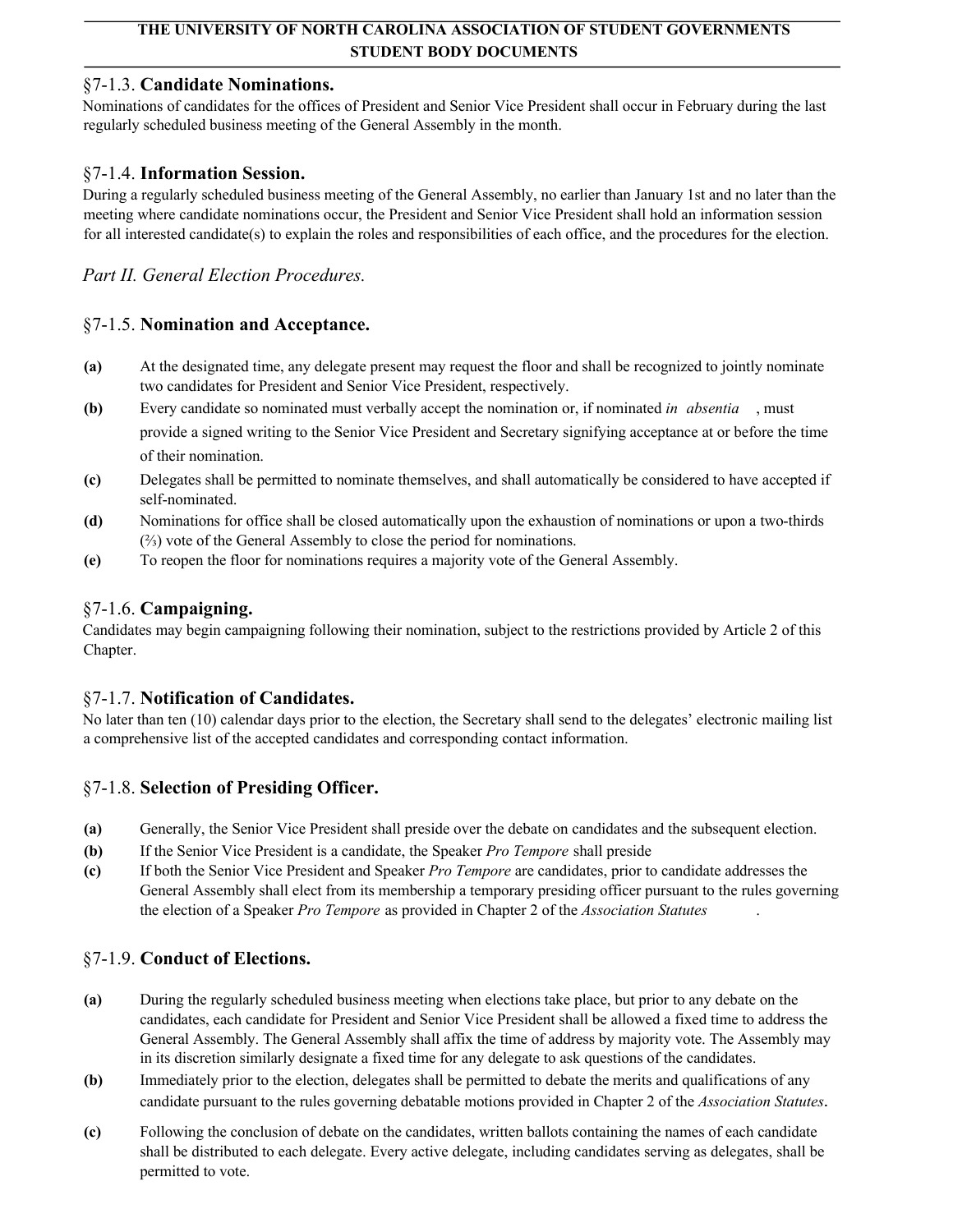- **(d)** After the expiration of a reasonable time, the presiding officer shall collect the ballots and tally the votes in the presence of the Association Secretary. The tallying of votes shall be open to any delegate and any member of the public.
- **(e)** Once all votes have been tallied, the presiding officer shall state the results to the General Assembly.

# §7-1.10. **Majority Vote Required.**

Pursuant to the Association Constitution, the President and Senior Vice President shall be elected by a majority vote of valid ballots cast.

# §7-1.11. **Runoff Election.**

In the event no candidate receives a majority vote, the two tickets receiving the highest number of votes shall advance to a runoff election. In the event of a tie among multiple tickets with the second-highest number of votes, all such tickets shall advance to a runoff election. During a runoff election, the presiding officer shall cast a ballot that will not be counted in the vote of the General Assembly unless to break a tie. The vote of the presiding officer shall be in accordance to  $\S7-1.16$ . The procedure for the runoff election shall be as provided by  $\S7-1.8$ (c-e) herein.

# *Part III. Qualifications for Candidacy.*

# §7-1.12. **Basic Qualifications for Office.**

All candidates for elective office must be students in good standing and comply with the applicable Ethics in Leadership restrictions, both as provided in Chapter 1 of the *Association Statutes*.

# §7-1.13. **Qualifications for President.**

Pursuant to the Association Constitution, all candidates for President must have first served as a delegate to the Association or executive officer of the Association for the majority of at least one session. There shall be no additional qualifications for the office of President.

# §7-1.14. **Qualifications for Senior Vice President.**

Pursuant to the Association Constitution, all candidates for Senior Vice President must have first served as a delegate to the Association or executive officer of the Association for the majority of at least one session. There shall be no additional qualifications for the office of Senior Vice President.

*Part IV. Ballots.* 

# §7-1.15. **Ballot Contents.**

Each ballot shall contain the names of each candidate on a ticket, including a clear designation of the office each candidate is seeking. In addition, each ballot shall include a section to write in a pair of candidates. Finally, each ballot shall include sections for the printed name, institution, and signature of each voter.

#### §7-1.16. **Ballot Signatures Required.**

Pursuant to North Carolina state law and the Association Constitution, anonymous voting shall not be permitted in any election for President and Senior Vice President, and any ballot cast must bear the printed name and signature of the voter to be counted as valid.

# §7-1.17. **Write-in Candidates.**

Delegates shall generally be permitted to jointly write in candidates for President and Senior Vice President, respectively. Write-in candidates must meet the same minimum qualifications as other candidates to be eligible for election, and votes for write-in candidates shall be tallied alongside those candidates. No write-in candidates shall be permitted in a runoff election, unless advanced to a runoff by the results of the previous round of voting.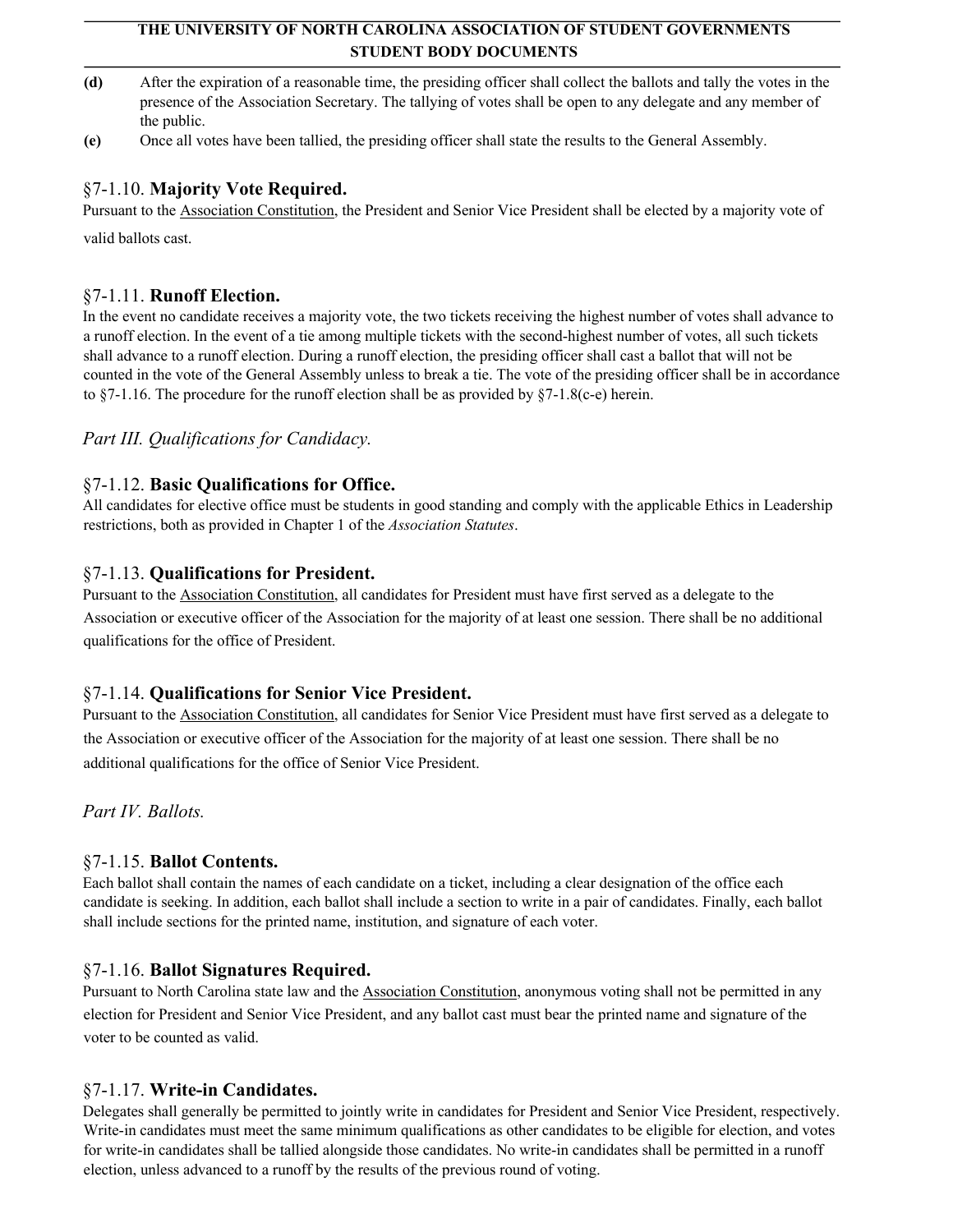# §7-1.18. **Spoiled Ballots.**

Any ballot that does not clearly designate a vote, designates multiple votes, or that does not bear the printed name and signature of the voter as required by state law, shall be considered a spoiled ballot and shall not be concluded in the tally of votes. In the case of a missing printed name or signature, the voter shall first be permitted an opportunity to correct the deficiency before the ballot is considered spoiled.

*Part V. Miscellaneous Provisions.* 

# §7-1.19. **Special Elections.**

The General Assembly may at any time schedule a special election for President and Senior Vice President, upon adoption of a motion to that effect by three -fourths (3/4) majority vote. Such a motion shall comply with the rules for calling special meetings as provided in Chapter 2 of the *Association Statutes*. In addition, no such motion shall be in order unless it provides at least the same length of time for nominations, campaigning and elections as provided by Part I herein.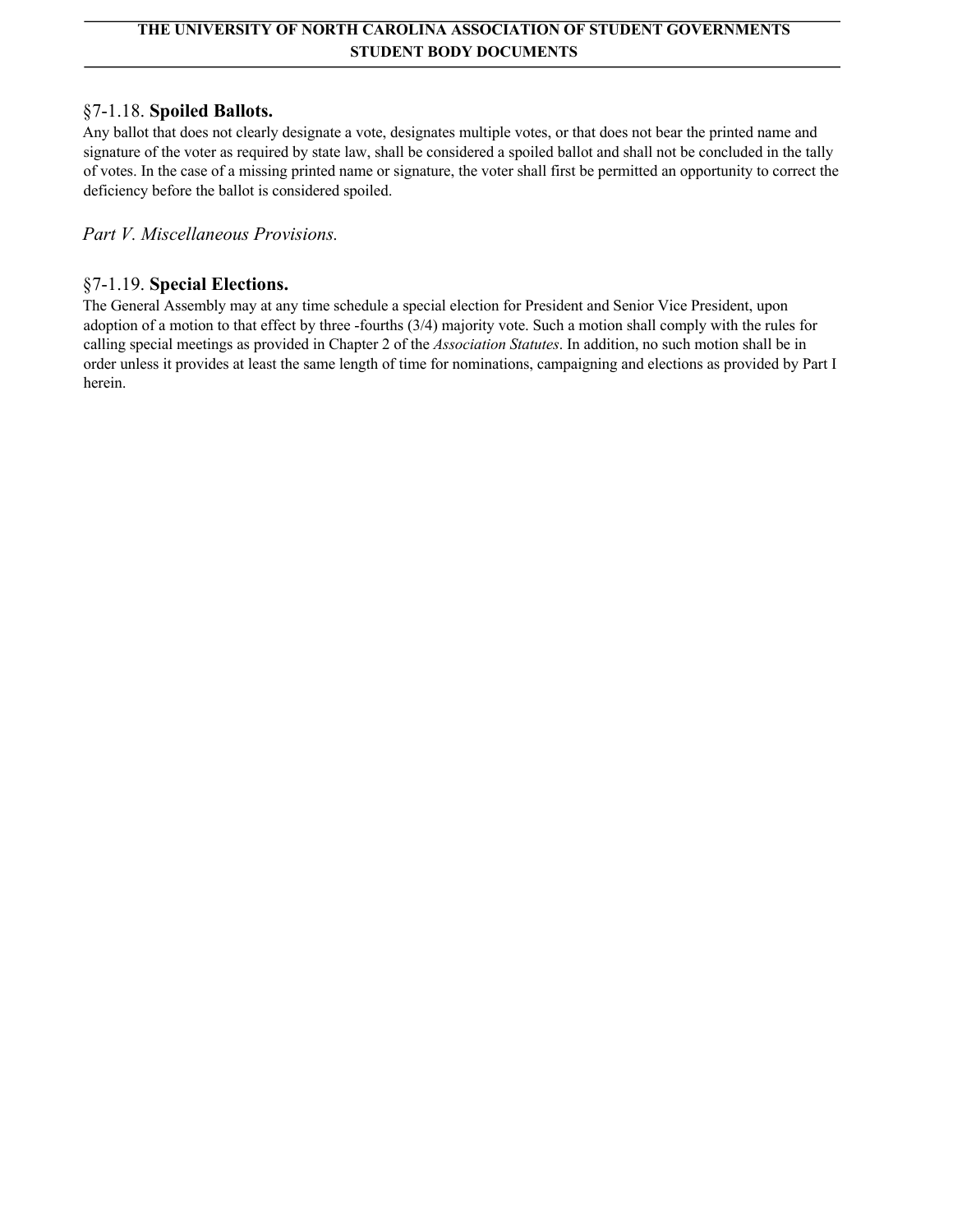#### **THE UNIVERSITY OF NORTH CAROLINA ASSOCIATION OF STUDENT GOVERNMENTS STUDENT BODY DOCUMENTS**

# Article 2. Campaign Regulations.

### **Contents**

- §7-2.1. **Definitions and Conventions.**
- §7-2.2. **Construction with Association Ethics Act.**
- §7-2.3. **General Campaign Obligations.**
- §7-2.4. **Documentation of Expenditures.**
- §7-2.5. **Use of Public Funds Prohibited.**
- §7-2.6. **Use of Association Resources Prohibited.**
- §7-2.7 to §7-2.19. *Reserved for future use.*
- §7-2.20. **Enforcement.**

### §7-2.1. **Definitions and Conventions.**

Within this Article, the following definitions shall apply:

- **(a)** An **"expenditure"** is the use of money for the purpose of persuading a delegate, directly or indirectly, to support a candidate.
- **(b) "Public funds"** are monies compulsively provided by students and/or taxpayers in the form of fees, tuition, and/or taxes.

### §7-2.2. **Construction with Association Ethics Act.**

The regulations of this article shall be construed jointly with, and in addition to, the Association Ethics Act provided in Chapter 1 of the *Association Statutes*.

# §7-2.3. **General Campaign Obligations.**

Candidates shall conduct campaigns that are responsible, truthful and ethical.

#### §7-2.4. **Documentation of Expenditures.**

All funds expended by a candidate in excess of \$25.00 shall be thoroughly documented, and such documentation shall be furnished to the Association Secretary prior to the election. Expense documentation shall be considered public records and open to inspection by any candidate, Association Official, or member of the public.

#### §7-2.5. **Use of Public Funds Prohibited.**

No candidate shall use public funds for campaigning, including publicly-financed vehicles provided by a campus Student Government.

#### §7-2.6. **Use of Association Resources Prohibited.**

No candidate shall use any resource provided by the Association for campaigning, including electronic mailing lists, website space, or office supplies. This regulation shall not apply to resources provided uniformly to all candidates.

# *§7-2.7 to §7-2.19. Reserved for future codification purposes.*

# §7-2.20. **Enforcement.**

**(a)** At any time after a candidate is nominated and until they are either defeated or sworn into office, violation of any section of this article shall be cause for punitive action as provided in Chapter 2 of the *Association Statutes.*